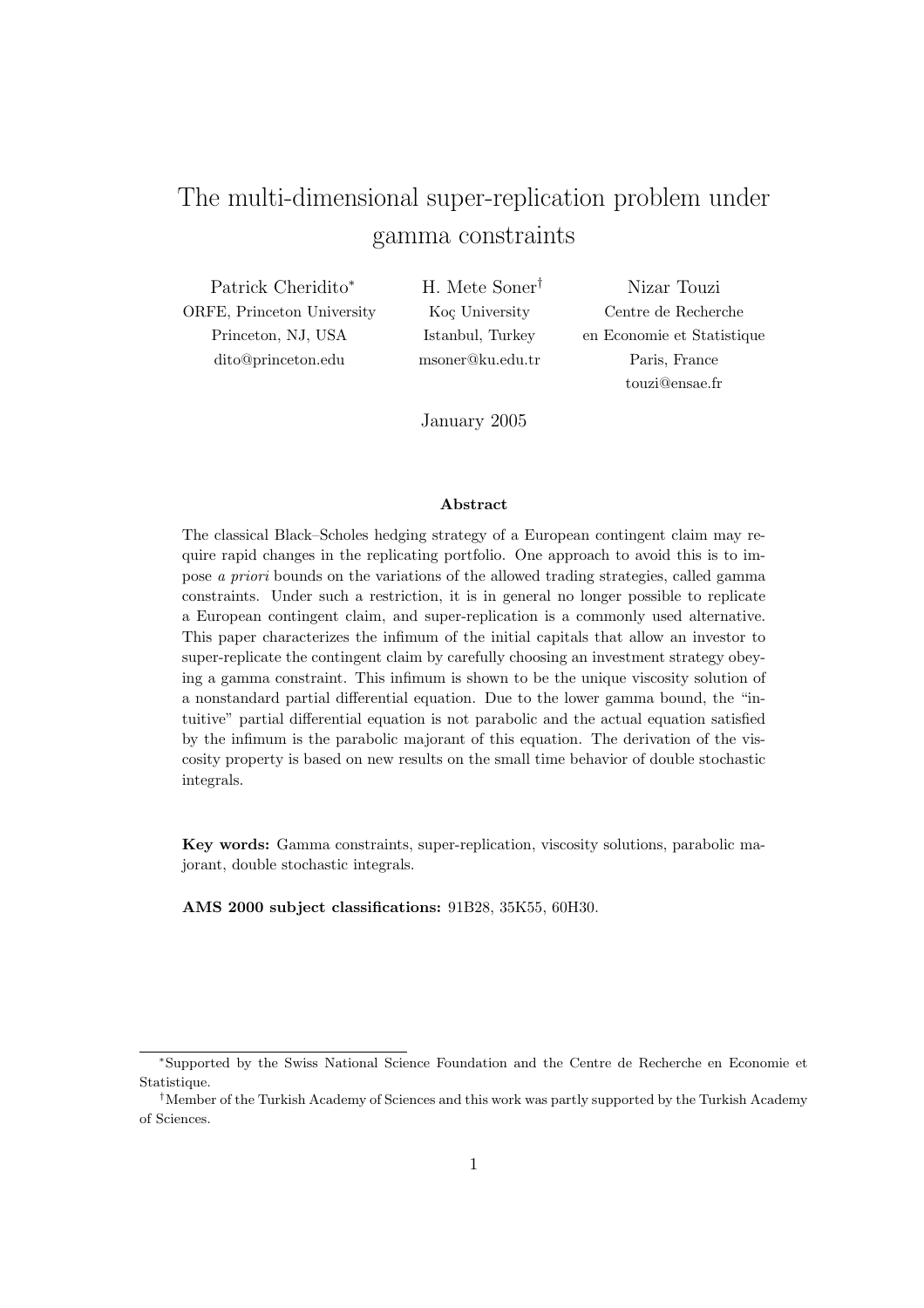# Problème de sur-réplication multi-dimensionel sous contraintes gamma

### **Résumé**

La stratégie de couverture classique d'une option européenne, dictée par le modèle de Black et Scholes, peut conduire à des rebalancements rapides du portefeuille répliquant. Afin d'éviter de telles situations indésirables, nous introduisons des contraintes spécifiques sur le portefeuille, appelées *contraintes gamma*. Il n'est alors pas possible en général de répliquer parfaitement l'option européenne. Par conséquent, nous considérons le problème de surréplication qui consiste à la recherche du plus petit capital initial qui permet de faire face à la variable aléatoire définie par l'option à la date terminale, par le biais d'une stratégie de portefeuille vérifiant la contrainte gamma. Nous montrons que la fonction valeur de ce problème est l'unique solution de viscosité d'une équation aux dérivées partielles non standard. En particulier, la borne inférieure sur la gamma fait que l'opérateur "intuitif" n'est pas parabolique, et le "bon" opérateur est en fait la plus petit majorant parabolique de cette équation. L'écriture des équations aux dérivées partielles au sens de la viscosité fait appel à des résultats nouveaux sur le comportement local des intégrales stochastiques doubles.

Mots clés: contrainte gamma, sur-réplication, solutions de viscosité, majorant parabolique, intégrales stochastiques doubles.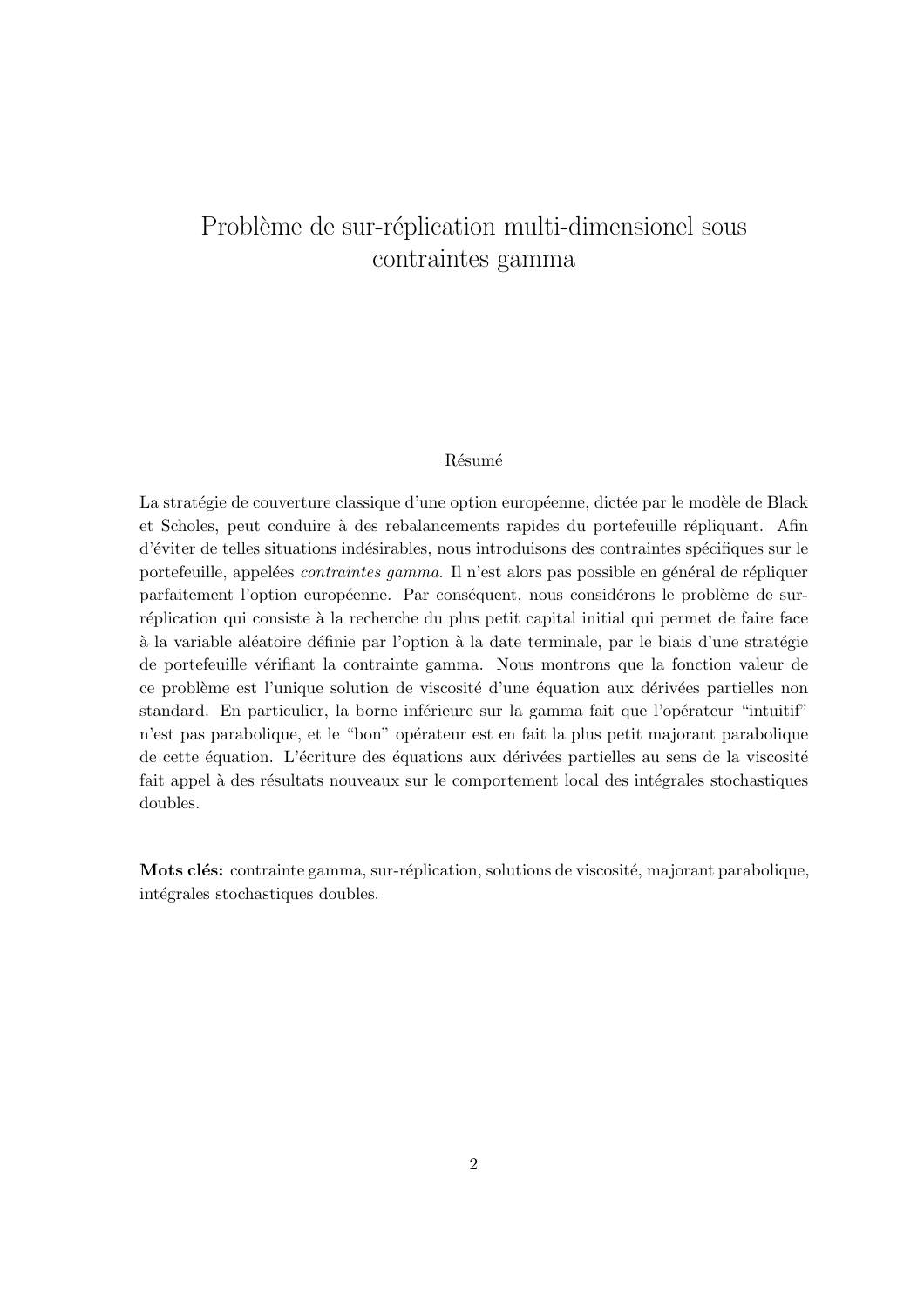# 1 Introduction

The classical Black–Scholes theory provides a mechanism for pricing and hedging contingent claims depending on a risky asset. In this framework it is assumed that the price of the risky asset follows a geometric Brownian motion

$$
dS(t) = S(t) \left[ \mu dt + \sigma dZ(t) \right]
$$

for a Brownian motion Z and parameters  $\mu > 0$ ,  $\sigma > 0$ , and that apart from the risky asset, money can also be invested in a cash account, where it grows with a constant continuously compounded interest rate, which, without loss of generality, can be assumed to be zero. Then, investments in the cash account stay constant, and the price of the risky asset can be written as

$$
dS(t) = S(t)\sigma dW(t), \qquad (1.1)
$$

where  $W$  is a Brownian motion under a probability measure that is equivalent to the original one. For a finite time horizon  $T > 0$ ,  $t \in [0, T]$  and  $s \in (0, \infty)$ , we denote by  $\{S_{t,s}(r), t \leq r \leq T\}$  the solution to (1.1) with initial condition  $S(t) = s$ . Consider a European contingent claim with time T payoff  $g(S_{t,s}(T))$  for a measurable function  $g:(0,\infty) \to [0,\infty)$  that is dominated by a polynomial. The Black–Scholes price

$$
v^{\text{BS}}(t,s) = \mathbb{E}\left[g(S_{t,s}(T))\right]
$$

of the contingent claim is a smooth function of time  $t \in [0, T)$  and the price of the underlying risky asset  $s \in (0, \infty)$ . The Black–Scholes hedging portfolio consists of  $v_s^{\text{BS}}(t, s)$  many shares of the risky asset and the amount of money  $v^{\text{BS}}(t, s) - v^{\text{BS}}_s(t, s) s$  in the cash account. The value of this portfolio at maturity is equal to the payoff of the contingent claim, that is, the Black–Scholes hedging strategy replicates the contingent claim.

Several interesting constraints and deviations from the Black–Scholes model have been studied in the literature, for example, short-selling constraints or stochastic volatility; we refer to [3, 6, 7, 9, 10, 11, 18] and the references therein. Under such constraints or imperfections, it is in general no longer possible to replicate a given contingent claim. Usually, one then tries to find a hedging portfolio that approximates the contingent claim in some sense or super-replicates it.

In this paper we study the super-replication problem of a European contingent claim under gamma constraints. We will allow the contingent claim to depend on several risky assets whose prices can have stochastic volatility. But to simplify the notation in this introduction, we here consider only one risky asset with price dynamics given by (1.1). In the Black–Scholes framework, the contingent claim's gamma is given by  $v_{ss}^{\text{BS}}(t, s)$ . It gives the variation of  $v_s^{\text{BS}}(t, s)$  due to the variation of the underlying risky asset. Note that by Itô's lemma, for  $r \in [t, T]$ ,

$$
v_s^{\rm BS}(r, S_{t,s}(r)) = v_s^{\rm BS}(t,s) + \int_t^r \mathcal{L}v_s^{\rm BS}(u, S_{t,s}(u))du + \int_t^r v_{ss}^{\rm BS}(u, S_{t,s}(u))dS_{t,s}(u), \quad (1.2)
$$

where  $\mathcal L$  is the Dynkin operator of  $S_{t,s}$  given by

$$
\mathcal{L}\varphi(t,s)=\frac{\partial}{\partial t}\varphi(t,s)+\frac{1}{2}\sigma^2 s^2\frac{\partial^2}{\partial s^2}\varphi(t,s)\,.
$$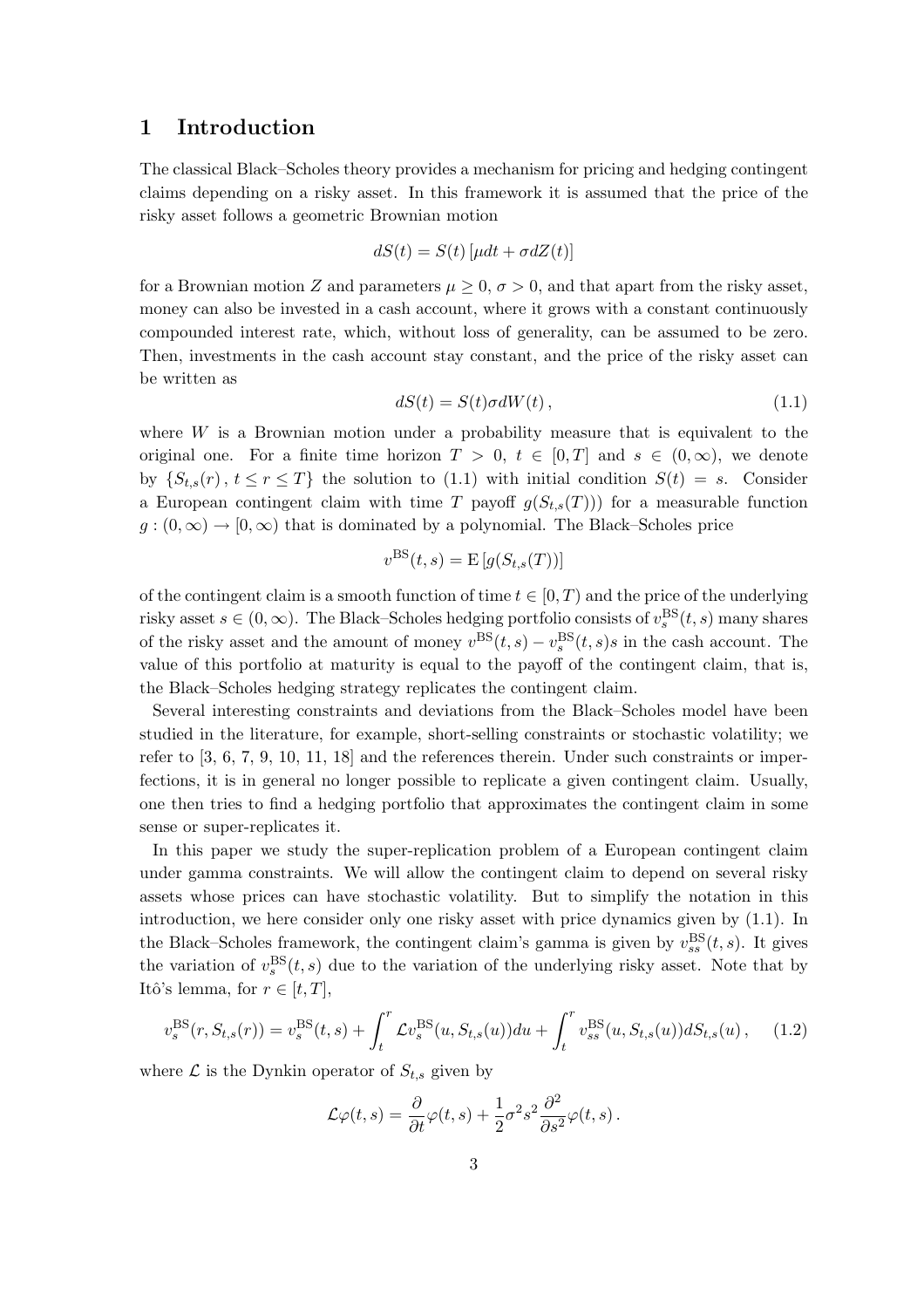Motivated by (1.2), we consider self-financing trading strategies such that the process describing the number of shares of the risky asset held at time  $r \in [t, T]$  can be written as

$$
Y(r) = a(r) + \int_{t}^{r} \gamma(u)dS_{t,s}(u)
$$
\n(1.3)

for a progressively measurable finite variation process a and a progressively measurable process  $\gamma$  such that the pair  $(a, \gamma)$  satisfies certain boundedness conditions to be specified in Subsection 2.2. We then denote the associated trading strategy of the form (1.3) by  $Y_{s,t}^{(a,\gamma)}$  and the corresponding wealth process with initial capital  $x \in \mathbb{R}$  by

$$
X_{t,s,x}^{(a,\gamma)}(r) = x + \int_t^r Y_{t,s}^{(a,\gamma)}(u) dS_{t,s}(u) , \quad r \in [t,T].
$$

Now, a gamma constraint can be expressed as a restriction on the process  $\gamma$ . In this paper we consider gamma constraints of the form

$$
\Gamma_* \leq S_{t,s}^2(r) \gamma(r) \leq \Gamma^*, \quad \text{for all} \quad r \in [t, T], \tag{1.4}
$$

where  $-\infty \leq \Gamma_* < \Gamma^* \leq \infty$  are two fixed constants. By  $\mathcal{A}_{t,s}$  we denote the set of all pairs  $(a, \gamma)$  that satisfy the above conditions for the initial condition  $S(t) = s$  and some other technical conditions described in Subsection 2.2. In view of the approximation results of Leventhal and Skorokhod [13] and Bank and Baum [1], these technical conditions are very important. A detailed discussion is given in Remark 3.11 below.

The infimum of all initial capitals that allow to super-replicate the contingent claim is given by

$$
v(t,s) := \inf \left\{ x : X_{t,s,x}^{(a,\gamma)}(T) \ge g \left( S_{t,s}(T) \right) \text{ for some } (a,\gamma) \in \mathcal{A}_{t,s} \right\},\tag{1.5}
$$

where the inequality is understood in the almost sure sense. The purpose of this paper is to characterize the function  $v$  as the unique viscosity solution of a partial differential equation together with a terminal condition. The equation will be derived from a dynamic programming principle (DPP). Therefore, we will refer to it as the dynamic programming equation (DPE) for  $v$ .

Note that if  $g$  is twice continuously differentiable and satisfies the gamma constraint

$$
\Gamma_* \le s^2 g_{ss}(s) \le \Gamma^* \quad \text{for all } s \in (0, \infty), \tag{1.6}
$$

then also,

$$
s^{2}v_{ss}^{\text{BS}}(t,s) = s^{2} \frac{\partial^{2}}{\partial s^{2}} \mathbf{E} \left[ g \left( s \exp \left\{ \sigma[W(T) - W(t)] - \frac{1}{2} \sigma^{2} [T - t] \right\} \right) \right]
$$
  
=  $\mathbf{E} \left[ (S_{t,s}(T))^{2} g_{ss}(S_{t,s}(T)) \right] \in [\Gamma_{*}, \Gamma^{*}]$ 

for all  $s \in (0,\infty)$ . Hence, it can be seen from  $(1.2)$  that the Black–Scholes strategy satisfies the gamma constraint and therefore,  $v^{BS} = v$ . For functions g that do not necessarily satisfy the gamma constraint (1.6), the DPE for v derived in [15] for the one-dimensional case with  $\Gamma_* = -\infty$  is

$$
\min\left\{-v_t - \frac{1}{2}\sigma^2 s^2 v_{ss} ; \Gamma^* - s^2 v_{ss}\right\} = 0.
$$
\n(1.7)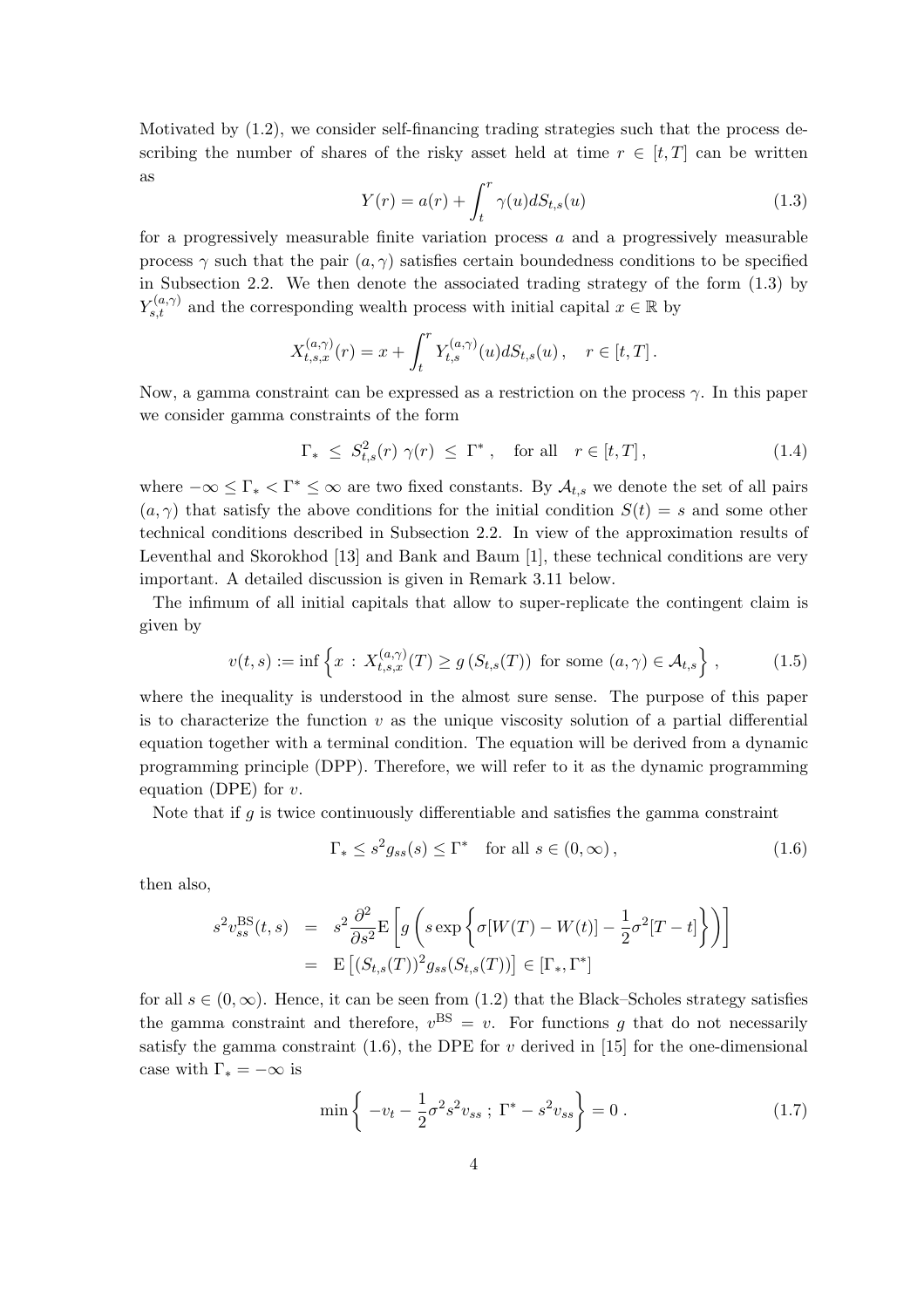(In fact, in [15], the gamma constraint  $sv_{ss} \leq \Gamma^*$  is considered, which leads to a DPE slightly different from  $(1.7)$ . However, if the arguments of  $[15]$  are adapted to the gamma constraint  $(1.4)$ , one gets  $(1.7)$ .) The equation  $(1.7)$  agrees with the intuition that the solution of the problem consists in forgetting about the constraint as long as it is satisfied, and a free boundary behavior whenever the constraint binds.

The same kind of reasoning, leads us to guess that the DPE associated to (1.5) (with  $\Gamma_* > -\infty$ ) is

$$
F(s, v_t, v_{ss}) := \min \left\{ -v_t - \frac{1}{2} \sigma^2 s^2 v_{ss}; \Gamma^* - s^2 v_{ss}; s^2 v_{ss} - \Gamma_* \right\} = 0. \quad (1.8)
$$

However, one immediately observes that  $F(s, v_t, v_{ss})$  is not monotone in  $v_{ss}$ . Hence, we do not expect the above equation to be the correct one, and indeed, it is not.

It follows from Theorem 3.6 below that the function  $v$  is a viscosity solution of the equation

$$
\hat{F}(s, v_t(t,s), v_{ss}(t,s)) = 0 ,
$$

where  $\hat{F}(s, p, A)$  is the smallest function  $\phi \geq F$  which is decreasing in the A variable. We give the following example to illustrate this point:

**Example 1.1** Consider the problem in one dimension with  $\Gamma^* = +\infty$ ,  $\Gamma_* = 0$ ,  $\sigma \equiv 1$ , and with  $q(s) = s \wedge 1$  for  $s \in (0, \infty)$ . Then,

$$
F(s, v_t, v_{ss}) = \min\{-v_t - \frac{1}{2} s^2 v_{ss} ; s^2 v_{ss} \}.
$$
 (1.9)

Notice that any function v satisfying  $F(s, v_t, v_{ss}) = 0$  in the viscosity sense also satisfies  $v_{ss} \geq 0$  in the viscosity sense and is therefore convex. However, we claim that the minimal super-replicating cost  $v$  in this example is equal to  $g$ . In particular, it is not convex. Indeed, consider the following strategy: if  $s \leq 1$ , then use initial capital  $x = s$  and buy and hold one share of the risky asset. The resulting terminal wealth is  $X_T = S_T \geq g(S_T)$ . If  $s \geq 1$ , then with  $x = 1$  buy no shares of the risky asset and hold the money in the cash account. This leads to a terminal wealth of  $X_T = 1 \ge g(S_T)$ . Hence, this strategy with  $x = g(s)$  is super-replicating and therefore,  $v(s, t) \leq g(s)$  for all  $(t, s) \in [0, T) \times (0, \infty)$ .

The opposite inequality and consequently  $v = g$  follows from Theorem 3.6 and the fact that g is a viscosity solution of the equation  $\hat{F}(s, v_t, v_{ss}) = 0$ . Notice that  $v = g$  is not a viscosity supersolution of  $s^2v_{ss} = 0$ . So, we see in this example that v need not be a viscosity solution of the equation (1.9). Also, v is in general not differentiable, and  $v_{ss}$  does not necessarily satisfy the gamma constraint (1.4) in the viscosity sense.

In the literature, super-replication problems under constraints are usually approached by duality. Then, the dual formulation turns out to be in the standard form, and it is straightforward to arrive at the associated DPE. However, the usual techniques from this literature do not apply in our setup, and we are currently not able to derive the correct DPE for the problem  $(1.5)$  via convex duality techniques. In this paper, we continue with the method developed by Soner and Touzi in [15], and later in [16] and [17], in order to derive the DPE for (1.5). The main ingredients in this derivation are the two partial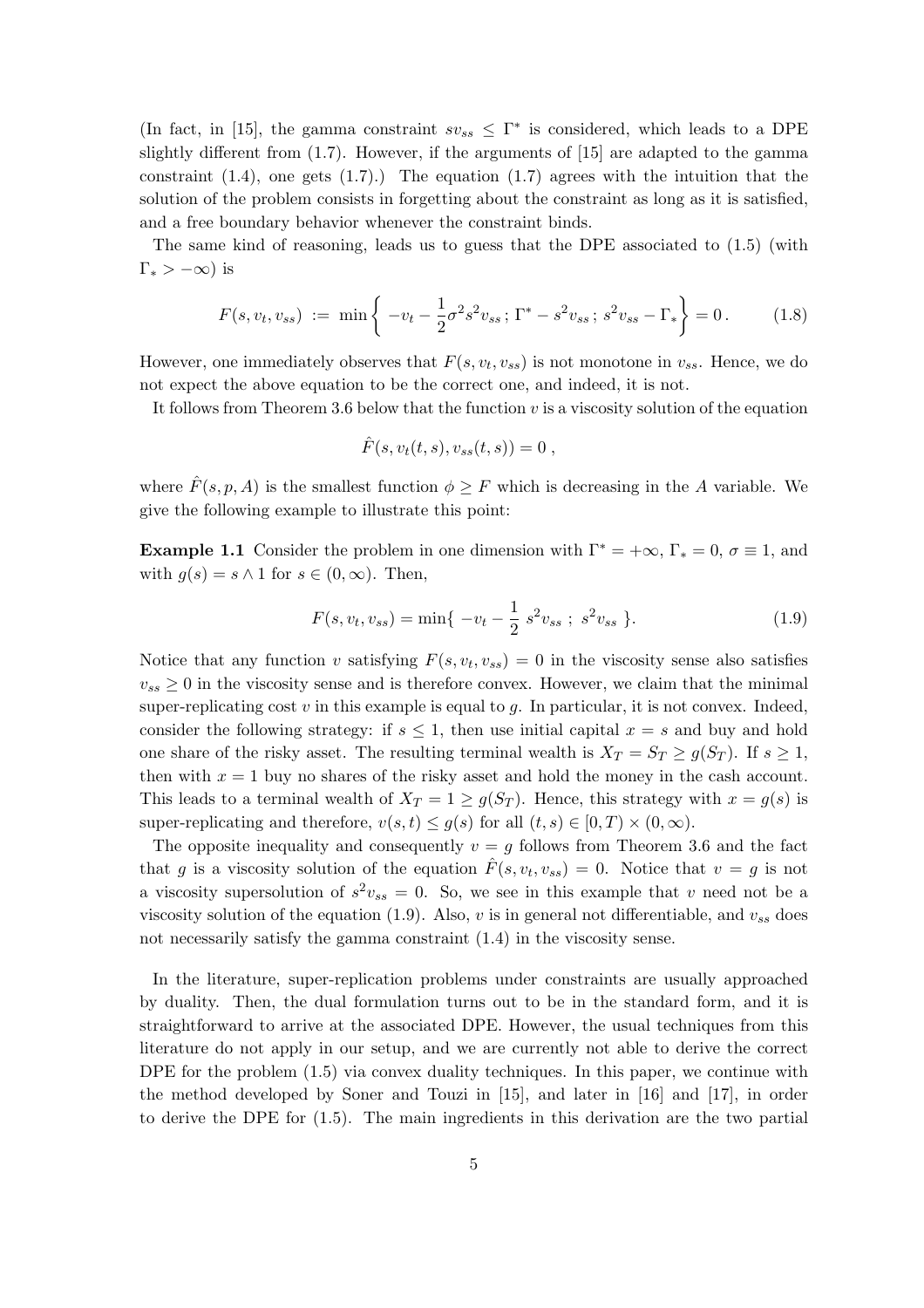dynamic programming principles presented in Subsections 4.2 and 5.2 and a precise analysis of the small time behavior of double stochastic integrals. This analysis is carried out in the accompanying paper [4]. The results from [4] that are needed in this paper are reported in the Appendix.

Notation. Equalities and inequalities between random variables are understood to hold in the almost sure sense. By  $\mathcal{M}^d$  we denote the set of all  $d \times d$  matrices with real coefficients.  $A^T$  is the transpose of a matrix  $A \in \mathcal{M}^d$  and Tr [A] its trace. The set  $\mathcal{S}^d$  is the collection of all symmetric matrices of  $\mathcal{M}^d$ . The subset of positive semi-definite symmetric matrices will be denoted by  $\mathcal{S}_{+}^{d}$ . For  $x \in \mathbb{R}^{d}$ , we set

$$
|x| := \sqrt{x_1^2 + \dots x_d^2}
$$

and for  $A \in \mathcal{M}^d$ ,

$$
|A| := \sup_{x \in \mathbb{R}^d, |x| \le 1} Ax.
$$

For a vector  $x \in \mathbb{R}^d$ , diag  $[x]$  is the  $d \times d$ -diagonal matrix with diagonal elements  $x_1, \ldots, x_d$ .

For a function v on a subset Q of  $\mathbb{R}^n$ , we denote by  $v^*$  and  $v_*$  the functions on  $\overline{Q}$  given by

$$
v^*(x) = \lim_{r \searrow 0} \sup_{y \in Q, |y-x| \le r} v(y), \ x \in \overline{Q},
$$

and

$$
v_*(x) = \lim_{r \searrow 0} \inf_{y \in Q, |y-x| \le r} v(y), \ x \in \overline{Q},
$$

respectively.  $v^*$  is the smallest upper semicontinuous function majorizing v and is called the upper semicontinuous envelope of v.  $v_*$  is the largest lower semicontinuous function minorizing  $v$  and is called the lower semicontinuous envelope of  $v$ .

# 2 Problem formulation

In this section, we describe the model and the admissible trading strategies.

## 2.1 Model

We consider a financial market which consists of a cash account and d risky assets. Since we are interested in almost sure super-replication, it is enough to specify the price dynamics under a risk neutral probability measure P. Let  $T > 0$  be a finite time horizon and  $\{W(t), 0 \le t \le T\}$  a d-dimensional Brownian motion on a complete probability space  $(\Omega, \mathcal{F}, P)$ . By  $\mathbb{F}^W$  we denote the smallest filtration  $\{\mathcal{F}^W(t), 0 \le t \le T\}$  that contains the filtration generated by  $\{W(t), 0 \le t \le T\}$  and satisfies the usual conditions. We take the cash account as numéraire and assume that the prices of the risky assets evolve according to the stochastic differential equation

$$
dS(r) = \text{diag}[S(r)] \sigma(S(r)) dW(r), \qquad (2.1)
$$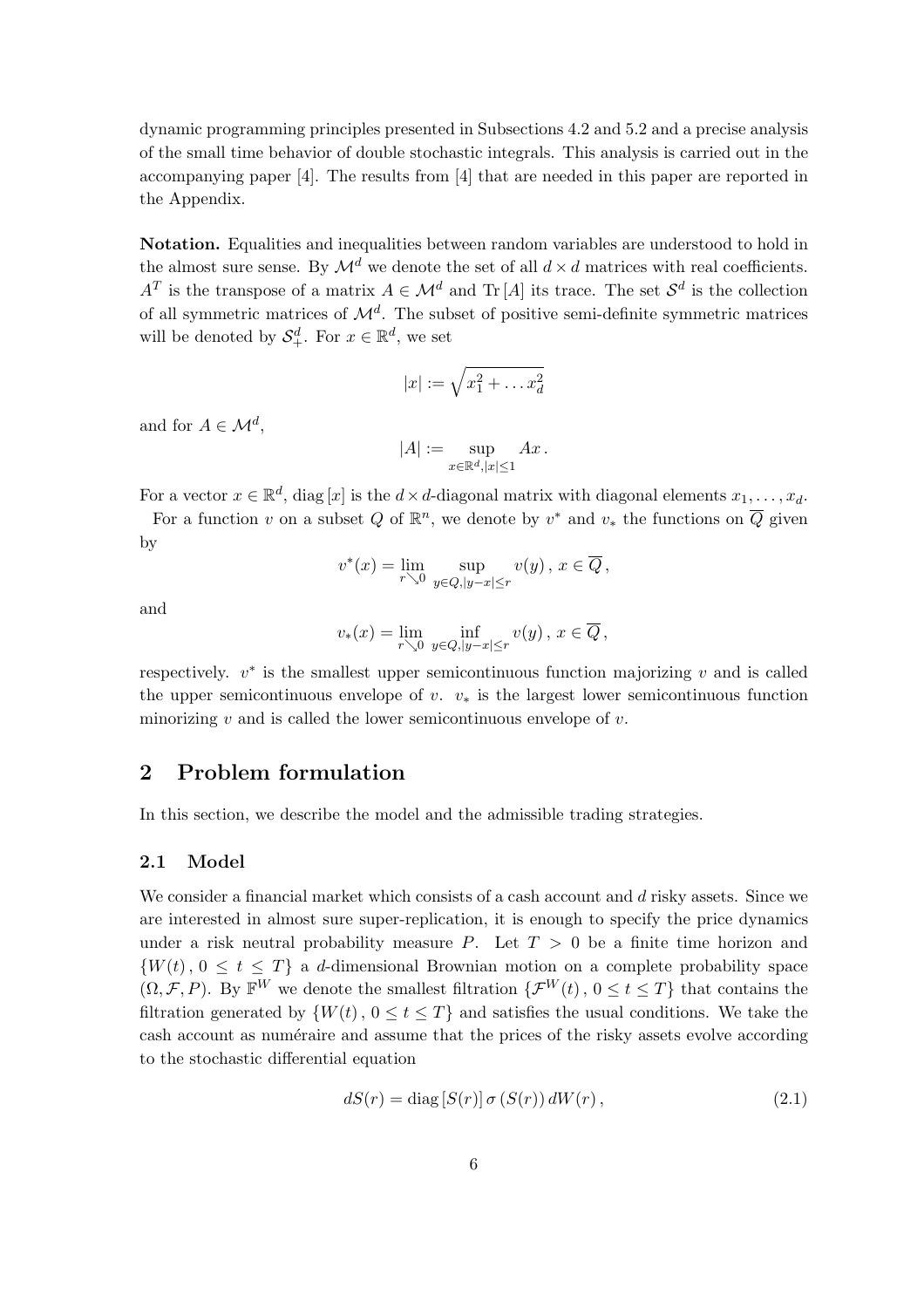where  $\sigma$  is a Lipschitz-continuous, bounded,  $\mathcal{M}^d$ -valued mapping defined on  $(0,\infty)^d$  such that  $\sigma(s)$  is invertible for all  $s \in (0,\infty)^d$ . By Exercise IX.2.10 of [14], the SDE (2.1) has for all initial conditions

$$
S(t) = s, \quad (t, s) \in [0, T] \times (0, \infty)^d,
$$

a unique strong solution, which we denote by  $S_{t,s}$ . Note that every component  $S_{t,s,i}$  of  $S_{t,s}$ satisfies

$$
S_{t,s,i}(r) = s_i \exp\left(\sum_{j=1}^d \left[\int_t^r \sigma_{ij}(S_{t,s}(u))dW^j(u) - \frac{1}{2}\int_t^r \sigma_{ij}^2(S_{t,s}(u))du\right]\right).
$$

From this and Doob's  $L^p$ -inequality (see e.g. Theorem II.1.7 in [14]), it can be deduced that  $S_{t,s}$  is a martingale that satisfies

$$
\mathcal{E}\left[\sup_{t\leq r\leq T}|S_{t,s}(r)|^p\right]<\infty,\quad\text{for all }p\geq 0\,.
$$
 (2.2)

Throughout this paper, we fix a parameter  $\beta \geq 0$ , and for an  $\mathbb{F}^W$ -progressively measurable process  $\{H(r), t \leq r \leq T\}$  taking values in  $\mathbb{R}, \mathbb{R}^d$  or  $\mathcal{M}^d$ , we define

$$
\|H\|_{t,s}^{\beta,\infty} \ := \ \left\|\sup_{t\leq r\leq T}\frac{|H(r)|}{1+|S_{t,s}(r)|^\beta}\right\|_{L^\infty}.
$$

# 2.2 Trading strategies and gamma constraints

Consider an economic agent that starts at time t with initial capital x and holds  $Y^{i}(r)$ shares of the *i*-th risky asset at time  $r \in [t, T]$ . Assume that the stochastic integral  $\frac{\mathsf{d}}{\mathsf{d}r}$  $t_t^r Y(u)^T dS_{t,s}(u), r \in [t, T],$  exists and trading is done in a self-financing way. Then, the evolution of the economic agent's wealth is given by

$$
X(r) = x + \int_{t}^{r} Y(u)^{T} dS_{t,s}(u), \ r \in [t, T]. \tag{2.3}
$$

To introduce constraints on the variations of investment strategies  $Y$ , we require them to be of the form

$$
Y(r) = \sum_{n=0}^{N-1} y^n \mathbf{1}_{\{\tau_n \le r < \tau_{n+1}\}} + \int_t^r \alpha(u) du + \int_t^r \gamma(u) dS_{t,s}(u) ,\tag{2.4}
$$

where  $||Y||_{t,s}^{\beta,\infty} < \infty$ ;  $t = \tau_0 \leq \tau_1 \leq \ldots$  is an increasing sequence of  $[t, T]$ -valued  $\mathbb{F}^{W}$ stopping times such that the random variable  $N := \inf\{n \in \mathbb{N} : \tau_n = T\}$  is bounded;  $y^n$  is an  $\mathbb{R}^d$ -valued,  $\mathcal{F}^W(\tau_n)$ -measurable random variable satisfying  $y^n \mathbf{1}_{\{\tau_n = T\}} = 0$ ;  $\alpha$  is an  $\mathbb{F}^W$ progressively measurable,  $\mathbb{R}^d$ -valued process such that  $\|\alpha\|_{t,s}^{\beta,\infty} < \infty$ ; and  $\gamma$  is an  $\mathcal{S}^d$ -valued stochastic process such that  $\|\gamma\|_{t,s}^{\beta,\infty} < \infty$  and the *ij* component of  $\gamma$  is of the form

$$
\gamma_{ij}(r) = \sum_{n=0}^{N-1} z_{ij}^n \mathbf{1}_{\{\tau_n \le r < \tau_{n+1}\}} + \int_t^r \gamma_{ij}^1(u) du + \int_t^r \gamma_{ij}^2(u)^T dW(u), \tag{2.5}
$$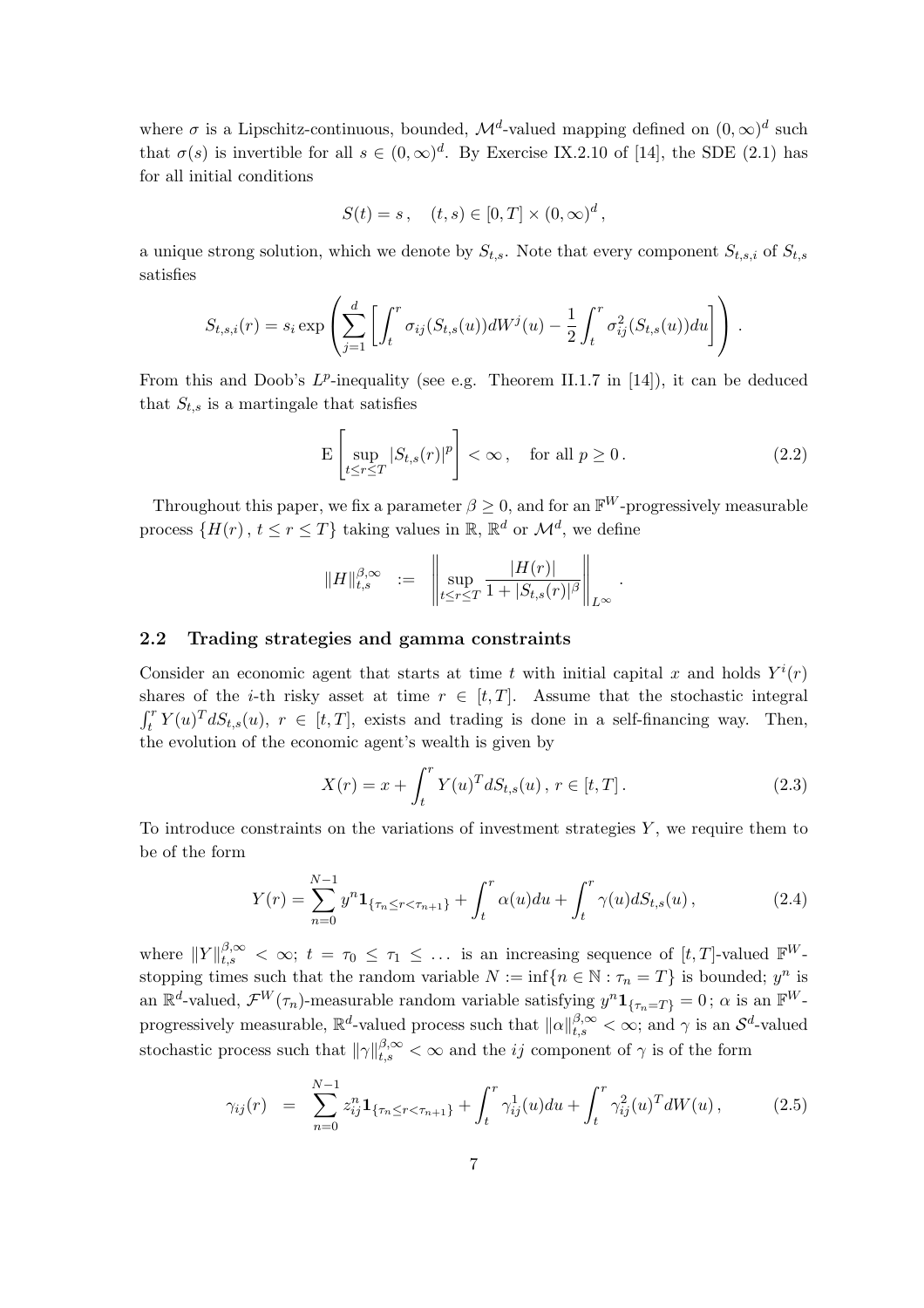where  $z_{ij}^n$  is an  $\mathcal{F}^W(\tau_n)$ -measurable random variable satisfying  $z_{ij}^n \mathbf{1}_{\{\tau_n = T\}} = 0$ ;  $\gamma_{ij}^1$  is an  $\mathbb{F}^W$ -progressively measurable, R-valued process such that  $\|\gamma_{i,j}^1\|_{t,s}^{\beta,\infty} < \infty$ ; and  $\gamma_{ij}^2$  is an  $\mathbb{F}^W$ -progressively measurable process taking values in  $\mathbb{R}^d$  such that  $\|\gamma_{ij}^2\|_{t,s}^{\beta,\infty} < \infty$ .

Under these assumptions, a trading strategy is determined by the choice of the control  $\nu := ((\tau_n, y^n)_{n \geq 0}, \alpha, \gamma)$ . The set of admissible controls  $\mathcal{A}_{t,s}$  is the collection of all such controls which in addition obey to the following gamma constraint :

$$
\text{diag}\left[S_{t,s}(r)\right]\gamma(r)\text{diag}\left[S_{t,s}(r)\right] \in K \quad \text{for all} \quad t \le r \le T \,,\tag{2.6}
$$

where K is a closed, convex, strict subset of  $\mathcal{S}^d$  such that

$$
0 \in \text{int}(K). \tag{2.7}
$$

The boundedness conditions imposed on the strategies  $Y$  are crucial for the proof of the viscosity supersolution property in Section 5. Without these conditions our main results, Theorem 3.6 and Theorem 3.7 do not hold true. More details are given in Remark 3.11.

By

$$
\left\{ \left(X_{t,s,x}^{\nu}, Y_{t,s}^{\nu}\right)(r), t \leq r \leq T \right\}
$$

we denote the process defined by the dynamics (2.3) and (2.4), the initial condition  $X_{t,s,x}^{\nu}(t)$  = x, and the control  $\nu \in \mathcal{A}_{t,s}$ . It can easily be deduced from (2.2) and the special form of our controls that  $X_{t,s,x}^{\nu}$  is a square integrable martingale for all  $(t, s, x) \in [0, T] \times (0, \infty)^{d} \times \mathbb{R}$ and  $\nu \in \mathcal{A}_{t,s}$ . In particular, .<br>∍

$$
x = \mathcal{E}\left[X_{t,s,x}^{\nu}(T)\right].\tag{2.8}
$$

## 2.3 Value function

We now are in a position to define the stochastic control problem of interest. Consider a European contingent claim with time T payoff  $g(S_{t,s}(T))$  for some lower semicontinuous function  $g:(0,\infty) \to [0,\infty)$ . The value function v of the super-replication problem of g under the gamma constraint (2.6) is given by

$$
v(t,s) := \inf \left\{ x \in \mathbb{R} : X_{t,s,x}^{\nu}(T) \ge g\left(S_{t,s}(T)\right) \text{ for some } \nu \in \mathcal{A}_{t,s} \right\},
$$

where we set inf $\emptyset := \infty$ .

**Remark 2.1** For  $(t, s) \in [0, T) \times (0, \infty)^d$ , let  $x \in \mathbb{R}$  and  $\nu \in \mathcal{A}_{t,s}$  such that

$$
X_{t,s,x}^{\nu}(T) \ge g(S_{t,s}(T)).
$$

By (2.8),

$$
x = \mathrm{E}\left[X_{t,s,x}^{\nu}(T)\right] \geq \mathrm{E}\left[g(S_{t,s}(T)\right].
$$

This shows that

$$
v(t,s) \ge E[g(S_{t,s}(T)] \ge 0
$$
 for all  $(t,s) \in [0,T) \times (0,\infty)^d$ .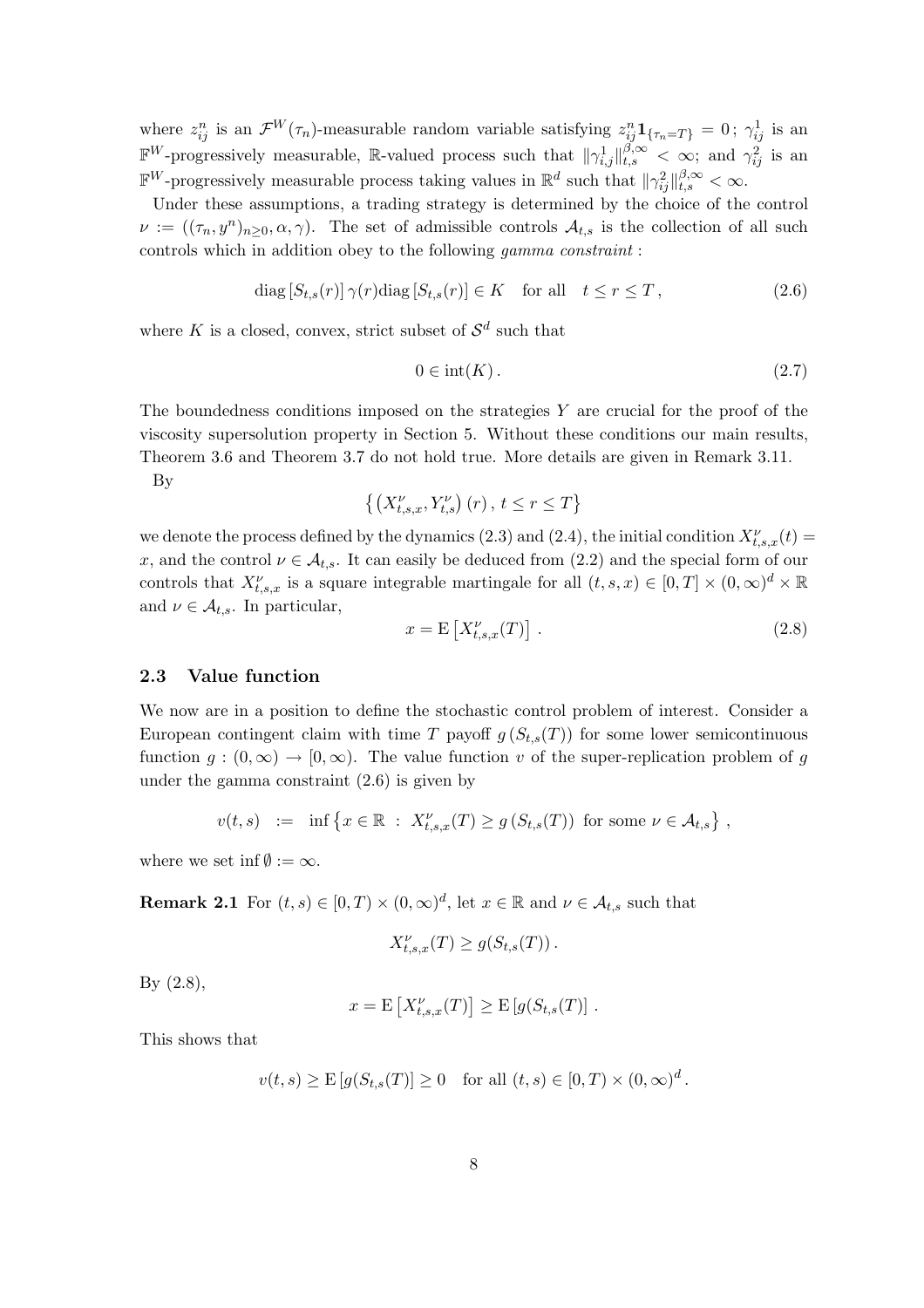# 3 Main results

## 3.1 Operators

We start by introducing the operators that will be used in our analysis. The Dynkin operator associated to the process  $S$  is given by

$$
\mathcal{L}\varphi(t,s) := -L\left(s, \varphi_t(t,s), D^2\varphi(t,s)\right)
$$

where  $D^2$  denotes the second derivative with respect to the s-variables and L is the parabolic operator

$$
L(s, p, A) := -p - \frac{1}{2} \text{Tr} \left[ \sigma(s)^T \text{diag} \left[ s \right] A \text{diag} \left[ s \right] \sigma(s) \right] . \tag{3.1}
$$

To express the constraint (2.6) as an inequality, we define for  $A \in \mathcal{S}^d$  the signed distance of A to the complement of K in  $\mathcal{S}^d$ :

$$
H(A) := \begin{cases} \inf\{|A - B| : B \in \mathcal{S}^d \setminus K\}, & \text{if } A \in K, \\ -\inf\{|A - B| : B \in K\}, & \text{if } A \in \mathcal{S}^d \setminus K \end{cases}
$$
(3.2)

Since K is a non-empty, strict subset of  $\mathcal{S}^d$ ,  $-\infty < H(A) < \infty$  for all  $A \in \mathcal{S}^d$ . It is clear that A is in K if and only if  $H(A) \geq 0$ , and A is in the interior of K if and only if  $H(A) > 0$ . Furthermore, it follows from the convexity of  $K$  that  $H$  is concave.

With this notation the d-dimensional analog of the operator in  $(1.8)$  can be written as

$$
F(s, p, A) := \min \{ L(s, p, A), H(\text{diag}[s] A \text{ diag}[s]) \}.
$$
 (3.3)

Note that  $F(s, p, A)$  is concave in  $(p, A)$  because the mappings  $(p, A) \mapsto L(s, p, A)$  and  $(p, A) \mapsto H(A)$  are so. On the other hand,  $F(s, p, A)$  is in general not monotone in A. Simply consider the following example:

**Example 3.1** Let  $0 \leq \Gamma^* \leq \infty$  and  $-\infty \leq \Gamma_* \leq 0$  be two symmetric matrices such that all eigenvalues of  $\Gamma^* - \Gamma_*$  are strictly positive. Then,

$$
K = [\Gamma_*, \Gamma^*] := \left\{ A \in \mathcal{S}^d : \Gamma_* \le A \le \Gamma^* \right\}
$$

is a closed convex subset of  $\mathcal{S}^d$  that contains 0 in its interior.  $\Gamma_* = -\infty$  (resp.  $\Gamma^* = \infty$ ) means that there is no lower (resp. upper) constraint on the control process  $\gamma$ . If  $d = 1$ and  $-\infty < \Gamma_* < \Gamma^* < \infty$ , then

$$
H(A) = \min\{ \Gamma^* - A , A - \Gamma_* \},
$$

and  $F(s, p, A)$  is not monotone in A.

## 3.2 Parabolic envelope

For any function  $\phi: \mathcal{S}^d \to \mathbb{R}$ , we define the function  $\hat{\phi}: \mathcal{S}^d \to (-\infty, \infty]$  as follows:

$$
\hat{\phi}(A) := \sup_{B \in \mathcal{S}_+^d} \phi(A + B).
$$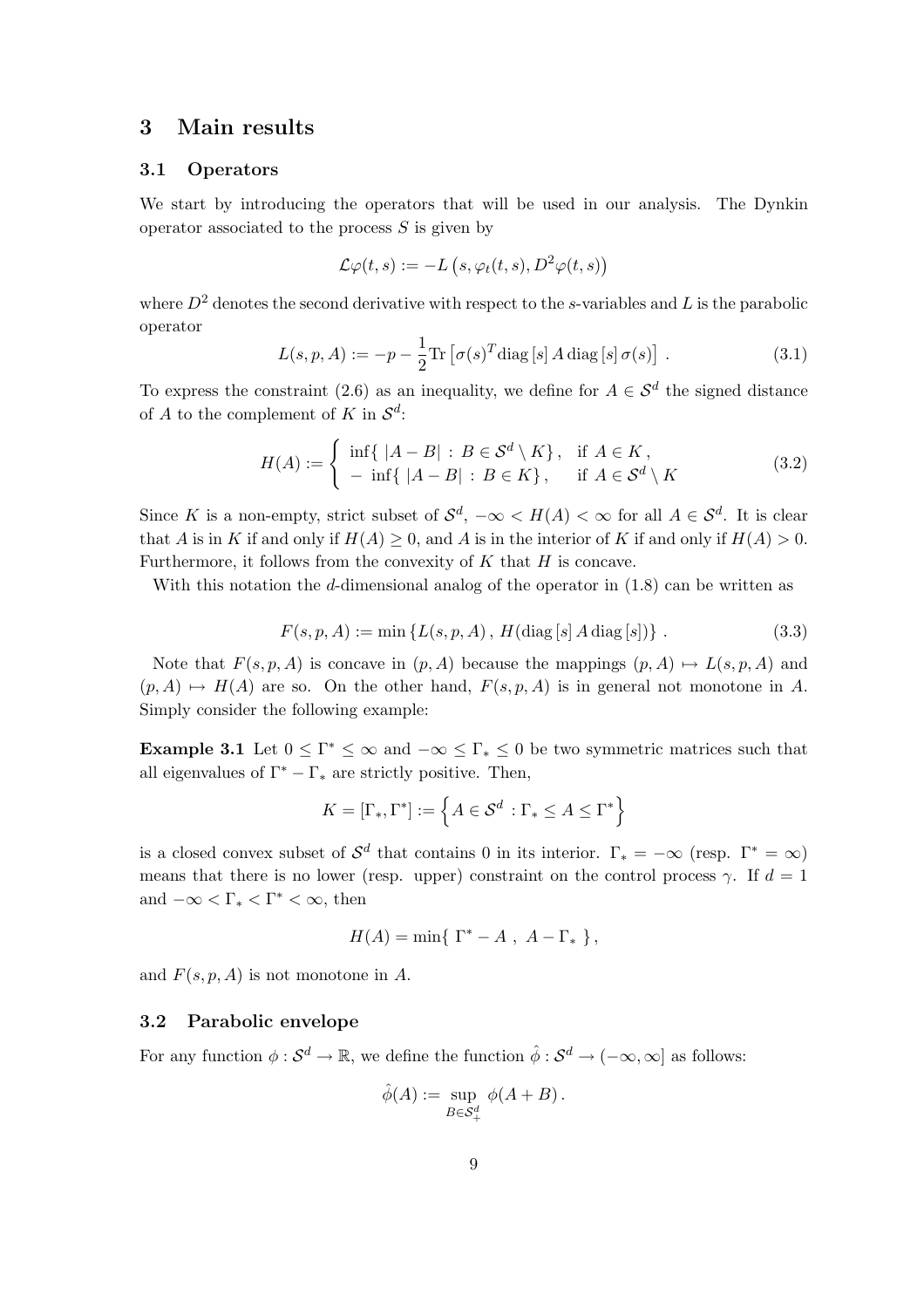**Lemma 3.2**  $\hat{\phi}$  is the smallest decreasing majorant of  $\phi$ .

## Proof.

**1.** The inequality  $\hat{\phi} \geq \phi$  follows from the fact that  $0 \in \mathcal{S}_{+}^{d}$ .

**2.** Now, let  $A \geq A'$  be two ordered matrices in  $\mathcal{S}^d$ . Then,  $\mathcal{S}^d_+ \subset \mathcal{S}^d_+ + (A'-A)$ , and therefore,

$$
\hat{\phi}(A') = \sup_{B \in \mathcal{S}_+^d} \phi(A + (A' - A) + B)
$$
  
= 
$$
\sup_{B \in \mathcal{S}_+^d + (A' - A)} \phi(A + B) \ge \sup_{B \in \mathcal{S}_+^d} \phi(A + B) = \hat{\phi}(A).
$$

**3.** Let  $\tilde{\phi}$  be a decreasing mapping from  $\mathcal{S}^d$  to  $(-\infty, \infty]$  such that  $\tilde{\phi} \geq \phi$ . Then, for all  $A \in \mathcal{S}^d$ and  $B \in \mathcal{S}_{+}^d$ , we have  $\tilde{\phi}(A) \geq \tilde{\phi}(A+B) \geq \phi(A+B)$ . Hence,  $\tilde{\phi}(A) \geq \sup_{B \in \mathcal{S}_{+}^d} \phi(A+B)$  $\hat{\phi}(A)$ .

For a function  $\phi : (0, \infty)^d \times \mathbb{R} \times S^d \to \mathbb{R}$ , we define  $\hat{\phi}$  by

$$
\hat{\phi}(s, p, A) := \sup_{B \in \mathcal{S}_+^d} \phi(s, p, A + B) .
$$

**Lemma 3.3** Let  $s \in (0,\infty)^d$ . If  $\phi(s, \ldots)$  is concave, then so is  $\hat{\phi}(s, \ldots)$ .

**Proof.** First assume that there exists a pair  $(p_1, A_1) \in \mathbb{R} \times S^d$  such that  $\hat{\phi}(s, p_1, A_1) = \infty$ . For every  $(p, A) \in \mathbb{R} \times S^d$ , there exists a  $(p_2, A_2) \in \mathbb{R} \times S^d$  such that

$$
(p, A) = \frac{1}{2}(p_1, A_1) + \frac{1}{2}(p_2, A_2).
$$

By the definition of  $\hat{\phi}$  and the concavity of  $\phi(s, \ldots)$ ,

$$
\hat{\phi}(s, p, A) \ge \phi(s, p, A + \frac{1}{2}B) \ge \frac{1}{2}\phi(s, p_1, A_1 + B) + \frac{1}{2}\phi(s, p_2, A_2)
$$

for all  $B \in \mathcal{S}_{+}^d$ , which implies that  $\hat{\phi}(s, p, A) = \infty$ . Hence,  $\hat{\phi}(s, p, A) = \infty$  for all  $(p, A) \in$  $\mathbb{R} \times S^d$ . In particular,  $\hat{\phi}(s, \ldots)$  is concave.

If  $\hat{\phi}(s, p, A) < \infty$  for all  $(p, A) \in \mathbb{R} \times S^d$ , consider two pairs  $(p_1, A_1)$  and  $(p_2, A_2)$  in  $\mathbb{R} \times S^d$ , and let  $\lambda \in (0,1)$ . For all  $\varepsilon > 0$ , there exist  $B_1^{\varepsilon}$  and  $B_2^{\varepsilon}$  in  $\mathcal{S}_+^d$  such that

$$
\widehat{\phi}(p_i,A_i) \ \leq \ \phi(p_i,A_i+B_i^{\varepsilon}) + \varepsilon \quad \text{for} \quad i=1,2 \, .
$$

Then,

$$
\lambda \hat{\phi}(s, p_1, A_1) + (1 - \lambda)\hat{\phi}(s, p_2, A_2)
$$
\n
$$
\leq \lambda \phi(s, p_1, A_1 + B_1^{\varepsilon}) + (1 - \lambda)\phi(s, p_2, A_2 + B_2^{\varepsilon}) + \varepsilon
$$
\n
$$
\leq \phi(s, \lambda p_1 + (1 - \lambda)p_2, \lambda(A_1 + B_1^{\varepsilon}) + (1 - \lambda)(A_2 + B_2^{\varepsilon})) + \varepsilon
$$
\n
$$
\leq \hat{\phi}(s, \lambda p_1 + (1 - \lambda)p_2, \lambda A_1 + (1 - \lambda)A_2) + \varepsilon,
$$

and the required result is obtained by sending  $\varepsilon$  to zero.  $\Box$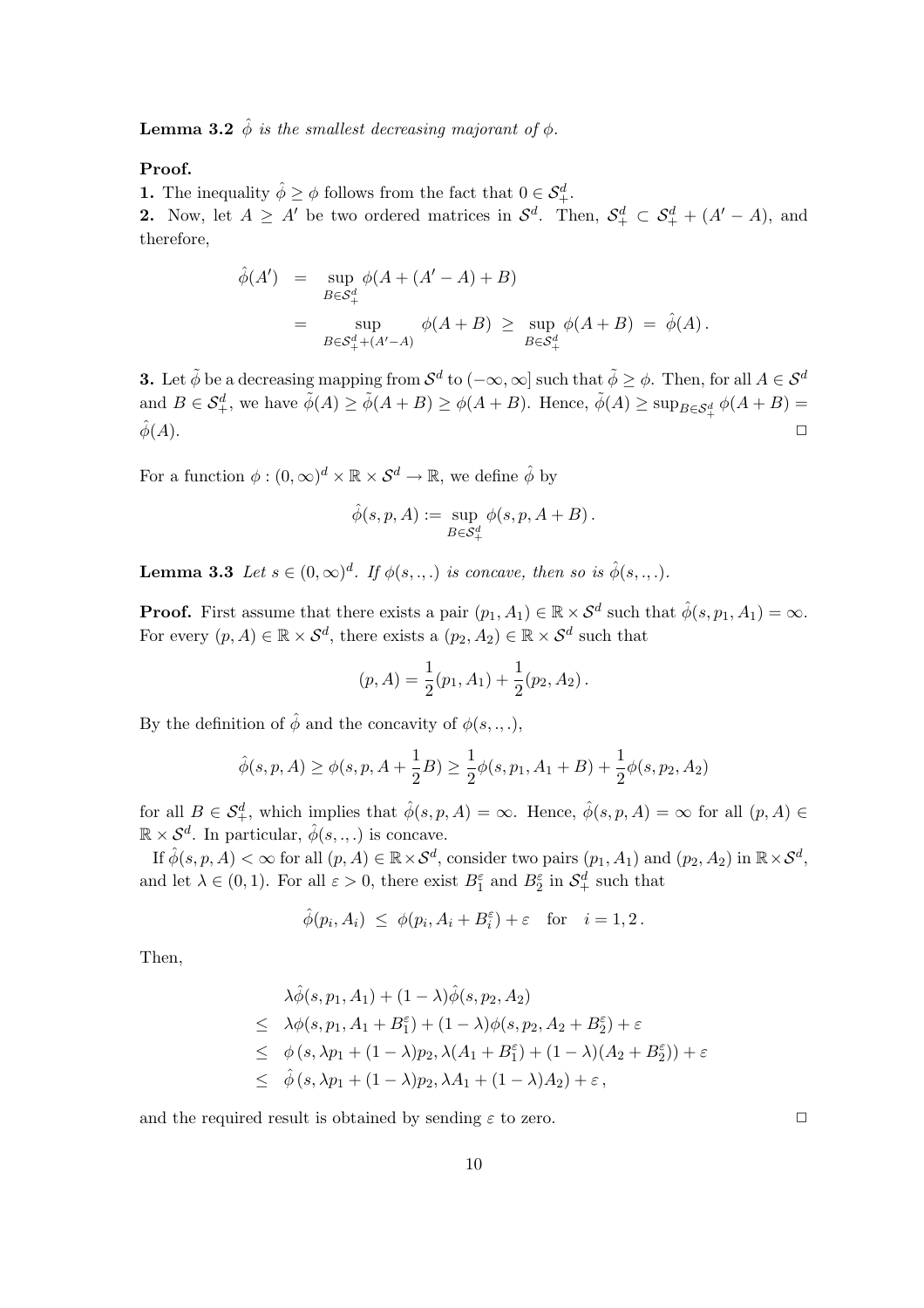Since  $F(s, p, A) \le L(s, p, A)$  and  $L(s, p, A)$  is decreasing in A, it follows from Lemma 3.2 that  $\hat{F}(s, p, A) \leq L(s, p, A)$  and  $\hat{F}$  is the smallest function above F that is monotone in A. Therefore, we call it the parabolic envelope of F. By Lemma 3.3,  $\hat{F}(s, \ldots)$  inherits the concavity from  $F(s, \ldots)$ .

Lemma 3.4 The mapping

$$
\hat{F}:(0,\infty)^d\times\mathbb{R}\times\mathcal{S}^d\to\mathbb{R}
$$

is continuous.

## Proof.

**1.** Lower semicontinuity: Let  $(s_0, p_0, A_0) \in (0, \infty)^d \times \mathbb{R} \times S^d$  and  $\varepsilon > 0$ . By definition of  $\hat{F}$ and continuity of F, there exists a  $B_0 \in S_+^d$  and a neighborhood U of  $(s_0, p_0, A_0)$  such that for all  $(s, p, A) \in U$ ,

$$
\hat{F}(s_0, p_0, A_0) - \varepsilon \le F(s_0, p_0, A_0 + B_0) - \frac{\varepsilon}{2} \le F(s, p, A + B_0) \le \hat{F}(s, p, A),
$$

which proves that  $\hat{F}$  is lower semicontinuous.

**2.** Upper semicontinuity: Let  $(s_k, p_k, A_k)_{k\geq 1}$  be a sequence in  $(0, \infty)^d \times \mathbb{R} \times S^d$  converging to a point  $(s_0, p_0, A_0) \in (0, \infty)^d \times \mathbb{R} \times S^d$ . There exists for all  $k \geq 1$ , a  $B_k \in S^d_+$  such that

$$
F(s_k, p_k, A_k + B_k) \ge \hat{F}(s_k, p_k, A_k) - \frac{1}{k} \ge F(s_k, p_k, A_k) - \frac{1}{k}
$$

Since  $F(s_k, p_k, A_k) - 1/k$  converges to  $F(s_0, p_0, A_0)$  and  $\sigma(s_0)$  is assumed to be invertible, it follows from the definition of F (3.3) and the form of L (3.1) that the sequence  $(B_k)_{k>1}$ is bounded. Hence, there exists a subsequence  $B_{k_j}$  that converges to a  $B_0 \in \mathcal{S}_{+}^d$ . Then,

$$
\limsup_{j \to \infty} \hat{F}(s_{k_j}, p_{k_j}, A_{k_j}) \leq \limsup_{k \to \infty} F(s_{k_j}, p_{k_j}, A_{k_j} + B_{k_j})
$$
  
=  $F(s_0, p_0, A_0 + B_0) \leq \hat{F}(s_0, p_0, A_0).$ 

This shows that  $\hat{F}$  is upper semicontinuous.

#### 3.3 Equation

Earlier results indicate that the value function  $v$  is a viscosity solution of the equation

$$
\hat{F}(s, v_t(t, s), D^2v(t, s)) = 0 \quad \text{for} \quad (t, s) \in [0, T) \times (0, \infty)^d,
$$
\n(3.4)

where  $\hat{F}$  is the parabolic majorant of the function F defined in (3.3).

This equation has to be complemented with an appropriate terminal condition. In the next subsections, we will describe the terminal behavior and state the main results.

Note that the process S never reaches the lateral boundary. For this reason, we do not need to specify lateral boundary conditions.

.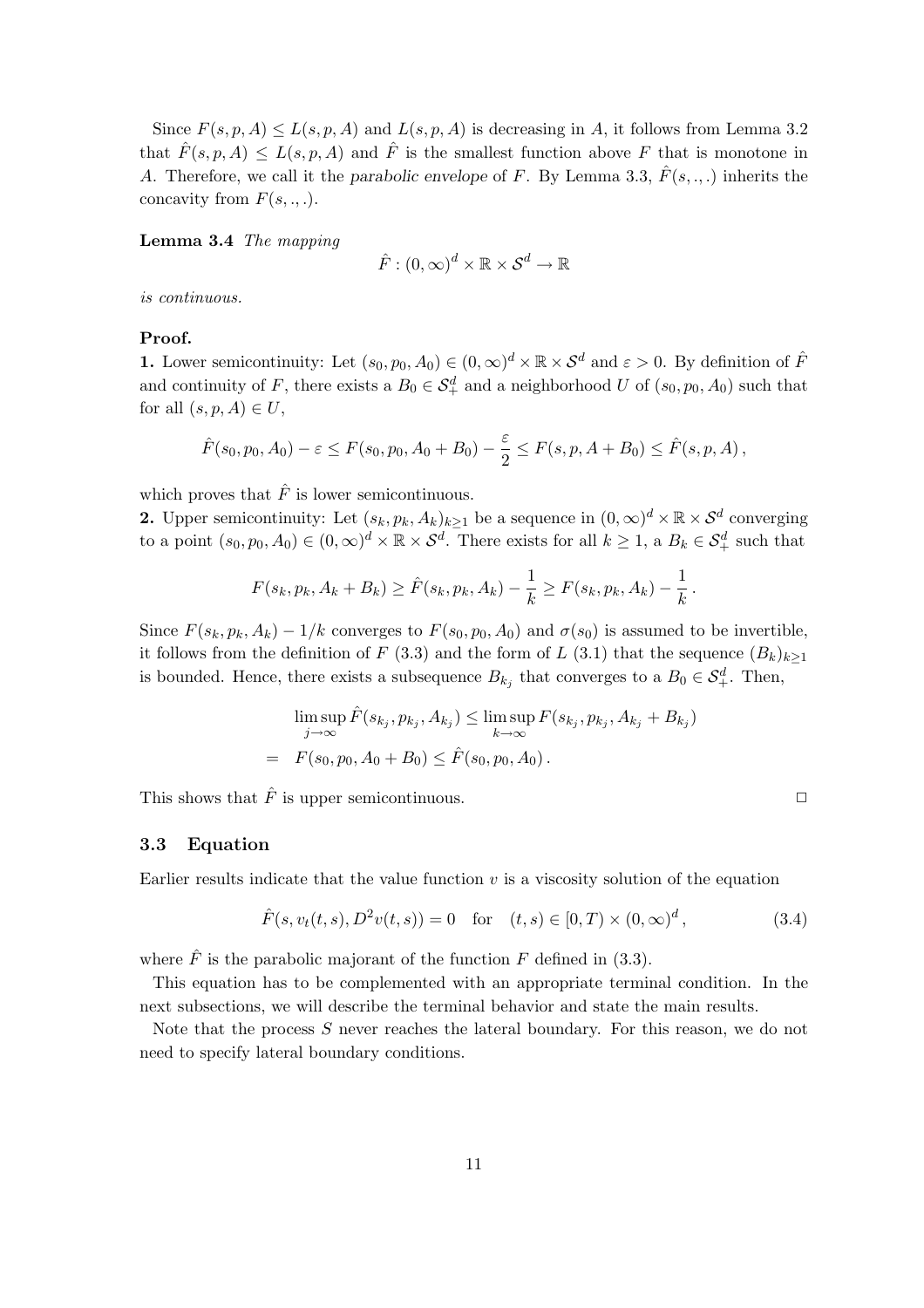#### 3.4 Terminal condition

It has already been observed in the literature that constraints on the hedging strategy can lead to the situation that the limit

$$
\lim_{t'\nearrow T\,,\,s'\rightarrow s}v(t',s')
$$

exists but does not coincide with the function  $q$ . We refer to  $[3]$  and  $[7]$  for the case of portfolio constraints and to [15] for the case of an upper gamma bound. The reason for this phenomenon is the following : The gamma constraint induces restrictions on the function  $v(t,s)$  on  $[0,T) \times (0,\infty)^d$ . If the function g does not fulfill corresponding restrictions, the value function v will converge to the minimal function  $\hat{q}$  that is above q and satisfies the restrictions.

Since the function  $H$  from  $(3.2)$  describing the gamma constraint is in general not decreasing, we will have to work with the function

$$
\hat{H}(A) := \sup_{B \in \mathcal{S}_+^d} H(A + B), A \in \mathcal{S}^d.
$$

As in Lemma 3.3, it can be shown that  $\hat{H}$  inherits the concavity of H. Hence, it is either R-valued and continuous or identically equal to  $\infty$ .

By  $\mathcal{G}(q)$  we denote the set of all viscosity supersolutions of the equation

$$
\min \left\{ f - g \; ; \; \hat{H} \left( \text{diag} \left[ s \right] D^2 f(s) \text{diag} \left[ s \right] \right) \right\} = 0, \quad s \in (0, \infty)^d, \tag{3.5}
$$

and we define

$$
\hat{g}(s) := \inf_{f \in \mathcal{G}(g)} f(s).
$$

It can be made sure that  $\hat{g}$  is finite by making the assumption that there exists a finite constant  $c^*$  such that

$$
g(s) \le G(s) := c^* [1 + s_1 + s_2 + \dots + s_d], \text{ for all } s \in (0, \infty)^d.
$$
 (3.6)

Since by assumption (2.7),  $0 \in K$ , it is clear that  $G \in \mathcal{G}(q)$ . Therefore,

$$
\hat{g} \quad \text{also satisfies (3.6).} \tag{3.7}
$$

Also, it follows from Perron's method (see Section 4 in [5]) that  $\hat{g}$  is a viscosity solution of (3.5). Moreover, for all  $t \in [0, T)$ , the investment process  $Y(r) = y := (c^*, \ldots, c^*)$ ,  $r \in [t, T]$ , is admissible, and the corresponding value process starting at x is given by

$$
X_{t,s,x}^{\nu}(T) = x + y^T(S_{t,s}(T) - s) = x + G(S_{t,s}(T)) - G(s).
$$

Hence, for  $x = G(s)$ ,  $X_{t,s,x}^{\nu}(T) = G(S_{t,s}(T)) \ge g(S_{t,s}(T))$ , and therefore,  $v(t,s) \le G(s)$  for all  $s \in (0, \infty)^d$ .

To prove our main results we will need that one of the two following conditions is fulfilled:

$$
g \text{ is continuous and bounded} \tag{3.8}
$$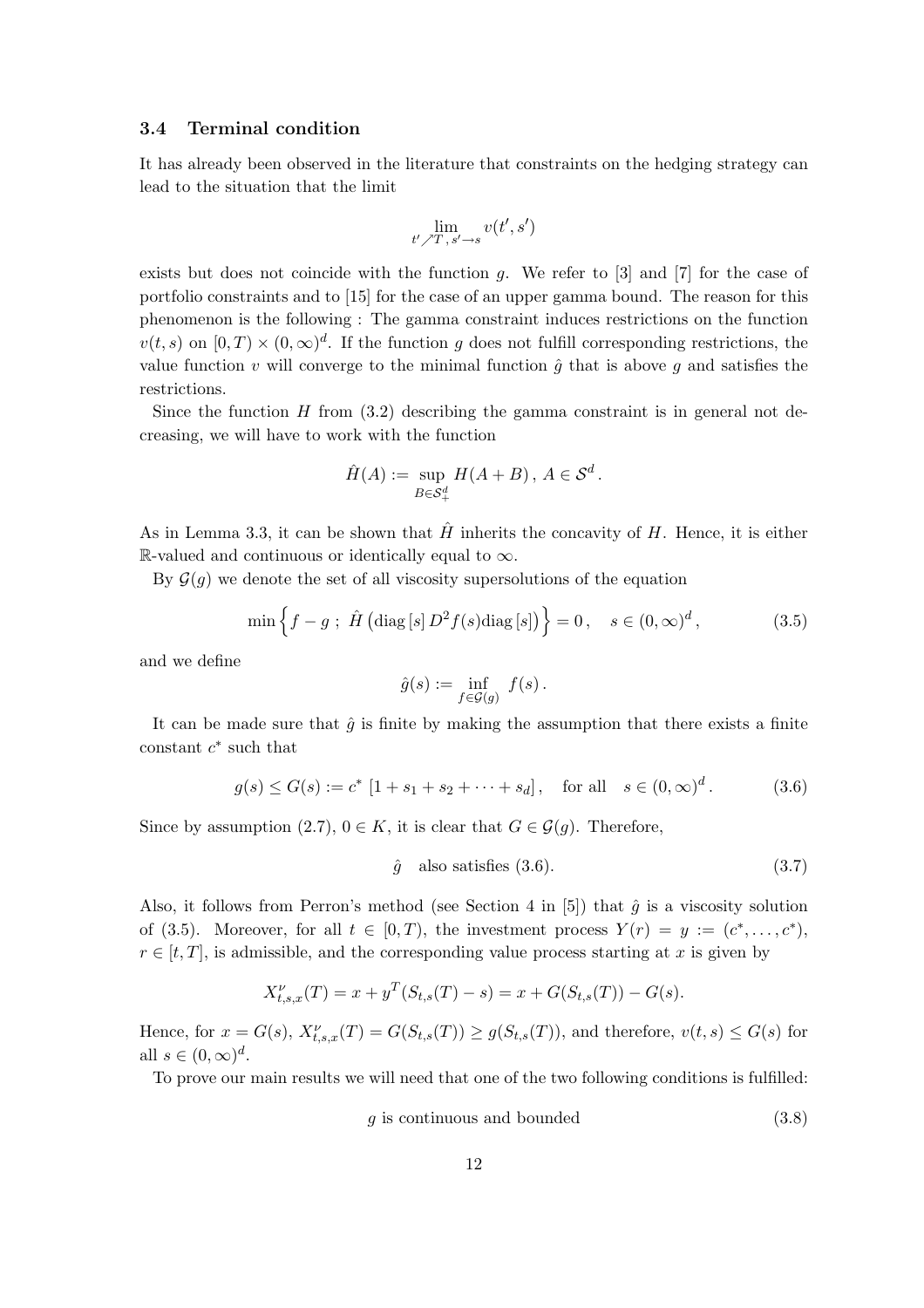g is lower semicontinuous, satisfies (3.6) and 
$$
K = [\Gamma_*, \text{diag}[\gamma^*]]
$$
, (3.9)

where  $[\Gamma_*, \text{diag}[\gamma^*]]$  is a bounded interval of symmetric matrices as in Example 3.1, containing the zero matrix in its interior. We require the upper bound in (3.9) to be a diagonal matrix because of the following : The upper bound on  $\gamma$  induces

$$
\mathrm{diag}\,[s]\,D^2\hat{g}(s)\mathrm{diag}\,[s]\leq\,\Gamma^*\,,
$$

in the viscosity sense, which implies

$$
D^2\hat{g}(s) \le \text{diag}\left[s\right]^{-1} \left[\Gamma^*\text{diag}\left[s\right]^{-1}\right]
$$

in the viscosity sense. In the proof of Proposition 6.4 we will need  $\Gamma^*$  to be of such a form that the matrix-valued function diag  $[s]^{-1}$   $\Gamma^*$ diag  $[s]^{-1}$  is the Hessian of a smooth function. This is the case if and only if  $\Gamma^*$  is equal to a diagonal matrix diag  $[\gamma^*]$ , in which case the smooth function can be taken as

$$
U(s):=~-~\sum_{j=1}^d~\gamma_j^*~\log s_j
$$

#### Lemma 3.5

a) If g satisfies  $(3.8)$ , then  $\hat{g}$  is also bounded.

b) Assume (3.9). Then

$$
\hat{g}(s) = h_{\text{conc}}(s) + U(s) \text{ ,}
$$

where  $h_{\text{conc}}$  is the concave envelope of

$$
h(s) = g(s) - U(s) .
$$

Moreover,  $\hat{g}$  is locally Lipschitz continuous and it is twice continuously differentiable for Lebesgue-almost every  $s \in (0,\infty)^d$ . In particular, it satisfies (3.5) Lebesgue-almost everywhere, and

 $\text{diag}\left[s\right]D^2\hat{g}(s)\text{diag}\left[s\right] \leq \text{diag}\left[\gamma^*\right]$  for Lebesgue-almost all  $s \in (0,\infty)^d$ .

## Proof.

a) If g satisfies (3.8), then every constant that dominates g is a supersolution of (3.5). Hence,  $\hat{q}$  is bounded.

b) Assume that (3.9) holds. Then, set  $\tilde{g} = h_{\text{conc}} + U$ . We claim that  $\hat{g} = \tilde{g}$ . Indeed, since  $h_{\text{conc}}$  is concave, it is Lebesgue-almost everywhere twice differentiable and  $D^2 h_{\text{conc}} \leq 0$ . Therefore, diag [s]  $D^2 \tilde{g}$  diag [s]  $\leq$  diag [ $\gamma^*$ ] in the viscosity sense. Also, it is clear that  $\tilde{g} \geq g$ . Hence, by the definition of  $\hat{g}$ , it follows that  $\tilde{g} \geq \hat{g}$ . Since  $\hat{g} \in \mathcal{G}(g)$ ,  $D^2\hat{g}$  $\text{diag}\left[s\right]^{-1} \text{diag}\left[\gamma^*\right] \text{diag}\left[s\right]^{-1} \leq 0$  in the viscosity sense, implying that  $\hat{g} - U$  is concave. Since  $\hat{g} \geq g$ , we have  $\hat{g} - U \geq h$ . Therefore, it follows that  $\hat{g} - U \geq h_{\text{conc}}$  and consequently,  $\hat{g} \geq \tilde{g}$ .

To prove the regularity of  $\hat{g}$ , observe that  $h_{\text{conc}} = \hat{g}(s) - U$  is concave in  $(0, \infty)^d$ . Therefore, it is locally Lipschitz and twice differentiable Lebesgue-almost everywhere. The same holds true for  $\hat{g}$ . At points of twice differentiability, (3.5) holds pointwise. Hence,  $\text{diag}[s]$   $D^2\hat{g}$  diag $[s] \leq \text{diag}[\gamma^*]$  at points of twice differentiability.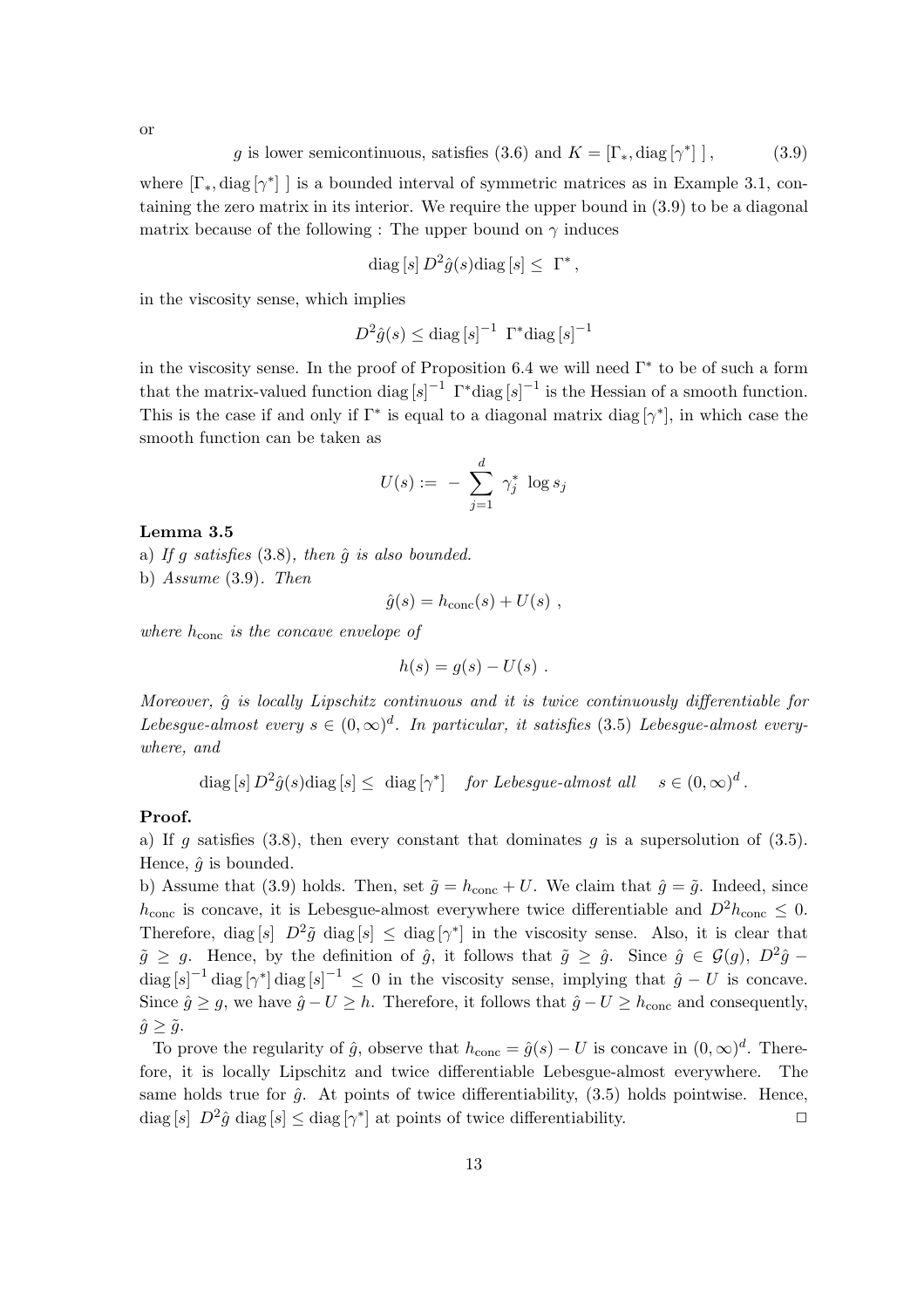#### 3.5 Viscosity characterization

The chief result of this paper is the following characterization of the function  $v$ . In addition to characterizing v as the unique viscosity solution of the equation  $(3.4)$ , we also describe the exact terminal condition satisfied by  $v$ . In many cases, the characterization of the terminal condition is the key to obtain an explicit solution by solving the Black–Scholes equation with this modified terminal condition.

**Theorem 3.6 (Viscosity Property)** Assume that  $(3.8)$  or  $(3.9)$  holds. Then, v is a continuous viscosity solution of  $(3.4)$  and there exists a constant C so that

$$
|v(t,s) - \hat{g}(s)| \le C, \quad \text{for all } (t,s) \in [0,T) \times (0,\infty)^d. \tag{3.10}
$$

Theorem 3.7 (Terminal Condition) Assume that (3.8) or (3.9) holds. Then, v extends to a continuous function  $\hat{v}$  on  $[0,T] \times [0,\infty)^d$  satisfying the terminal condition

$$
\hat{v}(T,s) = \hat{g}(s), \quad \text{for all } s \in (0,\infty)^d. \tag{3.11}
$$

In particular,  $\hat{g}$  is continuous.

To prove the Theorems 3.6 and 3.7 we will introduce a lower semicontinuous function  $\nu$ on  $[0,T] \times [0,\infty)^d$  and an upper semicontinuous function  $\overline{v}$  on  $[0,T] \times [0,\infty)^d$  such that

$$
\underline{v} \le v \le \overline{v} \quad \text{on } [0, T] \times (0, \infty)^d.
$$

In Section 4 we show that  $\overline{v}$  is a viscosity subsolution of the equation (3.4) and in Section 5 that  $v$  is a viscosity supersolution of  $(3.4)$ . In Section 6 we show that

$$
\underline{v}(T,.) \ge \hat{g}, \quad \overline{v}(T,.) \le \hat{g}
$$

and there exists a constant  $C > 0$  such that for all  $(t, s) \in [0, T] \times (0, \infty)^d$ ,

$$
\underline{v}(t,s) \ge \hat{g}(s) - C
$$
 and  $\overline{v}(t,s) \le \hat{g}(s) + C$ .

From the comparison result, Proposition 3.9 below, we can then deduce that  $v \geq \overline{v}$ , which implies

$$
\underline{v} = v = \overline{v}
$$

and completes the proof of Theorems 3.6 and 3.7.

The following theorem shows that  $v$  is the unique solution of the equation (3.4) in a certain class of functions.

**Theorem 3.8 (Uniqueness)** Assume that either  $(3.8)$  or  $(3.9)$  holds. Let w be a viscosity solution of the equation  $(3.4)$  that satisfies the conditions  $(3.10)$ ,

$$
w^*(T,s) \le \hat{g}(s) \tag{3.12}
$$

and

$$
w_*(T,s) \ge \hat{g}(s). \tag{3.13}
$$

Then  $w = v$ .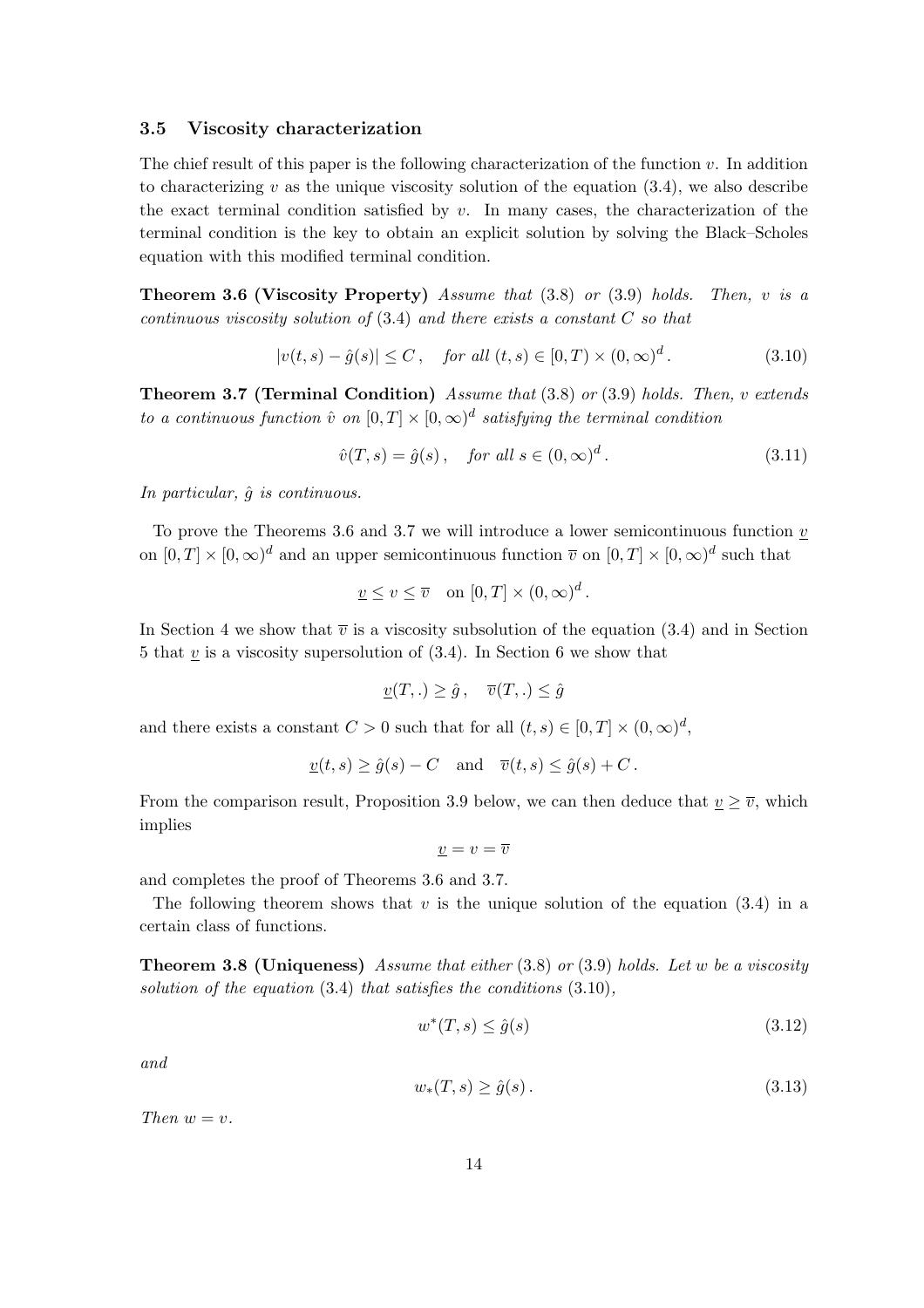Uniqueness is an immediate consequence of the following comparison result, which will be proved in Section 7.

Proposition 3.9 (Comparison) Assume that g satisfies (3.6). Suppose that u is an upper semicontinuous viscosity subsolution of (3.4) and (3.12), and w is a lower semicontinuous viscosity supersolution of  $(3.4)$  and  $(3.13)$ . If there exists a constant C so that

$$
u(t,s) \le \hat{g}(s) + C \quad and \quad w(t,s) \ge \hat{g}(s) - C \tag{3.14}
$$

for all  $(t, s) \in [0, T) \times (0, \infty)^d$ , then

$$
u(t,s) \le w(t,s) \quad \text{for all} \quad (t,s) \in [0,T) \times (0,\infty)^d.
$$

Assumption (3.14) is essentially a growth condition. It can be slightly weakened by taking  $C$  to be a sublinear function of  $s$ . Here we chose to work with a constant to simplify the presentation. However, without an assumption of this type, comparison does not hold as illustrated in the example below.

**Example 3.10** Consider the equation (3.4) in one dimension with  $\Gamma^* = 1$ ,  $\Gamma_* = -\infty$ ,  $\sigma(s) \equiv \sigma$  and

$$
g(s) = (s - \log s - 1) \mathbf{1}_{[1,\infty)}(s) .
$$

Note that for  $s > 1$ ,  $s^2g''(s) = 1$ . Hence,  $\hat{g} = g$ . Since  $\Gamma_* = -\infty$ , equation (3.4) has the form

$$
\min\{ -v_t - \frac{1}{2}\sigma^2 s^2 v_{ss} ; 1 - s^2 v_{ss} \} = 0, \quad (t, s) \in [0, T) \times (0, \infty). \tag{3.15}
$$

Let f be the function defined by  $f(t) = 1 + (T - t)$  and set

$$
u(t,s) := g(f(t)s) .
$$

(i) First, consider the case  $\sigma = 0$ . Then, it can easily be checked that both functions u and  $g$  are viscosity solutions of  $(3.15)$  and the terminal condition  $(3.11)$ . Hence, comparison does not hold. Notice that Condition (3.14) is not satisfied.

(ii) For  $\sigma > 0$ , the function u is a viscosity subsolution of (3.15) and (3.11). The Black– Scholes solution

$$
w(t,s) = \mathbb{E}\left[g(S_{t,s}(T)\right].
$$

solves (3.15) and (3.11). Moreover, clearly  $w(t, s) \leq s$  and, for  $t < T$  and sufficiently large s, we have  $s < u(t, s)$ . This provides another counterexample to comparison.

Remark 3.11 Consider the Black–Scholes prices

$$
v^{\text{BS}}(t, s) = E[g(S_{t,s}(T))] \text{ and } \hat{v}^{\text{BS}}(t, s) = E[\hat{g}(S_{t,s}(T))]
$$

corresponding to g and  $\hat{g}$ , respectively. Obviously,  $v^{\text{BS}} \leq \hat{v}^{\text{BS}}$ , and  $v^{\text{BS}}(t,s) < \hat{v}^{\text{BS}}(t,s)$ if  $P[g(S_{t,s}(T)) < \hat{g}(S_{t,s}(T))] > 0$ . Note that  $\hat{v}^{\text{BS}}(T,.) = \hat{g}$ . Also,  $\mathcal{L}\hat{v}^{\text{BS}}(t,s) = 0$ , which implies

$$
\hat{F}(s, \hat{v}_t^{\text{BS}}(t, s), D^2 \hat{v}^{\text{BS}}(t, s)) \le L(s, \hat{v}_t^{\text{BS}}(t, s), D^2 \hat{v}^{\text{BS}}(t, s)) = 0
$$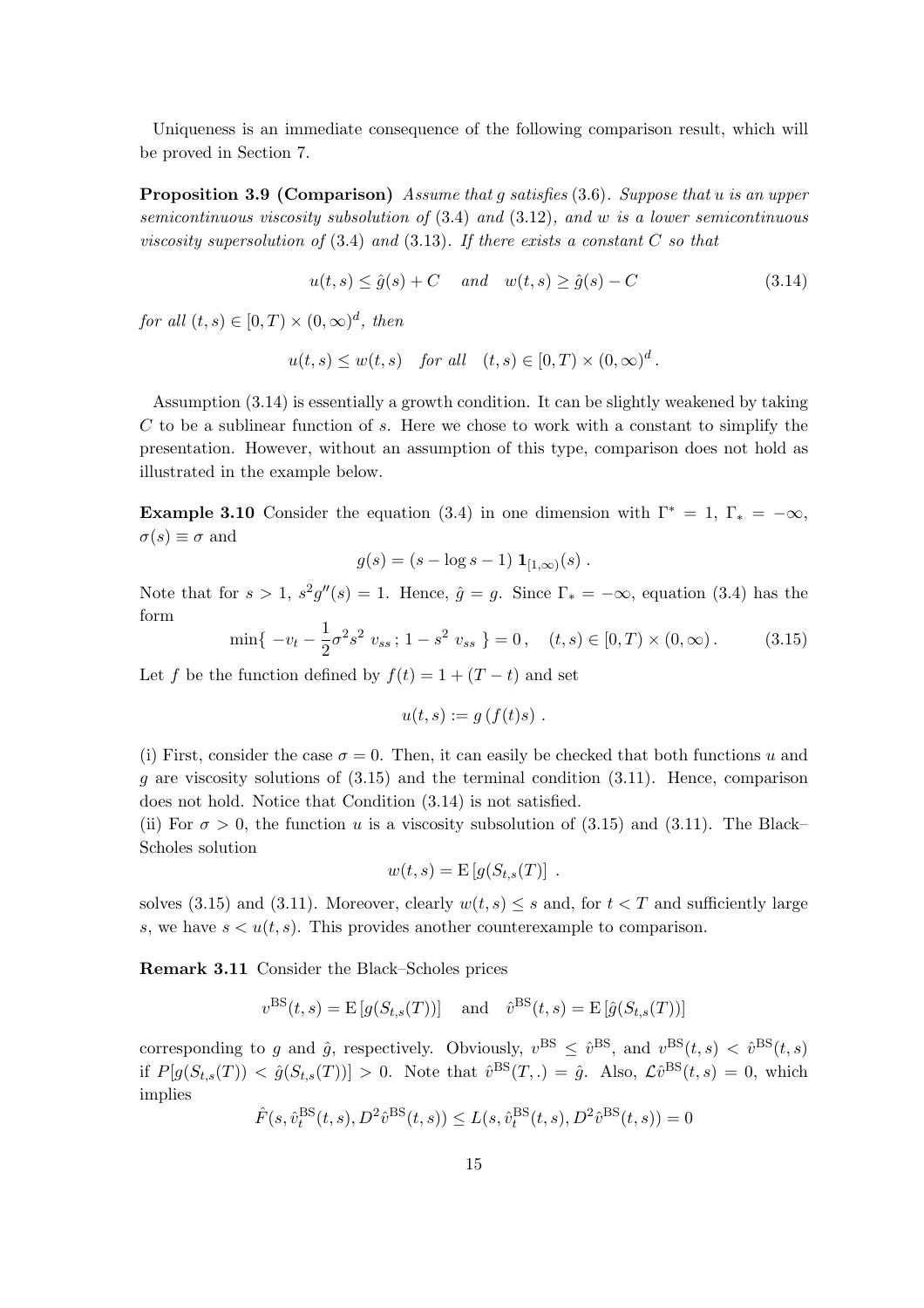for all  $(t,s) \in [0,T) \times (0,\infty)^d$ . Hence,  $\hat{v}^{\text{BS}}$  is a viscosity subsolution of (3.4) and (3.12). If (3.8) or (3.9) holds, then it can also be shown that there exists a constant  $C \geq 0$  such that

$$
\hat{v}^{\text{BS}}(t,s) \le \hat{g}(s) + C \quad \text{for all } (t,s) \in [0,T) \times (0,\infty)^d.
$$

Hence, it follows from Proposition 3.9 that

$$
\hat{v}^{\text{BS}}(t,s) \le v(t,s)
$$
 for all  $(t,s) \in [0,T) \times (0,\infty)^d$ .

However, if the class of trading strategies is larger than  $A_{t,s}$ , it can happen that  $v \leq v^{\text{BS}}$ and the Theorems 3.6 and 3.7 are no longer valid. For instance, it follows from Lemma A.3 of [13] that if the number of jumps  $N$  in the definition (2.4) is only required to be finite but not bounded, then for every  $\varepsilon > 0$ ,  $g(S_{t,s}(T))$  can be super-replicated with initial capital  $v^{\text{BS}}(t,s) + \varepsilon$  and a strategy of the form (2.4) with  $\alpha = 0$  and  $\gamma = 0$ . Theorem 4.4 of [1] shows that if  $\|\alpha\|_{t,s}^{\beta,\infty}$  is not required to be finite, then for every  $\varepsilon > 0$ ,  $g(S_{t,s}(T))$  can be super-replicated with initial capital  $v^{BS}(t, s) + \varepsilon$  and a strategy of the form (2.4) without jumps and with  $\gamma = 0$ .

# 4 Viscosity subsolution property

We here prove the subsolution property for a convenient upper semicontinuous majorant  $\bar{v}$ of v. It will follow from the results in Sections 5, 6 and 7 that  $\overline{v} = v$  if either (3.8) or (3.9) is satisfied.

## 4.1 The function  $\overline{v}$

For  $\nu = ((\tau_n, y^n)_{n \geq 0}, \alpha, \gamma) \in \mathcal{A}_{t,s}$ , we define

$$
\| \nu \|_{t,s}^{\beta, \infty} \ := \ \max \left\{ \| N \|_{L^{\infty}} \, ; \, \| Y \|_{t,s}^{\beta, \infty} \, ; \, \| \alpha \|_{t,s}^{\beta, \infty} \, ; \, \| \gamma \|_{t,s}^{\beta, \infty} \, ; \, \max_{i,j} \left\| \gamma_{ij}^1 \right\|_{t,s}^{\beta, \infty} \, ; \, \max_{i,j} \left\| \gamma_{ij}^2 \right\|_{t,s}^{\beta, \infty} \right\} \, .
$$

To define  $\overline{v}$ , we consider for every  $M > 0$ , the set

$$
\mathcal{A}_{t,s}^M \ := \ \left\{ \nu \in \mathcal{A}_{t,s} \ : \ \|\nu\|_{t,s}^{\beta,\infty} \leq M \right\} \, ,
$$

and we introduce the associated stochastic control problem

$$
v^M(t,s) := \inf \left\{ x \in \mathbb{R} \ : \ X_{t,s,x}^{\nu}(T) \ge g \left( S_{t,s}(T) \right) \text{ for some } \nu \in \mathcal{A}_{t,s}^M \right\}. \tag{4.1}
$$

Clearly, we have

$$
\mathcal{A}_{t,s} = \bigcup_{M>0} \mathcal{A}_{t,s}^M, \text{ and therefore, } v(t,s) = \inf_{M>0} v^M(t,s).
$$

The function  $\bar{v}$  is defined by

$$
\overline{v}(t,s) := \inf_{M>0} (v^M)^*(t,s), \quad (t,s) \in [0,T] \times [0,\infty)^d.
$$

Since  $\bar{v}$  is an infimum of upper semicontinuous functions, it is upper semicontinuous as well, and therefore,  $\overline{v} \geq v^*$ .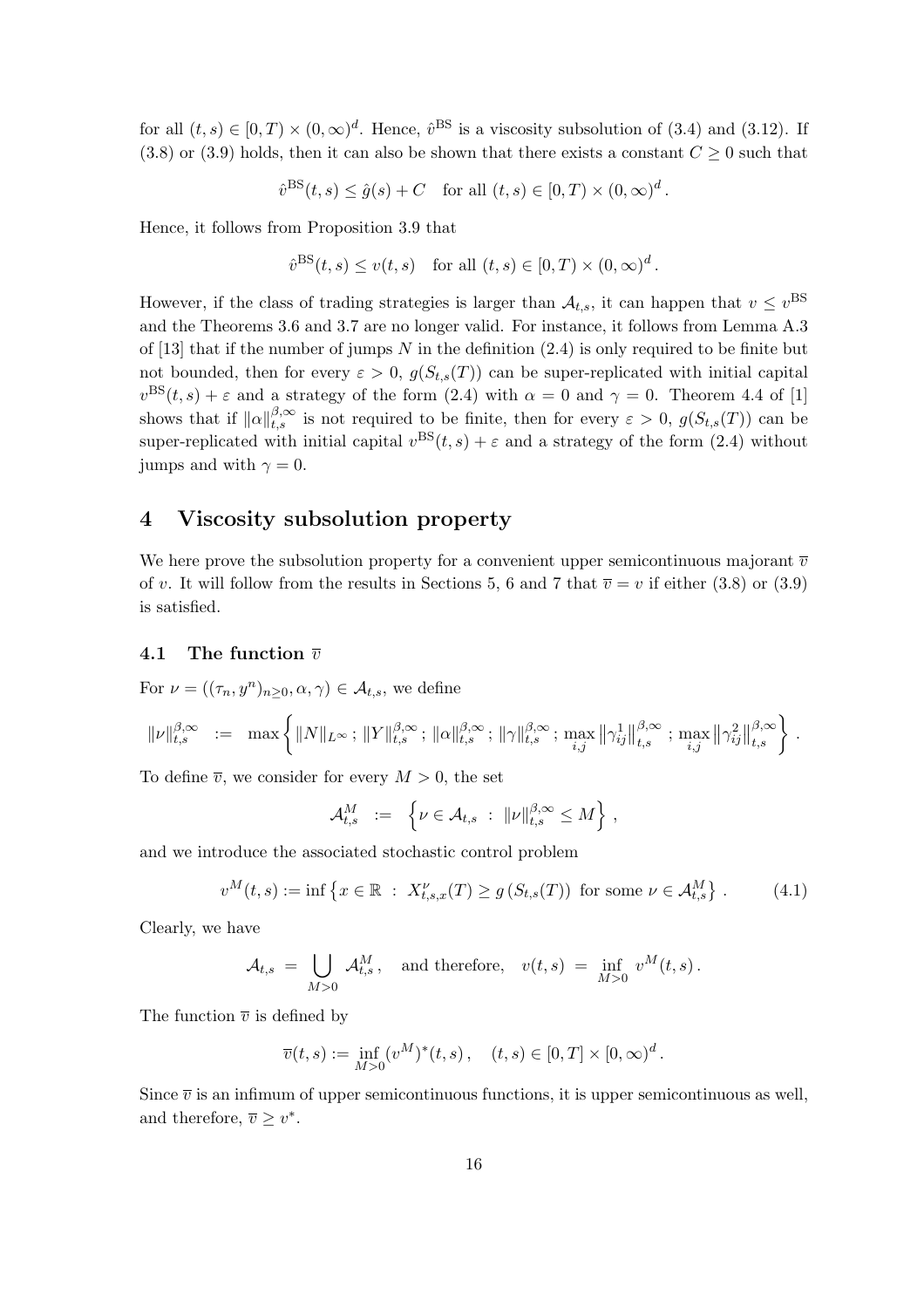## 4.2 Partial dynamic programming principle

**Lemma 4.1** Let  $t \in [0, T)$ ,  $s \in (0, \infty)^d$ ,  $x \in \mathbb{R}$  and  $\theta$  a  $[t, T]$ -valued  $\mathbb{F}^W$ -stopping time. Let  $M_1, M_2 > 0$  and  $\nu \in \mathcal{A}_{t,s}^{M_1}$ , such that

$$
X_{t,s,x}^{\nu}(\theta) > v^{M_2}(\theta, S_{t,s}(\theta)).
$$

Then there exists a control  $\hat{\nu} \in A_{t,s}^{M_1+M_2}$  such that

$$
X_{t,s,x}^{\hat{\nu}}(T) \ge g\left(S_{t,s}(T)\right).
$$

**Proof.** Set  $(\varsigma, \xi) := (S_{t,s}(\theta), X_{t,s,x}^{\nu}(\theta))$ . It can be deduced from the definition of the control problem (4.1) and a measurable selection argument, that there exists a control  $\tilde{\nu} \in \mathcal{A}_{\theta,\varsigma,\xi}^{M_2}$  such that

$$
X_{\theta,\varsigma,\xi}^{\tilde{\nu}}(T) \ge g\left(S_{\theta,\varsigma}(T)\right). \tag{4.2}
$$

This step is not trivial. For more details we refer the reader to [17]. Next, let  $\hat{Y}$  be given by

$$
\hat{Y}(r):=\mathbf{1}_{\{t\leq r<\theta\}}Y_{t,s}^\nu(r)+\mathbf{1}_{\{\theta\leq r\leq T\}}Y_{\theta,\varsigma}^{\tilde{\nu}}(r)
$$

and note that the corresponding control  $\hat{\nu}$  is in  $\mathcal{A}_{t,s}^{M_1+M_2}$ . It follows from (4.2) that

$$
X_{t,s,x}^{\hat{\nu}}(T) = X_{\theta,\varsigma,\xi}^{\tilde{\nu}}(T) \ge g\left(S_{\theta,\varsigma}(T)\right) = g\left(S_{t,s}(T)\right),
$$

which proves the lemma.  $\Box$ 

## 4.3 Proof of the viscosity subsolution property

**Theorem 4.2** If g satisfies (3.6), then the function  $\overline{v}$  is a viscosity subsolution of the equation ¡ ¢

$$
\hat{F}(s, v_t(t, s), D^2v(t, s)) = 0
$$
 on  $[0, T) \times (0, \infty)^d$ .

**Proof.** By (2.8) and assumption (3.6),  $0 \leq \overline{v}(t,s) \leq G(s)$  for all  $(t,s) \in [0,T) \times (0,\infty)^d$ . In particular,  $\overline{v}$  is finite. Let  $(t_0, s_0) \in [0, T) \times (0, \infty)^d$  and  $\varphi \in C^{\infty}([0, T] \times [0, \infty)^d)$  such that

$$
0 = (\overline{v} - \varphi)(t_0, s_0) > (\overline{v} - \varphi)(t, s) \text{ for all } (t, s) \neq (t_0, s_0),
$$

Assume that for some matrix  $B \in \mathcal{S}_{+}^{d}$ ,

$$
l(t_0, s_0) := -\mathcal{L}\varphi(t_0, s_0) - \frac{1}{2} \text{Tr}[\sigma^T(s_0) \,\text{diag}\,[s] \, B \,\text{diag}\,[s] \,\sigma(s_0)] > 0\,,
$$

and

$$
h(t_0, s_0) := \text{diag}\left[s_0\right] \left(D^2 \varphi(t_0, s_0) + B\right) \text{diag}\left[s_0\right] \in \text{int}(K).
$$

In the following steps we will obtain a contradiction.

1. Observe that the functions l and h inherit the smoothness of  $\varphi$ . Consider the following neighborhood of  $(t_0, s_0)$ :

$$
\mathcal{N} := \left\{ (t,s) \in [0,T) \times (0,\infty)^d \cap B_1(t_0,s_0) : l(t,s) > 0 \text{ and } h(t,s) \in \text{int}(K) \right\},\
$$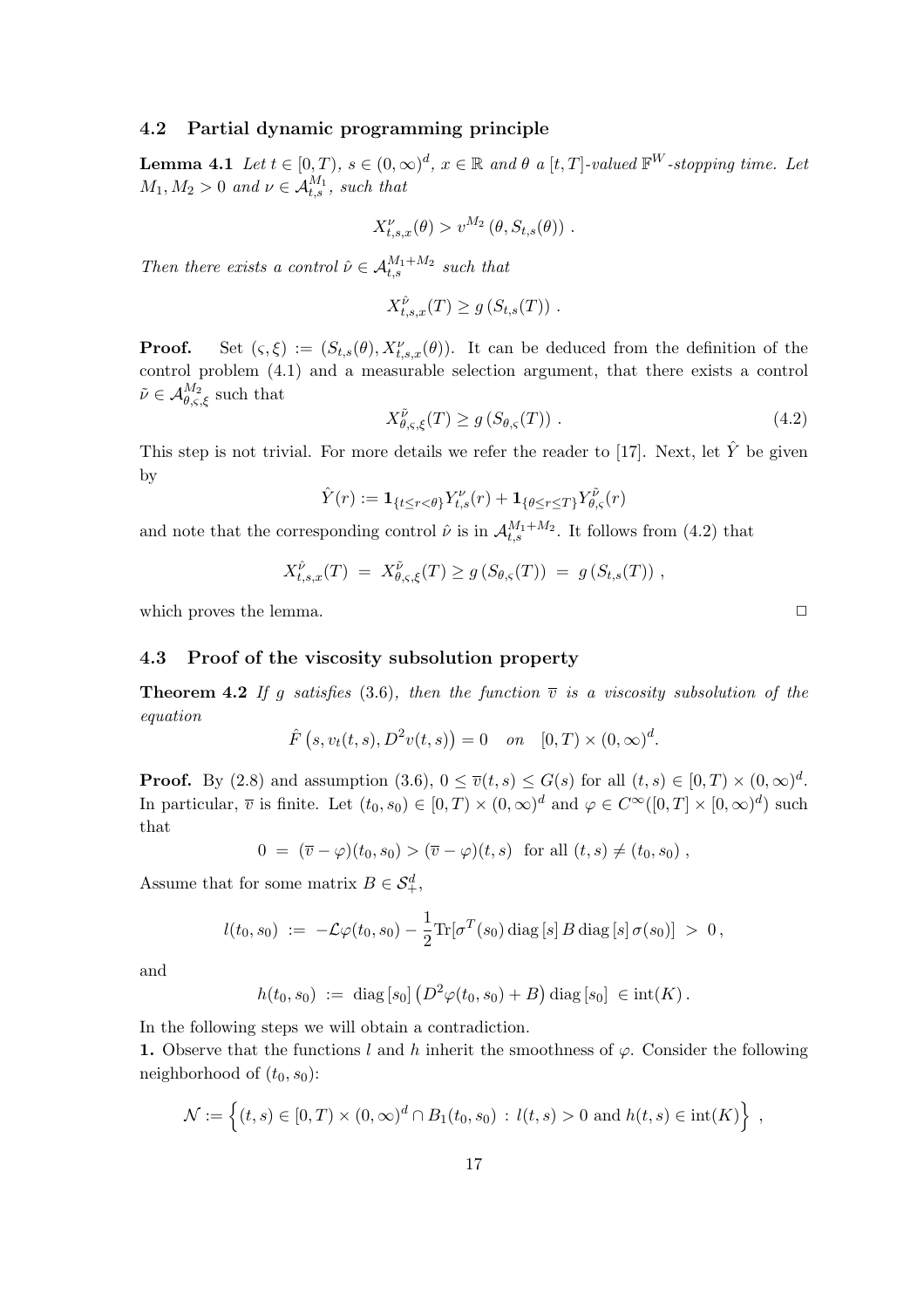where  $B_1(t_0, s_0)$  is the closed unit ball in  $\mathbb{R}^{d+1}$  around  $(t_0, s_0)$ . Choose a constant  $M_1 \geq 2$ such that for each fixed pair  $(\hat{t}, \hat{s}) \in \mathcal{N}$ , all the functions

$$
D\varphi(t,s) + B(s - \hat{s}), \, \mathcal{L}D\varphi(t,s), \, D^2\varphi(t,s) + B
$$

$$
\max_{ij} |\mathcal{L}D_{ij}^2\varphi(t,s)|, \, \max_{ij} |(DD_{ij}^2\varphi(t,s))^T \text{diag}[s] \, \sigma(s)|
$$

are bounded by  $M_1$  on  $\overline{\mathcal{N}}$ . By definition,  $\overline{v} = \inf_{M>0}(v^M)^*$ . Therefore, it can be deduced from the fact that  $(t_0, s_0)$  is a strict maximizer of  $\overline{v} - \varphi$ ,  $\partial \mathcal{N}$  is compact and  $(v^M)^* - \varphi$  is upper semicontinuous for all M, that there exists an  $\eta > 0$  and an  $M_2 > 0$  such that

$$
(v^{M_2})^*(t,s) \le \varphi(t,s) - 4\eta
$$
 for all  $(t,s) \in \partial \mathcal{N}$ .

2. Let  $M_3 := M_1 + M_2$ . There exists a  $(\hat{t}, \hat{s}) \in \mathcal{N}$  such that

$$
v^{M_3}(\hat{t}, \hat{s}) \ge (v^{M_3})^*(t_0, s_0) - \eta \ge \overline{v}(t_0, s_0) - \eta = \varphi(t_0, s_0) - \eta \ge \varphi(\hat{t}, \hat{s}) - 2\eta. \tag{4.3}
$$

We set  $\hat{S} := S_{\hat{t},\hat{s}}$  and consider the stopping time

$$
\theta := \inf \left\{ t \geq \hat{t} \ : \ (t, \hat{S}(t)) \notin \mathcal{N} \right\} \ .
$$

Then,  $\theta > \hat{t}$  and  $(\theta, \hat{S}(\theta)) \in \partial \mathcal{N}$  because the process  $\hat{S}$  is almost surely continuous. Therefore,

$$
(v^{M_2})^*(\theta, \hat{S}(\theta)) \le \varphi(\theta, \hat{S}(\theta)) - 4\eta. \tag{4.4}
$$

3. Set

$$
(\hat{\tau}_0, \hat{\tau}_1, \hat{\tau}_2) = (\hat{t}, \theta, T), \quad \hat{y}^0 := D\varphi(\hat{t}, \hat{s}), \quad \hat{y}^1 := 0,
$$
  

$$
\hat{\alpha}(r) := \mathbf{1}_{\{\hat{t} \le r < \theta\}} \mathcal{L}D\varphi(r, \hat{S}(r)) \quad \text{and} \quad \hat{\gamma}(r) := \mathbf{1}_{\{\hat{t} \le r < \theta\}} (D^2 \varphi(r, \hat{S}(r)) + B).
$$

By our choice of  $M_1$ , the corresponding control  $\hat{\nu}$  is in  $\mathcal{A}^{M_1}_{\hat{\ell}^2}$  $\hat{t}, \hat{s}$ 4. Consider the initial capital

$$
\hat{x} := v^{M_3}(\hat{t}, \hat{s}) - \eta, \tag{4.5}
$$

and denote  $(\hat{X}, \hat{Y}) := \left(X_{\hat{t}, \hat{s}, \hat{x}}^{\hat{\nu}}, Y_{\hat{t}, \hat{s}}^{\hat{\nu}}\right)$ ´ . Then,

$$
\hat{X}(\theta) - v^{M_2}(\theta, \hat{S}(\theta)) = v^{M_3}(\hat{t}, \hat{s}) - \eta + \int_{\hat{t}}^{\theta} \hat{Y}(r)^T d\hat{S}(r) - v^{M_2}(\theta, \hat{S}(\theta))
$$
\n
$$
\geq \varphi(\hat{t}, \hat{s}) - 3\eta + \int_{\hat{t}}^{\theta} \hat{Y}(r)^T d\hat{S}(r) - v^{M_2}(\theta, \hat{S}(\theta))
$$

by  $(4.3)$ . Using  $(4.4)$  and Itô's lemma, we see that

$$
\hat{X}(\theta) - v^{M_2}(\theta, \hat{S}(\theta)) \ge \varphi(\hat{t}, \hat{s}) - 3\eta + \int_{\hat{t}}^{\theta} \hat{Y}(r)^T d\hat{S}(r) - \varphi(\theta, \hat{S}(\theta)) + 4\eta
$$
\n
$$
= -\int_{\hat{t}}^{\theta} \mathcal{L}\varphi(r, \hat{S}(r))dr + \int_{\hat{t}}^{\theta} \left(\int_{\hat{t}}^r B d\hat{S}(u)\right)^T d\hat{S}(r) + \eta
$$
\n
$$
= \int_{\hat{t}}^{\theta} l(r, \hat{S}(r))dr + \frac{1}{2}(\hat{S}(\theta) - \hat{s})^T B(\hat{S}(\theta) - \hat{s}) + \eta.
$$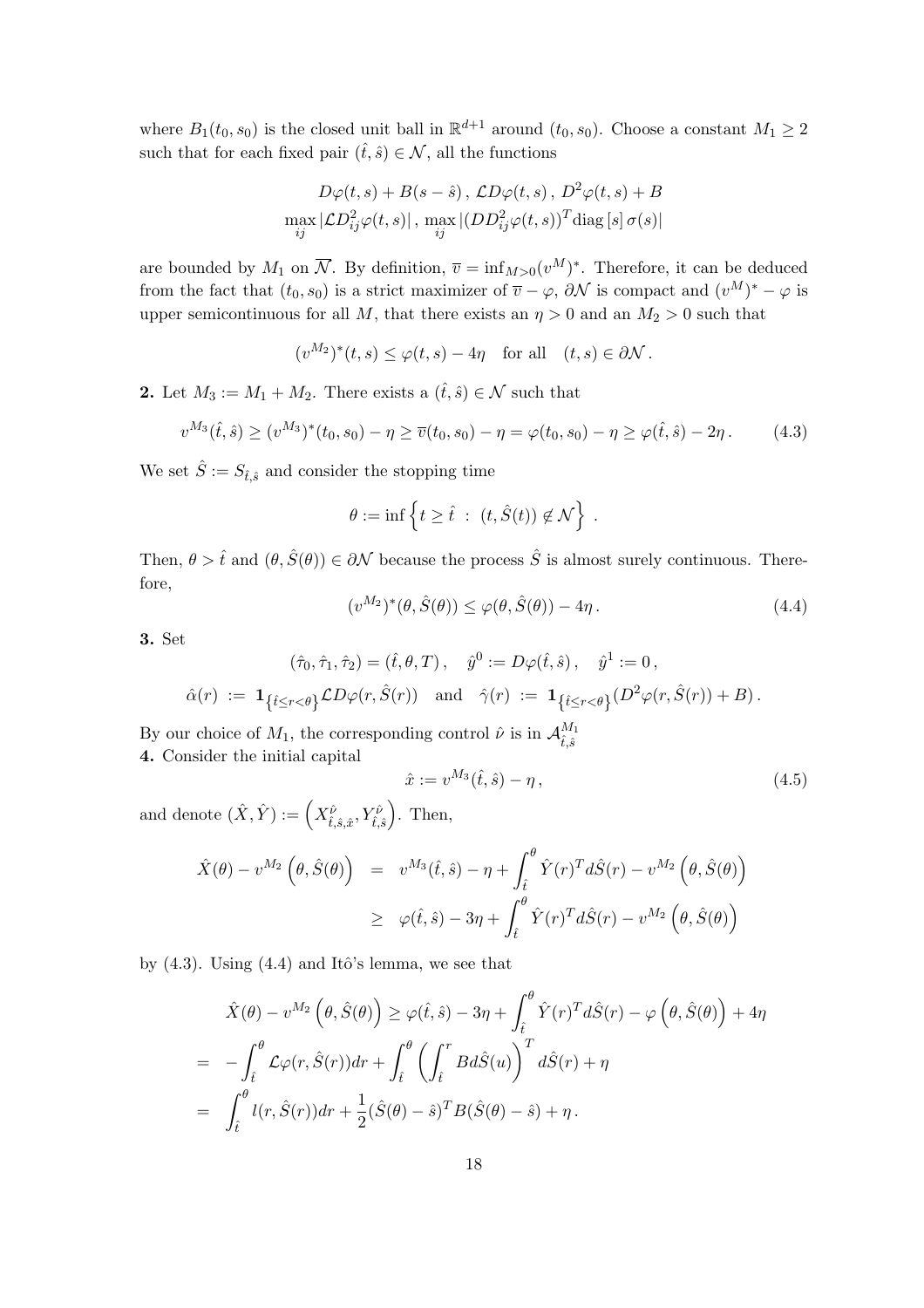Since  $B \in \mathcal{S}_{+}^d$ , this provides

$$
\hat{X}(\theta) - v^{M_2}(\theta, \hat{S}(\theta)) \ge \int_{\hat{t}}^{\theta} l(r, \hat{S}(r)) dr + \eta \ge \eta,
$$

by definition of  $\theta$  as the first exit time from N. Hence, it follows from Lemma 4.1 that  $v^{M_3}(\hat{t},\hat{s}) \leq \hat{x}$ , contradicting (4.5).

# 5 Viscosity supersolution property

In this section, we prove that a convenient lower semicontinuous function  $\underline{v} \leq v$  is a viscosity supersolution of the DPE (3.4). It will follow from results in the next sections that  $v = v$ if (3.8) or (3.9) holds.

## 5.1 A weak formulation of the super-replication problem

For technical reasons, we here also consider controls that are not necessarily adapted to the filtration generated by the Brownian motion driving the price process S. Let  $\tilde{W}$  be a Brownian motion on a filtered probability space  $(\tilde{\Omega}, \tilde{\mathcal{F}}, \tilde{\mathbb{F}} = \{ \tilde{\mathcal{F}}(t), t \in [0,T] \}, \tilde{P})$  that satisfies the usual conditions.

For all  $(t,s) \in [0,T] \times (0,\infty)^d$  and  $M > 0$ , we define  $\tilde{S}_{t,s}$  and  $\mathcal{A}_{t,s}^M(\tilde{\Omega})$  on  $(\tilde{\Omega}, \tilde{\mathcal{F}}, \tilde{\mathbb{F}}, \tilde{P})$ like  $S_{t,s}$  and  $\mathcal{A}_{t,s}^M$  are defined on  $(\Omega, \mathcal{F}, \mathbb{F}^W, P)$ . For  $x \in \mathbb{R}$  and a control  $\tilde{\nu} \in \mathcal{A}_{t,s}^M(\tilde{\Omega})$ , the processes  $\tilde{Y}_{t,s}^{\tilde{\nu}}$  and  $\tilde{X}_{t,s,x}^{\tilde{\nu}}$  are defined analogously to  $Y_{t,s}^{\nu}$  and  $X_{t,s,x}^{\nu}$ .

Note that since  $\tilde{S}_{t,s}$  is the unique strong solution of the SDE  $(2.1)$  with driving Brownian motion  $\tilde{W}$ , it is adapted to the filtration  $\mathbb{F}^{\tilde{W}}$  generated by  $\tilde{W}$ . But, the control processes in  $\mathcal{A}_{t,s}^M(\tilde{\Omega})$  and therefore,  $\tilde{Y}_{t,s}^{\tilde{\nu}}$  and  $\tilde{X}_{t,s,x}^{\tilde{\nu}}$  are not necessarily adapted to  $\mathbb{F}^{\tilde{W}}$ .

For  $M > 0$ , we define the relaxed stochastic control problem

 $\underline{v}^M(t,s) := \inf \left\{ x \in \mathbb{R} : \tilde{X}_{t,s,x}^{\tilde{\nu}}(T) \geq g(\tilde{S}_{t,s}) \text{ for some } (\tilde{\Omega}, \tilde{\mathcal{F}}, \tilde{\mathbb{F}}, \tilde{P}) \text{ and } \tilde{\nu} \in \mathcal{A}_{t,s}^M(\tilde{\Omega}) \right\}$ o ,

and the functions

$$
\tilde{v}(t,s) := \inf_{M>0} \underline{v}^M(t,s), \quad (t,s) \in [0,T) \times (0,\infty)^d,
$$

and

$$
\underline{v}(t,s) := \tilde{v}_*(t,s), \quad (t,s) \in [0,T] \times [0,\infty)^d.
$$

By definition, <u>v</u> is lower semicontinuous, and obviously,  $\underline{v}(t, s) \le v(t, s)$  on  $[0, T) \times (0, \infty)^d$ .

## 5.2 Partial dynamic programming principle

**Lemma 5.1** Let  $\tilde{W}$  be a d-dimensional Brownian motion on a filtered probability space  $(\tilde{\Omega}, \tilde{\mathcal{F}}, \tilde{\mathbb{F}} = \{\tilde{\mathcal{F}}(t), t \in [0,T]\}, \tilde{P})$  that satisfies the usual conditions. Let  $(t, s) \in [0,T] \times$  $(0,\infty)^d$ ,  $x \in \mathbb{R}$ ,  $M > 0$  and  $\tilde{\nu} \in \mathcal{A}_{t,s}^M(\tilde{\Omega})$  such that

$$
\tilde{X}_{t,s,x}^{\tilde{\nu}}(T) \ge g(\tilde{S}_{t,s}(T)). \tag{5.1}
$$

Then, for every  $[t, T]$ -valued  $\tilde{F}$ -stopping time  $\theta$ ,

$$
\tilde{X}_{t,s,x}^{\tilde{\nu}}(\theta) \geq \underline{v}^M\left(\theta, \tilde{S}_{t,s}(\theta)\right).
$$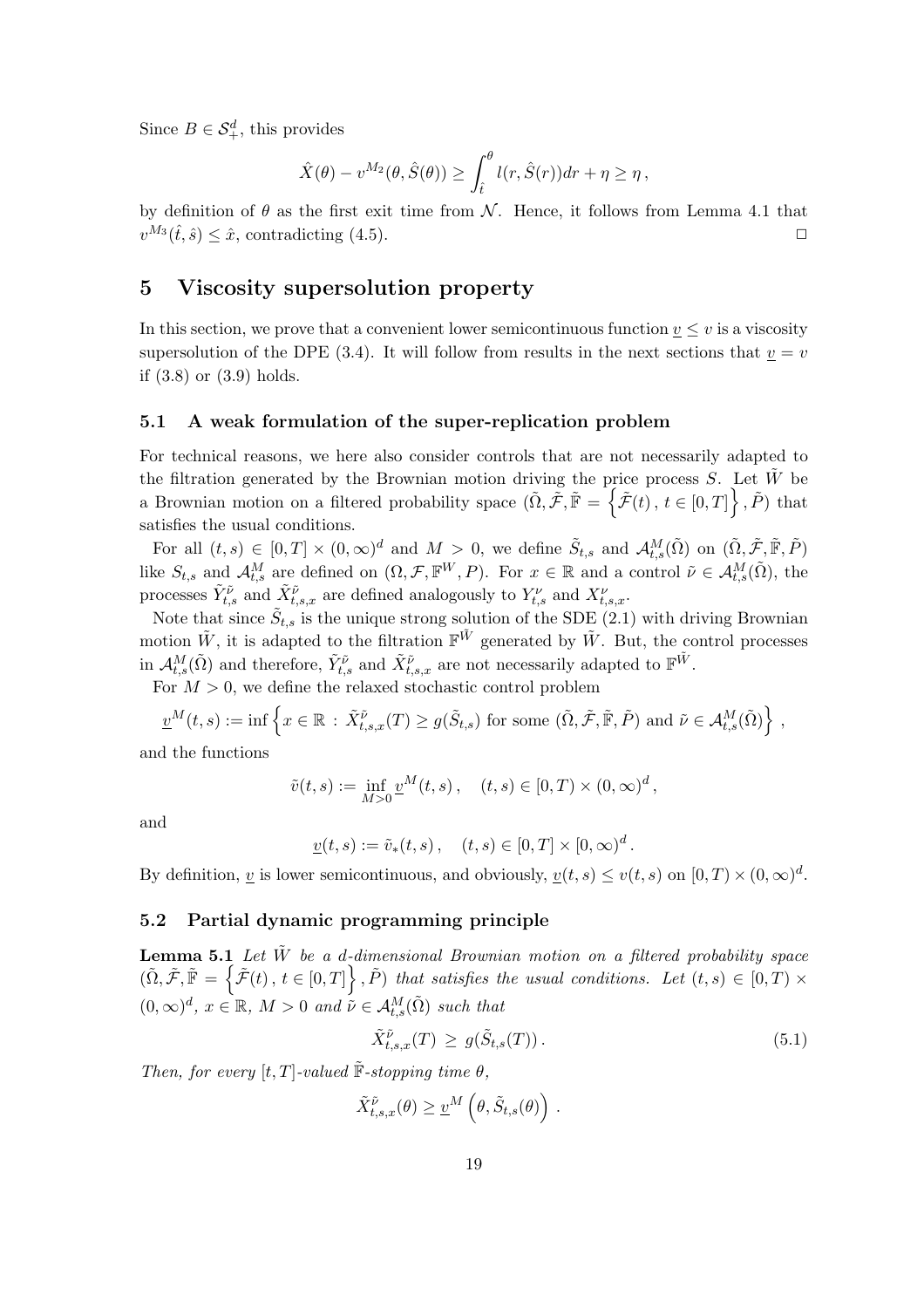Proof. Let

$$
(\varsigma,\xi) \ := \ \left(\tilde{S}_{t,s}, \tilde{X}^{\tilde{\nu}}_{t,s,x}\right)(\theta)\,,
$$

and denote by  $\mu$  the probability measure  $\tilde{P} \circ (\theta, \varsigma, \xi)^{-1}$  on  $[t, T] \times \mathbb{R}^{d+1}$ . Since  $\tilde{X}_{t,s,x}^{\tilde{\nu}}(T)$  =  $\tilde{X}_{\theta,\varsigma,\xi}^{\tilde{\nu}}(T)$  and  $\tilde{S}_{t,s}(T) = \tilde{S}_{\theta,\varsigma}(T)$ , it follows from (5.1) that

$$
1 = \tilde{P}\left[\tilde{X}_{t,s,x}^{\tilde{\nu}}(T) \ge g\left(\tilde{S}_{t,s}(T)\right)\right] = \tilde{P}\left[\tilde{X}_{\theta,s,\xi}^{\tilde{\nu}}(T) \ge g\left(\tilde{S}_{\theta,\varsigma}(T)\right)\right]
$$
  
\n
$$
= \int_{[t,T] \times \mathbb{R}^{d+1}} \tilde{P}\left[\tilde{X}_{\theta,s,\xi}^{\tilde{\nu}}(T) \ge g\left(\tilde{S}_{\theta,\varsigma}(T)\right) \mid (\theta,\varsigma,\xi) = (t',s',x')\right] d\mu(t',s',x')
$$
  
\n
$$
= \int_{[t,T] \times \mathbb{R}^{d+1}} \tilde{P}\left[\tilde{X}_{t',s',x'}^{\tilde{\nu}}(T) \ge g\left(\tilde{S}_{t',s'}(T)\right)\right] d\mu(t',s',x').
$$

Hence, for  $\mu$ -almost all  $(t', s', x') \in [t, T] \times \mathbb{R}^{d+1}$ , the control  $\tilde{\nu}$  satisfies

$$
\tilde{P}\left[\tilde{X}^{\tilde{\nu}}_{t',s',x'}(T) \ge g\left(\tilde{S}_{t',s'}(T)\right)\right] = 1.
$$

Now, observe that the control corresponding to the restricted strategy  $\tilde{Y}_{t,s}^{\tilde{\nu}}|_{[t',T]}$  belongs to  $\mathcal{A}_{t',s'}^M(\tilde{\Omega})$ . Therefore, we can conclude that for  $\mu$ -almost all  $(t',s',x') \in [t,T] \times \mathbb{R}^{d+1}$ ,

$$
x' \ge \underline{v}^M(t',s')
$$

which shows that  $\tilde{X}_{t,s,x}^{\tilde{\nu}}(\theta) \geq \underline{v}^M(\theta, \tilde{S}_{t,s}(\theta)).$ 

# 5.3 Properties of  $v^M$

**Lemma 5.2** Assume that g satisfies (3.6) for a constant  $c^* > 0$ . Then, for all  $M \geq c^*$ ,  $\underline{v}^M$  is a finite, lower semicontinuous function and existence holds for the problem  $\underline{v}^M$ .

**Proof.** For all  $M \geq c^*$ ,  $\underline{v}^M(t,s)$  is dominated by the function  $G(s)$  from (3.6). Together with (2.8), this shows that  $v^M$  is finite.

Next, we show that for all  $M \geq c^*$ , existence holds for  $v^M$ . So, fix  $M \geq c^*$ ,  $(t, s) \in$  $[0, T] \times (0, \infty)^d$  and set

$$
x := \underline{v}^M(t,s)
$$
,  $x_k := x + \frac{1}{k}$ ,  $k \ge 1$ .

By definition of the problem  $\underline{v}^M$ , there exists for all  $k \geq 1$ , a d-dimensional Brownian motion W<sup>k</sup> on a filtered probability space  $(\Omega^k, \mathcal{F}^k, \mathbb{F}^k, P^k)$  that satisfies the usual conditions and a control  $\nu^k \in \mathcal{A}_{t,s}^M(\Omega^k)$  such that

$$
X_{t,s,x_k}^{\nu^k}(T) \ge g(S_{t,s}^k(T)).
$$
\n(5.2)

By Lemma 5.3 below, there exists a d-dimensional Brownian motion  $\tilde{W}$  on a filtered probability space  $(\tilde{\Omega}, \tilde{\mathcal{F}}, \tilde{\mathbb{F}}, \tilde{P})$  that satisfies the usual conditions and a control  $\tilde{\nu} \in \mathcal{A}_{t,s}^M(\tilde{\Omega})$ such that, possibly after passing to a subsequence,  $(S_{t,s}^k, X_{t,s,x_k}^{\nu^k})_{k\geq 1}$  converges weakly to  $(\tilde{S}_{t,s}, X_{t,s,x}^{\tilde{\nu}})$ . Therefore, it follows from (5.2) that

$$
\tilde{X}_{t,s,x}^{\tilde{\nu}}(T) \ge g(\tilde{S}_{t,s}(T)).
$$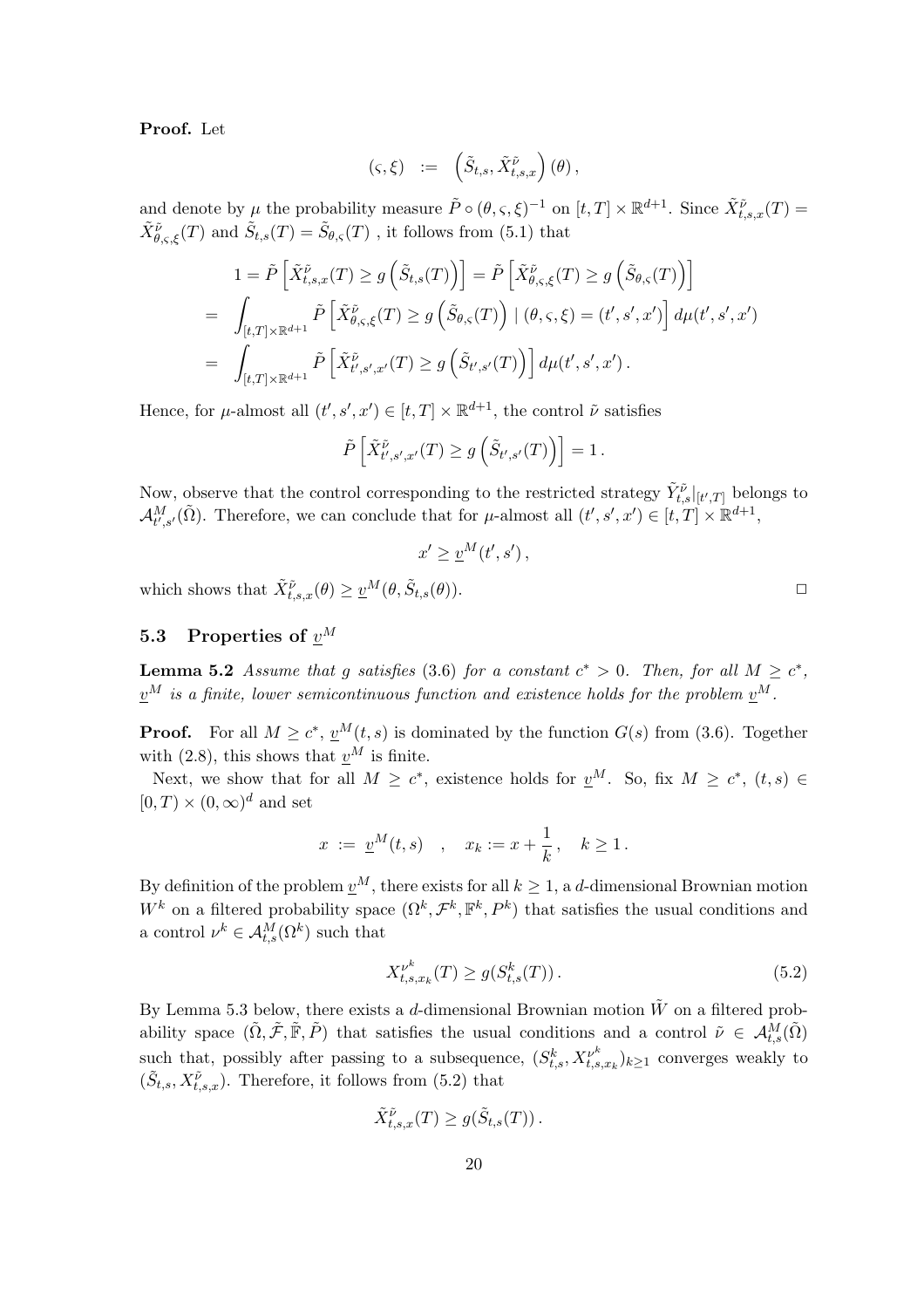To show that <u>v</u> is lower semicontinuous, we let  $(t_k, s_k)_{k\geq 1}$  be a sequence converging to  $(t, s)$ , and assume that

$$
x_k := \underline{v}^M(t_k, s_k) \rightarrow x
$$
 for some  $x \in \mathbb{R}$ .

Again, it can be shown that there exists a d-dimensional Brownian motion  $\tilde{W}$  on a filtered probability space  $(\tilde{\Omega}, \tilde{\mathcal{F}}, \tilde{\mathbb{F}}, \tilde{P})$  that satisfies the usual conditions and a control  $\tilde{\nu} \in \mathcal{A}_{t,s}^M(\tilde{\Omega})$ such that

$$
\tilde{X}_{t,s,x}^{\tilde{\nu}}(T) \ge g(\tilde{S}_{t,s}(T)).
$$

This shows that  $x \ge v^M(t, s)$ . Hence,  $v^M$  is lower semicontinuous.

**Lemma 5.3** Let  $x \ge 0$  and  $M > 0$ . For every  $k \ge 1$ , let  $W^k$  be a d-dimensional Brownian motion on a filtered probability space  $(\Omega^k, \mathcal{F}^k, \mathbb{F}^k, P^k)$  that satisfies the usual conditions and  $\nu^k$  a control in  $\mathcal{A}_{t,s}^M(\Omega^k)$ . Then there exists a d-dimensional Brownian motion  $\tilde{W}$ on a filtered probability space  $(\tilde{\Omega}, \tilde{\mathcal{F}}, \tilde{\mathbb{F}}, \tilde{P})$  that satisfies the usual conditions and a control  $\tilde{\nu} \in \mathcal{A}_{t,s}^M(\tilde{\Omega})$  such that, possibly after passing to a subsequence,  $(S_{t,s}^k, X_{t,s,x}^{\nu^k})_{k\geq 1}$  converges weakly to  $(\tilde{S}_{t,s}, \tilde{X}_{t,s,x}^{\tilde{\nu}})$ .

**Proof.** For the sake of notational simplicity we assume that  $d = 1$ . The case  $d > 1$  works analogously. Let  $W'$  be a one-dimensional Brownian motion on a filtered probability space  $(\Omega', \mathcal{F}', \mathbb{F}', P')$  that satisfies the usual conditions and  $\nu$  a control in  $\mathcal{A}_{t,s}^M(\Omega')$ . Recall that  $\nu$ is specified by the processes

$$
\sum_{n=0}^{M-1} y^n \mathbf{1}_{[\tau_n, \tau_{n+1})}, \alpha, \sum_{n=0}^{M-1} z^n \mathbf{1}_{[\tau_n, \tau_{n+1})}, \gamma^1 \text{ and } \gamma^2
$$

Hence, we can identify  $\nu$  with the process

$$
\left(\int_t \sum_{n=0}^{M-1} y^n \mathbf{1}_{[\tau_n,\tau_{n+1})}(u) du, \int_t \alpha(u) du, \int_t \sum_{n=0}^{M-1} z^n \mathbf{1}_{[\tau_n,\tau_{n+1})}(u) du, \int_t \gamma^1(u) du, \int_t \gamma^2(u) du\right)
$$

and view it as a random variable with values in  $(C[t, T])^5$ , where  $C[t, T]$  denotes the space of continuous functions on  $[t, T]$  endowed with the uniform topology. Then, it follows from Proposition XIII.1.5 in [14] that the sequence  $(\nu^k)_{k\geq 1}$  is tight, and it can be shown along the lines of the proof of Theorem 7.10 in [12] that there exists a Brownian motion  $\tilde{W}$ on a filtered probability space  $(\tilde{\Omega}, \tilde{\mathcal{F}}, \tilde{\mathbb{F}}, \tilde{P})$  that satisfies the usual conditions and a control  $\tilde{\nu} \in \mathcal{A}_{t,s}^M(\tilde{\Omega})$  such that, possibly after passing to a subsequence,  $(\nu^k, S_{t,s}^k, X_{t,s,x}^{\nu_k})_{k\geq 1}$  converges weakly to  $(\tilde{\nu}, \tilde{S}_{t,s}, \tilde{X}_{t,s}^{\tilde{\nu}})$  $\overrightarrow{v}_{t,s,x}$ ).

## 5.4 Proof of the viscosity supersolution property

**Theorem 5.4** Assume that g satisfies (3.6) for a constant  $c^* > 0$ . Then for all  $M \geq c^*$ ,  $v^M$  is a viscosity supersolution of the equation

$$
\hat{F}(s, v_t(t, s), D^2v(t, s)) = 0
$$
 on  $[0, T) \times (0, \infty)^d$ .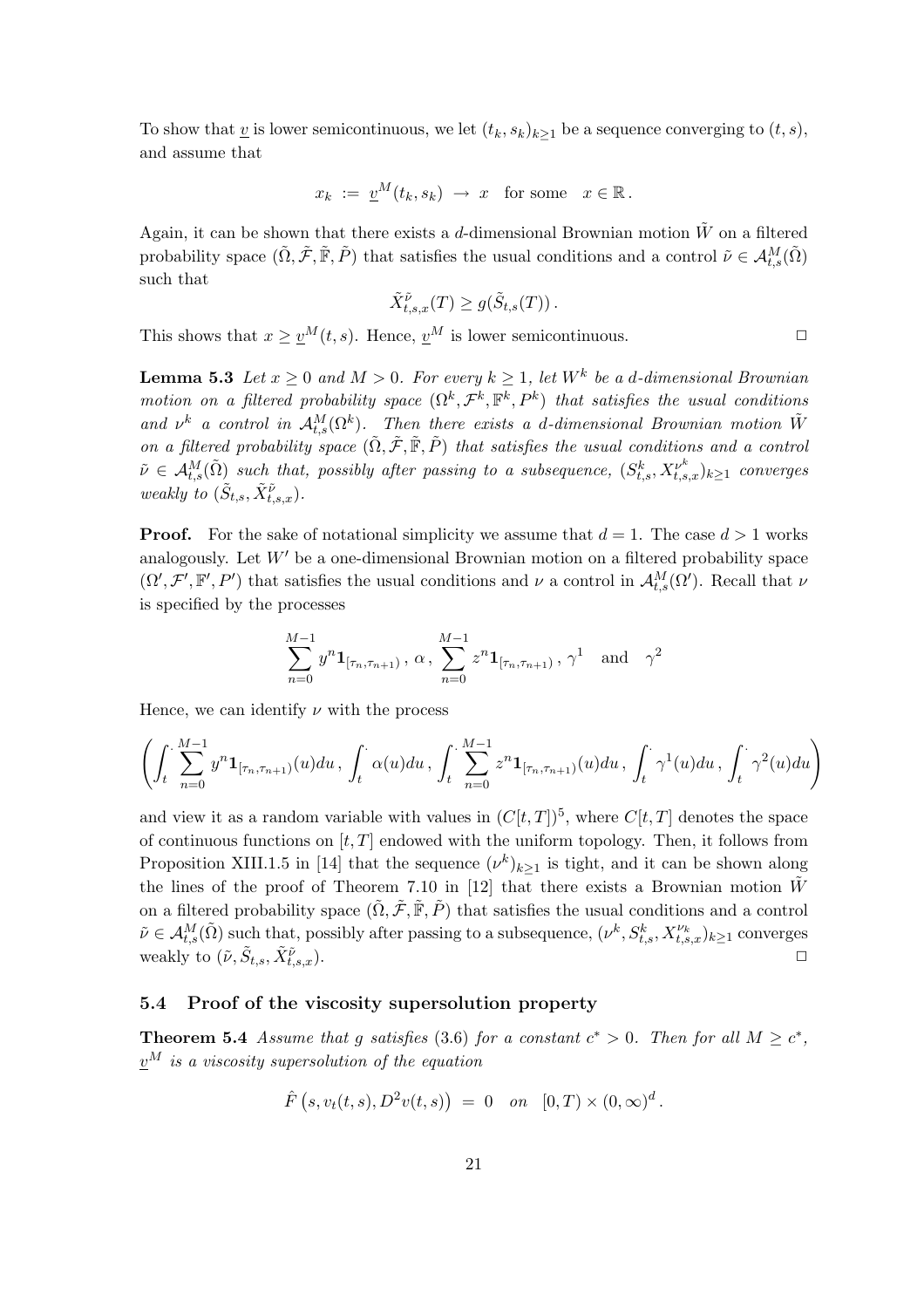**Proof.** Fix an  $M \geq c^*$ . By Lemma 5.2,  $v^M$  is finite and lower semicontinuous for all  $M \geq c^*$ . Consider a  $(t_0, s_0) \in [0, T) \times (0, \infty)^d$  together with a test function  $\varphi \in C^{\infty}([0, T] \times$  $[0,\infty)^d$  such that

$$
0 = (\underline{v}^M - \varphi)(t_0, s_0) = \min_{(t,s) \in [0,T] \times [0,\infty)^d} (\underline{v}^M - \varphi)(t,s).
$$

The proof is complete if we can show that there exists a  $B \in \mathcal{S}_+^d$  such that

$$
-\mathcal{L}\varphi(t_0,s_0)-\frac{1}{2}\text{Tr}\left[\sigma^T(s_0)\text{diag}\left[s_0\right]B\,\text{diag}\left[s_0\right]\sigma(s_0)\right]\geq 0,
$$

and

diag [s<sub>0</sub>] 
$$
(D^2 \varphi(t_0, s_0) + B)
$$
 diag [s<sub>0</sub>]  $\in K$ .

1. Set  $x_0 := \underline{v}^M(t_0, s_0)$ . By Lemma 5.2, there exists a d-dimensional Brownian motion  $\tilde{W}$  on a filtered probability space  $(\tilde{\Omega}, \tilde{\mathcal{F}}, \tilde{\mathbb{F}}, \tilde{P})$  satisfying the usual conditions and a control  $\tilde{\nu} \in \mathcal{A}^M_{t_0, s_0}(\tilde{\Omega})$  such that

$$
\tilde{X}^{\tilde{\nu}}_{t_0,s_0,x_0}(T) \ge g(\tilde{S}_{t_0,s_0}(T)).
$$

For the rest of the proof we denote

$$
(\tilde{S},\tilde{Y},\tilde{X})=(\tilde{S}_{t_0,s_0},\tilde{Y}^{\tilde{\nu}}_{t_0,s_0},\tilde{X}^{\tilde{\nu}}_{t_0,s_0,x_0})\,.
$$

Let  $\tilde{\tau}_1$  be the first jump time after  $t_0$  appearing in the control  $\tilde{\nu}$  and define

$$
\theta \ := \ \tilde{\tau}_1 \wedge \inf \left\{ r > t_0 \, : \, \tilde{S}(r) \notin s_0 \, e^{B_1(0)} \right\} \, ,
$$

where  $B_1(0)$  is the closed unit ball in  $\mathbb{R}^d$  around 0 and the exponential and product are taken component-wise. For all  $\eta > 0$ , set

$$
\theta^{\eta} := \theta \wedge (t_0 + \eta) ,
$$

and notice that  $\theta^{\eta} > t_0 \tilde{P}$ -almost surely. By the partial dynamic programming principle of Lemma 5.1,

$$
\tilde{X}(\theta^{\eta}) \geq \underline{v}^{M}(\theta^{\eta}, \tilde{S}(\theta^{\eta})) \qquad (5.3)
$$

Since  $\underline{v}^M \geq \varphi$ , it follows from (5.3) that

$$
x_0 + \int_{t_0}^{\theta^{\eta}} \tilde{Y}(r)^T \tilde{S}(r) - \varphi\left(\theta^{\eta}, \tilde{S}(\theta^{\eta})\right) \geq 0.
$$

By twice applying Itô's lemma, it follows that

$$
\int_{t_0}^{\theta^{\eta}} l(r) dr + \int_{t_0}^{\theta^{\eta}} \left( c + \int_{t_0}^r a(u) du + \int_{t_0}^r b(u) d\tilde{S}(u) \right)^T d\tilde{S}(r) \geq 0, \qquad (5.4)
$$

where

$$
l(r) := -\mathcal{L}\varphi\left(r \wedge \theta, \tilde{S}(r \wedge \theta)\right)
$$
  
\n
$$
a(r) := \tilde{\alpha}(r \wedge \theta) - \mathcal{L}(D\varphi)\left(r \wedge \theta, \tilde{S}(r \wedge \theta)\right)
$$
  
\n
$$
b(r) := \tilde{\gamma}(r \wedge \theta) - D^2\varphi\left(r \wedge \theta, \tilde{S}(r \wedge \theta)\right).
$$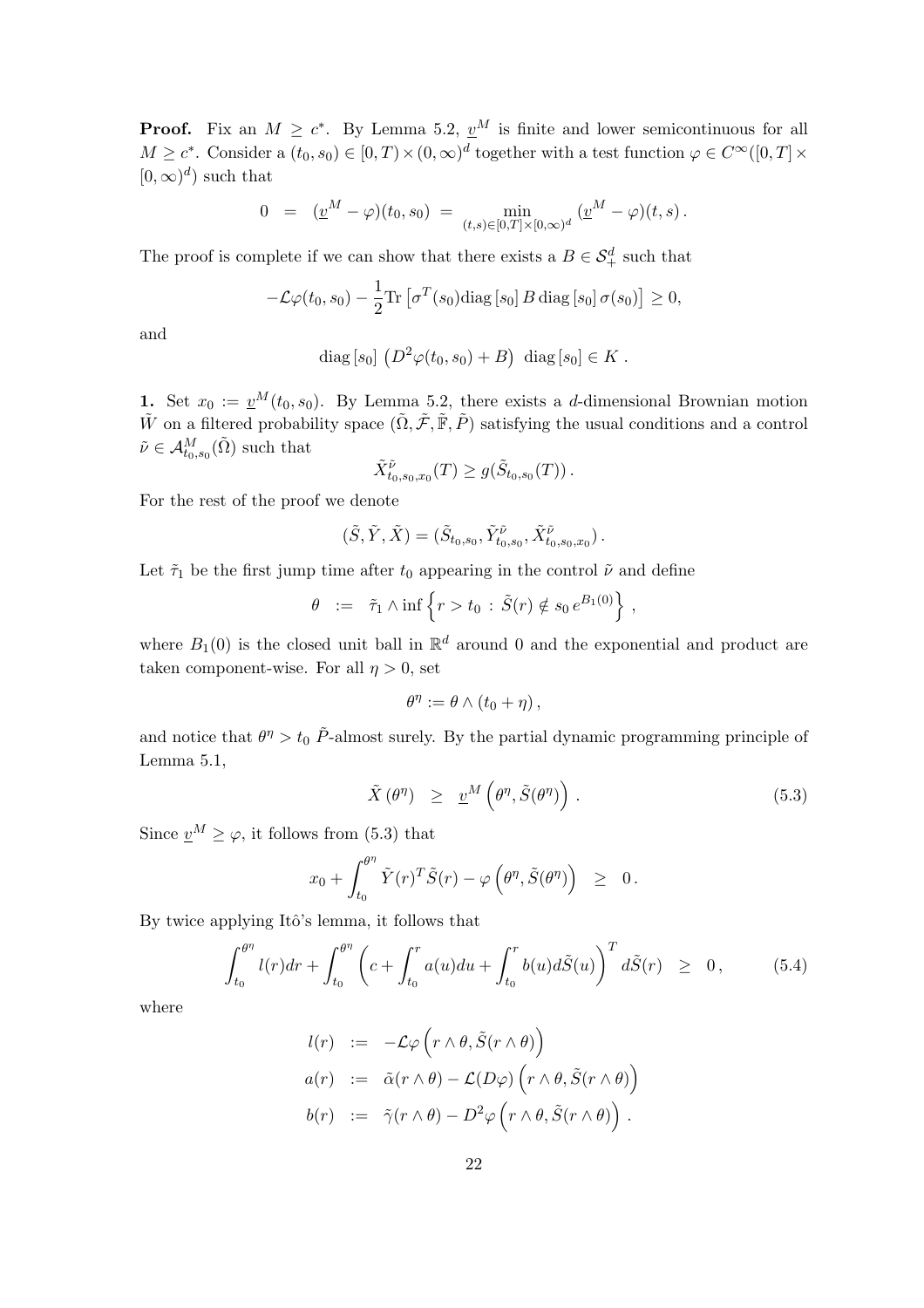and

$$
c := \tilde{y}^0 - D\varphi(t_0, s_0).
$$

Note that, by our choice of the stopping time  $\theta$ , the processes l, a and b are bounded. Hence, there exists a constant  $C_1 > 0$  such that for all  $\eta > 0$ ,

$$
\left| \int_{t_0}^{\theta^{\eta}} l(r) dr \right| \le C_1 \eta. \tag{5.5}
$$

Moreover, the process

$$
m(r) := \mathbf{1}_{\{r < \theta\}} \text{diag}\left[\tilde{S}(r)\right] \sigma(\tilde{S}(r)), \quad r \in [t_0, T],
$$

satisfies the continuity assumption (A.3) of Proposition A.3 at  $t_0$  for  $\varepsilon = 0$ . Therefore, it follows from Proposition A.3 that for every constant  $\varepsilon > 0$ , almost surely,

$$
\lim_{\eta \searrow 0} \eta^{-3/2 + \varepsilon} \int_{t_0}^{\theta^{\eta}} \left( \int_{t_0}^r a(u) du \right)^T d\tilde{S}(r) \n= \lim_{\eta \searrow 0} \eta^{-3/2 + \varepsilon} \int_{t_0}^{t_0 + \eta} \left( \int_{t_0}^r a(u) du \right)^T m(r) d\tilde{W}(r) = 0.
$$
\n(5.6)

It can easily be checked that  $\tilde{S}$  is almost surely Hölder-continuous of order 1/3. Hence, the process m satisfies the continuity assumption (A.1) of Theorem A.1 for  $\varepsilon = 2/3$ , and it follows from Theorem A.1.a that there exists a constant  $C_2 > 0$  such that

$$
\limsup_{\eta \searrow 0} \frac{1}{\eta \log \log \frac{1}{\eta}} \left| \int_{t_0}^{\theta^{\eta}} \left( \int_{t_0}^r b(u) d\tilde{S}(u) \right)^T d\tilde{S}(r) \right|
$$
\n
$$
= \limsup_{\eta \searrow 0} \frac{1}{\eta \log \log \frac{1}{\eta}} \left| \int_{t_0}^{t_0 + \eta} \left( \int_{t_0}^r b(u) m(u) d\tilde{W}(u) \right)^T m(r) d\tilde{W}(r) \right| \leq C_2. (5.7)
$$

2. By the Dambis–Dubins-Schwarz Theorem (see e.g. Theorem V.I.6 in [14]), there exists a Brownian motion Z such that

$$
\int_{t_0}^{\theta_{\eta}} c^T d\tilde{S}(r) = \int_{t_0}^{\theta_{\eta}} c^T m(r) d\tilde{W}(r) = Z \left( \int_{t_0}^{\theta_{\eta}} \left| c^T m(r) \right|^2 dr \right).
$$

Hence, it follows from (5.4), (5.5), (5.6), (5.7) and the law of the iterated logarithm for Brownian motion (see e.g. Theorem II.1.9 in [14]) that  $c<sup>T</sup>m(t<sub>0</sub>) = 0$ , which by our assumption that  $\sigma(s_0)$  is invertible, implies

$$
c = 0.\t\t(5.8)
$$

3. By (5.8), we can rewrite (5.4) as

$$
\int_{t_0}^{\theta^{\eta}} l(r) dr + \int_{t_0}^{\theta^{\eta}} \left( \int_{t_0}^r a(u) du + \int_{t_0}^r b(u) d\tilde{S}(u) \right)^T d\tilde{S}(r) \geq 0. \tag{5.9}
$$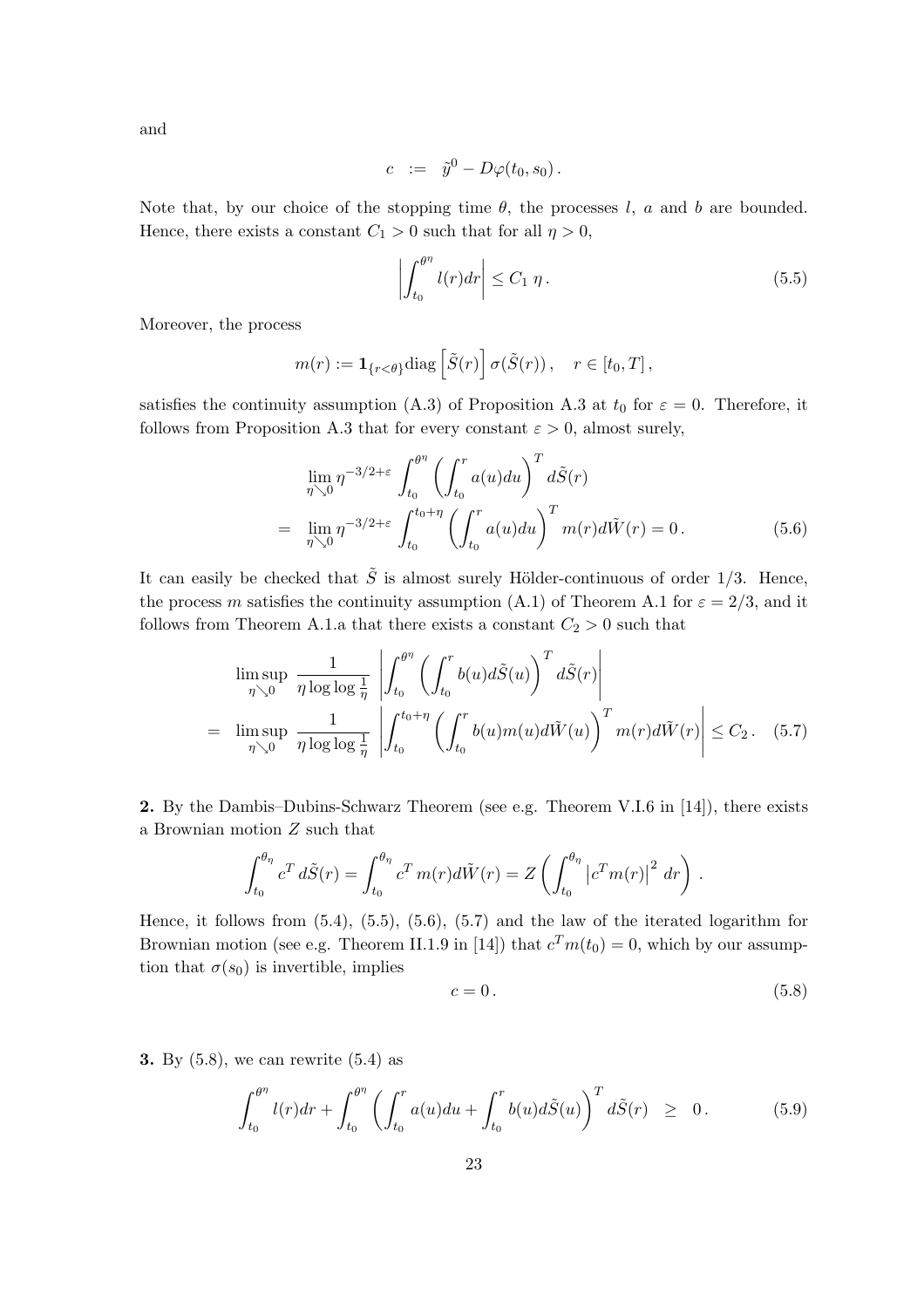It follows from  $(5.9)$ ,  $(5.5)$  and  $(5.6)$  that

$$
\liminf_{\eta \searrow 0} \frac{1}{\eta \log \log \frac{1}{\eta}} \int_{t_0}^{\theta^{\eta}} \left( \int_{t_0}^r b(u) d\tilde{S}(u) \right)^T d\tilde{S}(r) \ge 0.
$$
 (5.10)

Since  $b$  is right-continuous, it follows from  $(5.10)$  and Theorem A.1.b that

$$
m(t_0)^T b(t_0) m(t_0) \in \mathcal{S}_+^d. \tag{5.11}
$$

Since  $\sigma(s_0)$  is invertible, this implies that  $b(t_0) \in S^d_+$ , and it follows from the gamma constraint (2.6) that

diag [s<sub>0</sub>] 
$$
(D^2 \varphi(t_0, s_0) + b(t_0))
$$
diag [s<sub>0</sub>]  $\in K$ .

By the boundedness and continuity of the process  $l$ , we obtain from  $(5.9)$  and  $(5.6)$  that

$$
-\mathcal{L}\varphi(t_0, s_0) = l(t_0) \ge \limsup_{\eta \searrow 0} \frac{1}{\eta} \int_{t_0}^{\theta^{\eta}} \left( \int_{t_0}^r -b(u) d\tilde{S}(u) \right)^T d\tilde{S}(r).
$$
 (5.12)

Since b is of the form  $(2.5)$ , it satisfies the continuity assumption  $(A.2)$  of Theorem A.2. Hence, we get from (5.11) and Theorem A.2 that

$$
\limsup_{\eta \searrow 0} \frac{1}{\eta} \int_{t_0}^{\theta^{\eta}} \left( \int_{t_0}^r -b(u) d\tilde{S}(u) \right)^T d\tilde{S}(r)
$$
\n
$$
= \limsup_{\eta \searrow 0} \frac{1}{\eta} \int_{t_0}^{t_0 + \eta} \left( \int_{t_0}^r -b(u) m(u) d\tilde{W}(u) \right)^T m(r) d\tilde{W}(r)
$$
\n
$$
= \frac{1}{2} \text{Tr} \left[ m(t_0)^T b(t_0) m(t_0) \right]
$$
\n
$$
= \frac{1}{2} \text{Tr} \left[ \sigma(s_0)^T \text{diag} \left[ s_0 \right] b(t_0) \text{diag} \left[ s_0 \right] \sigma(s_0) \right].
$$

Together with (5.12), this shows that

$$
-\mathcal{L}\varphi(t_0,s_0)-\frac{1}{2}\text{Tr}\left[\sigma(s_0)^T\text{diag}\left[s_0\right]b(t_0)\text{diag}\left[s_0\right]\sigma(s_0)\right]\geq 0\,,
$$

which completes the proof.

**Corollary 5.5** If g satisfies (3.6), then  $\underline{v}$  is a viscosity supersolution of the equation

$$
\hat{F}(s, v_t(t, s), D^2v(t, s)) = 0
$$
 on  $[0, T) \times (0, \infty)^d$ .

**Proof.** The corollary can be deduced from Theorem 5.4 with the following argument borrowed from Remark 6.3 of [5], see also Proposition 2.3 of [19].

Let  $(t_0, s_0) \in [0, T) \times (0, \infty)^d$  and  $\varphi \in C^{\infty}([0, T] \times [0, \infty)^d)$  such that

$$
0 = (\underline{v} - \varphi)(t_0, s_0) < (\underline{v} - \varphi)(t, s) \quad \text{for all } (t, s) \neq (t_0, s_0).
$$

Let  $B_1(0)$  be the closed unit ball in  $\mathbb{R}^d$  and denote

$$
Q := [0, \frac{t_0 + T}{2}] \times s_0 e^{B_1(0)},
$$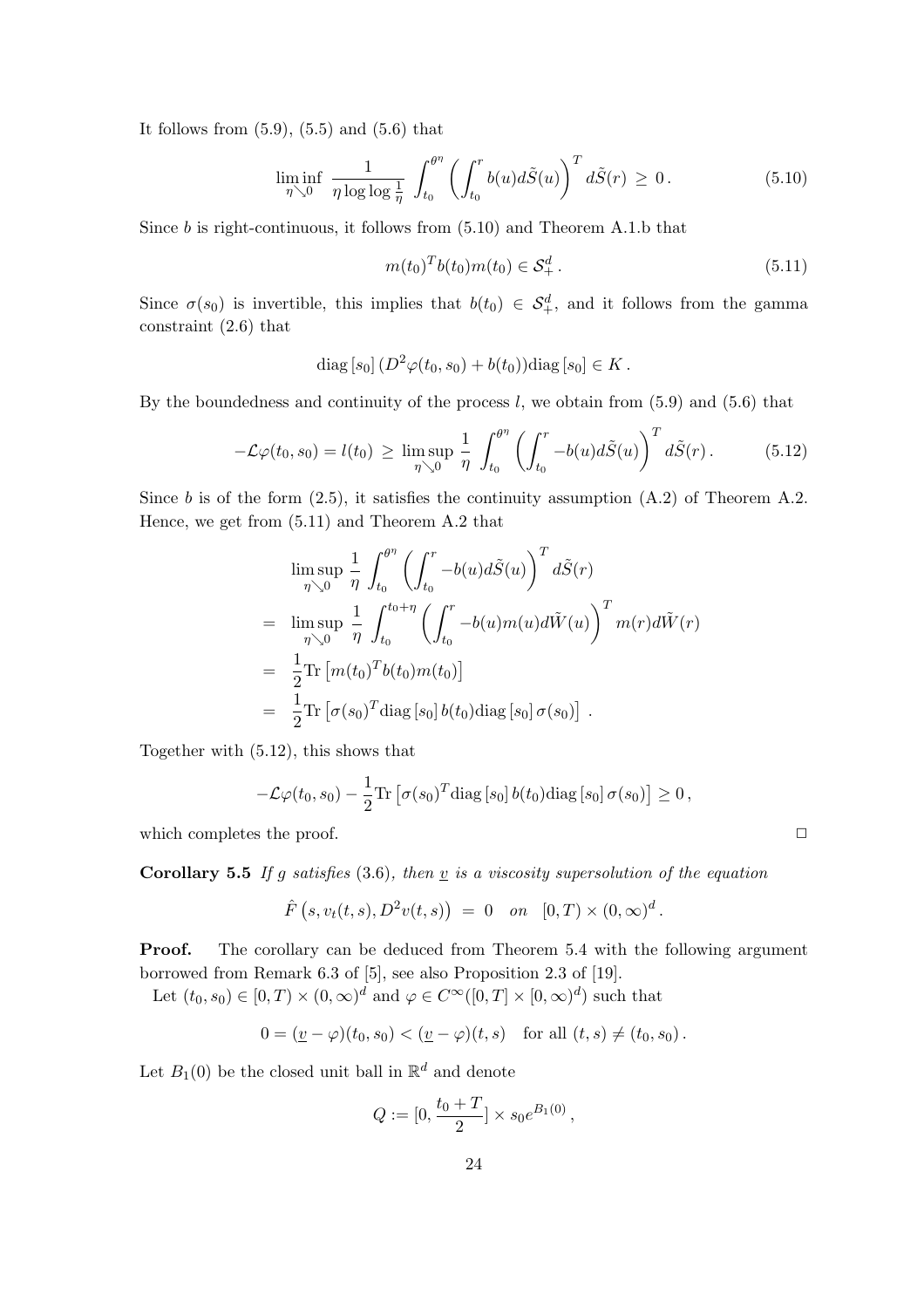where the product and exponential are take component-wise. By definition of  $v$ , there exists a sequence  $(t_k, s_k)_{k\geq 1}$  in Q such that

$$
(t_k, s_k) \rightarrow (t_0, s_0)
$$

and

$$
\underline{v}^k(t_k, s_k) \to \underline{v}(t_0, s_0) .
$$

For all  $k \geq 1$ , let  $(\underline{t}_k, \underline{s}_k)$  be a minimizer of  $\underline{v}^k - \varphi$  on  $Q$ . Then, necessarily,

$$
(\underline{t}_k, \underline{s}_k) \to (t_0, s_0). \tag{5.13}
$$

Indeed, assume that there exists a subsequence  $(t_{k_j}, s_{k_j})_{j\geq 1}$  of  $(t_k, s_k)_{k\geq 1}$  that converges to a point  $(\underline{t}, \underline{s}) \in Q$ . Then,

$$
0 = (\underline{v} - \varphi)(t_0, s_0)
$$
  
\n
$$
= \lim_{j \to \infty} (\underline{v}^{k_j} - \varphi)(t_{k_j}, s_{k_j})
$$
  
\n
$$
\geq \liminf_{j \to \infty} (\underline{v}^{k_j} - \varphi)(t_{k_j}, s_{k_j})
$$
  
\n
$$
\geq (\underline{v} - \varphi)(t, \underline{s}).
$$

Hence,  $(\underline{t}, \underline{s}) = (t_0, s_0)$ , and (5.13) follows. By (5.13), there exists a  $k_0 \ge 1$  such that  $(\underline{t}_k, \underline{s}_k)$ is a local minimizer of  $\underline{v}^k - \varphi$  for all  $k \geq k_0$ . Hence, Theorem 5.4 implies that

$$
\hat{F}(\underline{s}_k, \varphi_t(\underline{t}_k, \underline{s}_k), D^2 \varphi(\underline{t}_k, \underline{s}_k)) \ge 0, \quad \text{for all } k \ge k_0.
$$

By Lemma 3.4,  $\hat{F}$  is continuous. Therefore, by sending k to  $\infty$ , we get

$$
\hat{F}(s_0, \varphi_t(t_0, s_0), D^2 \varphi(t_0, s_0)) \geq 0,
$$

which proves the corollary.  $\Box$ 

# 6 Terminal condition

In the previous sections, we proved that if g satisfies (3.6), then  $\bar{v}$  is a viscosity subsolution and  $v$  a viscosity supersolution of equation (3.4). Here, our objective is to show that if one of the conditions (3.8) or (3.9) holds, then

$$
\underline{V} := \underline{v}(T,.) \quad \text{and} \quad \overline{V} := \overline{v}(T,.)
$$

satisfy the terminal condition

$$
\underline{V} = \overline{V} = \hat{g},\tag{6.1}
$$

and there exists a constant C such that for all  $(t, s) \in [0, T) \times (0, \infty)^d$ ,

$$
\underline{v}(t,s) \ge \hat{g}(s) - C \quad \text{and} \quad \overline{v}(t,s) \le \hat{g}(s) + C. \tag{6.2}
$$

We first prove the lower bound  $\underline{V} \geq \hat{g}$  and then the upper bound  $\overline{V} \leq \hat{g}$ . The lower bound can be proved under (3.6). For the proof of the upper bound we need that either (3.8) or (3.9) is satisfied, and the proof is different in the two cases. The inequalities (6.2) are trivial under (3.8) and can be deduced more or less directly from (6.1) under (3.9).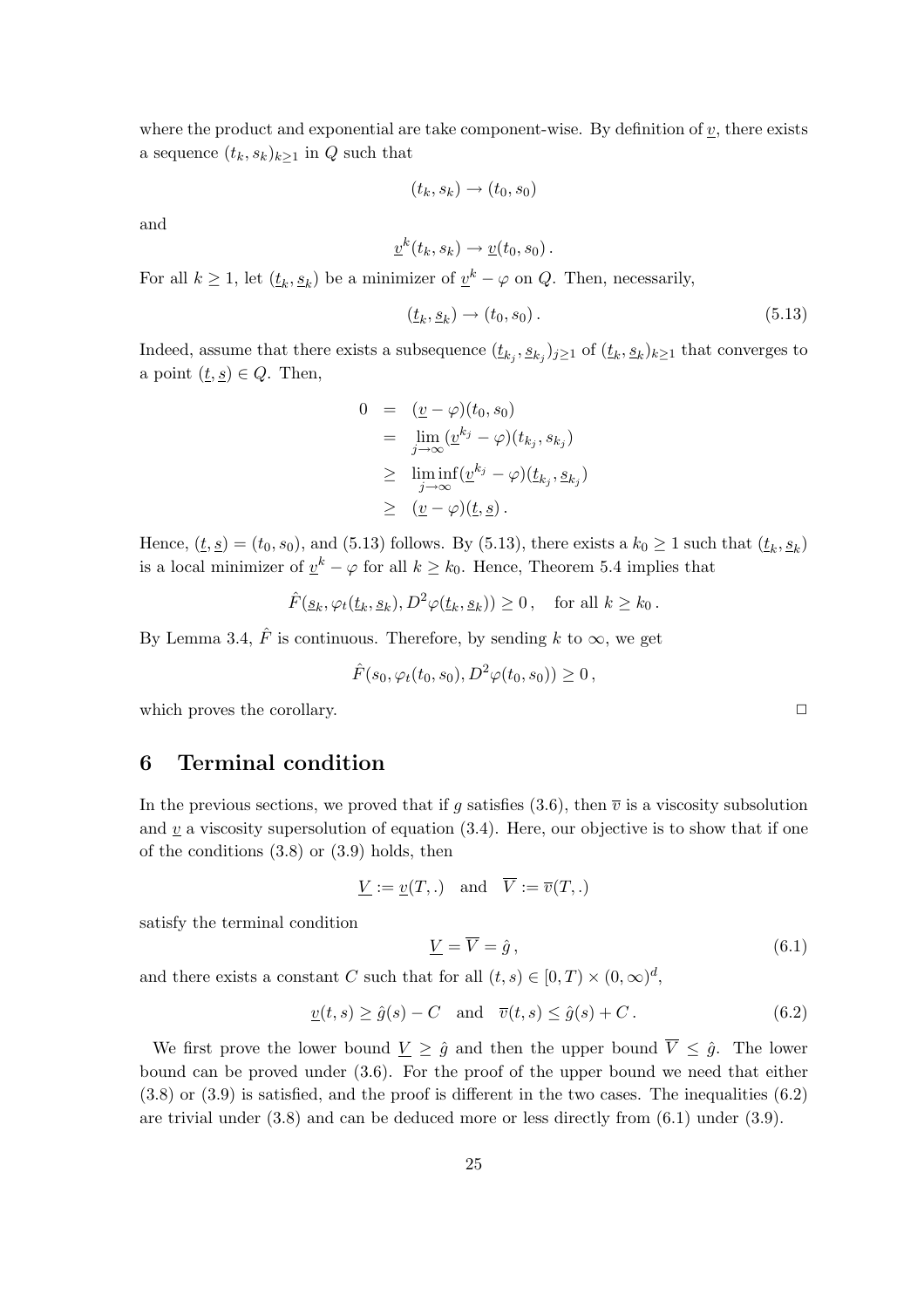## 6.1 Lower bound under (3.6)

**Proposition 6.1** If g is lower semicontinuous and satisfies  $(3.6)$ , then  $\underline{V}$  is a viscosity supersolution of (3.5). In particular,  $\underline{V} \geq \hat{g}$ .

**Proof.** 1. Let  $s_0 \in (0, \infty)$ . Assumption (3.6) insures that

$$
\underline{v}(t,s) \le \tilde{v}(t,s) \le v(t,s) \le G(s) \quad \text{for all } (t,s) \in [0,T) \times (0,\infty)^d,
$$

and by the definition of <u>v</u>, there exists a sequence  $(t_k, s_k)_{k\geq 1}$  in  $[0, T) \times (0, \infty)^d$  converging to  $(T, s_0)$  such that

$$
\tilde{v}(t_k, s_k) \to \underline{v}(T, s_0) = \underline{V}(s_0).
$$

There exists for all  $k \geq 1$ , a filtered probability space  $(\Omega^k, \mathcal{F}^k, \mathbb{F}^k, P^k)$  satisfying the usual conditions with a d-dimensional Brownian motion  $W^k$  and a control  $\nu^k \in \bigcup_{M>0} \mathcal{A}_{t,s}^M(\Omega^k)$ such that

$$
X_{t_k,s_k,x_k}^{\nu^k}(T) \ge g(S_{t_k,s_k}^k(T)),
$$

where  $x_k := \tilde{v}(t_k, s_k) + 1/k$ . By (2.8),

$$
x_k = \mathcal{E}^k \left[ X_{t_k, s_k, x_k}^{\nu^k}(T) \right] \ge \mathcal{E}^k \left[ g(S_{t_k, s_k}^k(T)) \right] = \mathcal{E} \left[ g(S_{t_k, s_k}(T)) \right],
$$

and obviously,

$$
S_{t_k, s_k}(T) \to s_0 \quad \text{almost surely.} \tag{6.3}
$$

Since,  $g$  is lower semicontinuous, it follows from  $(6.3)$  that

$$
\liminf_{k \to \infty} g(S_{t_k,s_k}(T)) \ge g(s_0).
$$

Therefore, Fatou's lemma implies

$$
\underline{V}(s_0) = \lim_{k \to \infty} x_k \ge \liminf_{k \to \infty} \mathbb{E}\left[g(S_{t_k,s_k}(T))\right] \ge g(s_0).
$$

2. Let  $(s_0, \psi) \in (0, \infty)^d \times C[0, \infty)^d$  be such that

$$
0 = (\underline{V} - \psi)(s_0) = \min_{s \in [0,\infty)^d} (\underline{V} - \psi)(s).
$$

Choose a sequence  $(t_k, s_k)_{k\geq 1}$  which converges to  $(T, s_0)$ , such that  $t_k < T$  and

$$
\lim_{k \to \infty} \tilde{v}(t_k, s_k) = \underline{V}(s_0).
$$

For all  $k \geq 1$ , we define the function  $w_k$  on  $[t_k, T] \times [0, \infty)^d$  as the lower semicontinuous envelope of the function  $\tilde{v}$  restricted to  $[t_k, T] \times (0, \infty)^d$ . Then  $w_k = \tilde{v}_* = \underline{v}$  on  $(t_k, T] \times$  $[0,\infty)^d$  but we do not know whether  $w_k$  is equal to  $\underline{v}$  on  $\{t_k\} \times [0,\infty)^d$ . However, we can replace 0 by  $t_k$  in Corollary 5.5 and deduce that  $w_k$  is a viscosity supersolution of the equation (3.4) on  $[t_k, T] \times (0, \infty)^d$ . Define the auxiliary test function

$$
\varphi^k(t,s) := \psi(s) - |s - s_0|^4 + \frac{T - t}{T - t_k}.
$$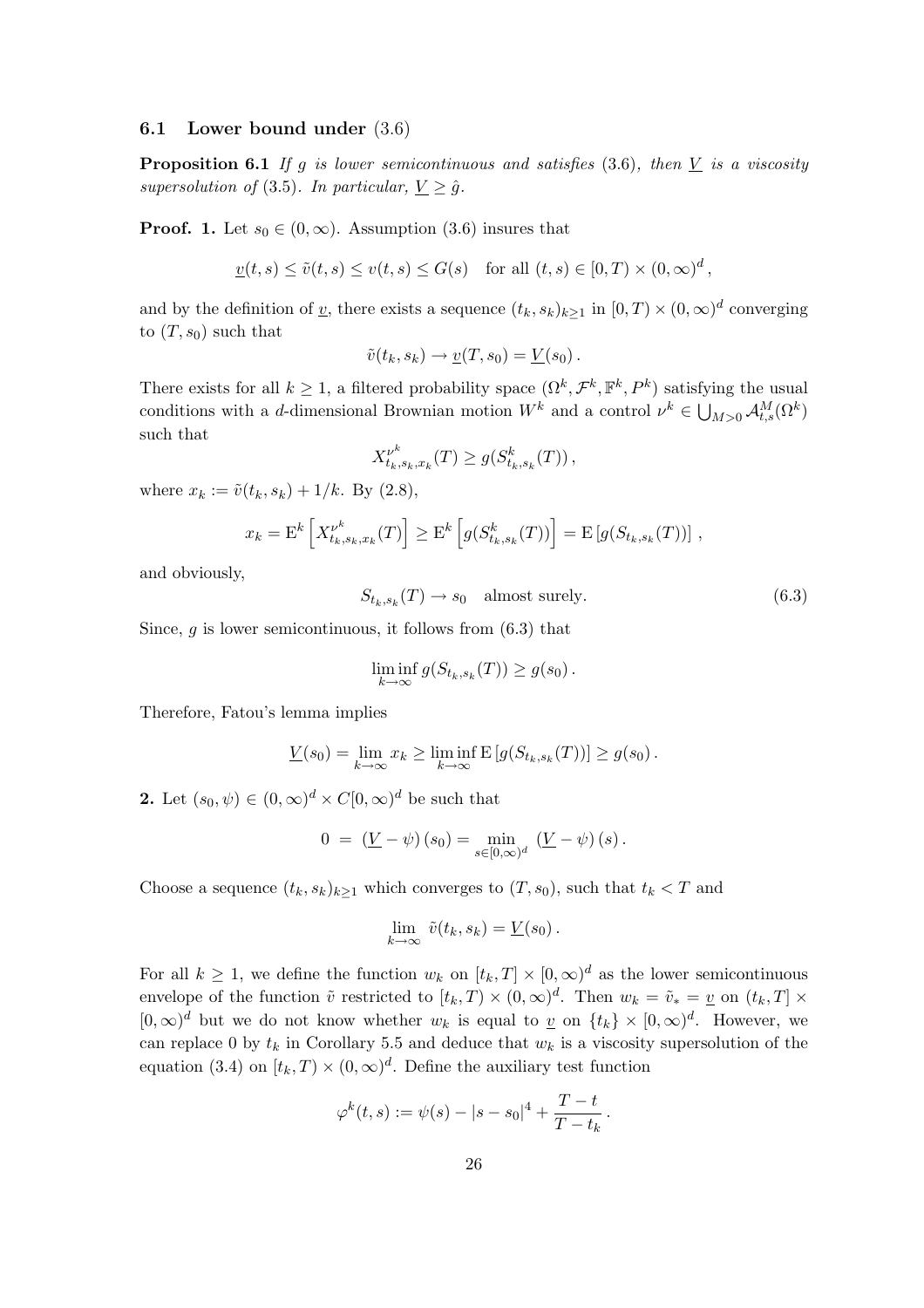and denote by  $B_1(0)$  the closed unit ball in  $\mathbb{R}^d$  around 0. For all  $k \geq 1$ , let  $(t_k, s_k)$  be a minimizer of  $w_k - \varphi^k$  on  $[t_k, T] \times s_0 e^{B_1(0)}$ . Note that

$$
(w_k - \varphi^k)(t_k, s_k) = (w_k - \psi)(t_k, s_k) + |s_k - s_0|^4 - 1 \to -1 \text{ as } k \to \infty.
$$

Hence, for  $k$  large enough,

$$
(w_k - \varphi^k)(t_k, s_k) < 0.
$$

On the other hand,

$$
(w_k - \varphi^k)(T, s) = \underline{V}(s) - \psi(s) + |s - s_0|^4 \ge 0 \text{ for all } s \in (0, \infty)^d.
$$

Hence,  $\underline{t}_k \in [t_k, T)$  for large enough k. Now, let  $s^* \in (0, \infty)^d$  such that, possibly after passing to a subsequence,  $\underline{s}_k \to s^*$ . Then,

$$
|s^* - s_0|^4 = \lim_{k \to \infty} |s_k - s_0|^4
$$
  
\n
$$
\leq \liminf_{k \to \infty} \left\{ (w_k - \varphi^k)(t_k, s_k) - (w_k - \varphi^k)(t_k, s_k) + |s_k - s_0|^4 \right\}
$$
  
\n
$$
= \liminf_{k \to \infty} \left\{ (w_k - \psi)(t_k, s_k) - (w_k - \psi)(t_k, s_k) + \frac{T - t_k}{T - t_k} + |s_k - s_0|^4 - \frac{T - t_k}{T - t_k} \right\}
$$
  
\n
$$
\leq \liminf_{k \to \infty} \left\{ \frac{(\underline{V} - \psi)(s_0) - (\underline{V} - \psi)(s^*) - \frac{t_k - t_k}{T - t_k} \right\} \leq 0.
$$

This shows that  $(t_k, s_k) \to (T, s_0)$  as  $k \to \infty$ . Since  $w_k$  is a viscosity supersolution of  $\hat{F}(s, v_t, D^2 v) = 0$  on  $[t_k, T) \times (0, \infty)^d$ , we have

$$
\hat{F}(\underline{s}_k,\varphi_t^k(\underline{t}_k,\underline{s}_k),D^2\varphi^k(\underline{t}_k,\underline{s}_k))\geq 0\,,
$$

and in particular,

$$
\hat{H}\left(\text{diag}\left[\underline{s}_k\right](D^2\psi(\underline{s}_k) - D^2\left|\underline{s}_k - s_0\right|^4)\text{diag}\left[\underline{s}_k\right]\right) \geq 0,
$$

which, by continuity of  $\hat{H}$ , implies

$$
\hat{H}\left(\text{diag}\left[s_0\right]D^2\psi(s_0)\text{diag}\left[s_0\right]\right)\geq 0\,.
$$

Hence,  $\underline{V}$  is a viscosity supersolution of (3.5), and therefore,  $\underline{V} \geq \hat{g}$ .

The next result provides more detailed information about the lower bound if the convex set K is bounded from below by a matrix of the form  $-a<sup>*</sup>I<sub>d</sub>$ , where  $a<sup>*</sup>$  is a constant and  $I<sub>d</sub>$ the  $d \times d$ -identity matrix.

**Corollary 6.2** Assume g satisfies (3.6) and for some constant  $a^*$ ,  $A \ge -a^*I_d$  for every  $A \in K$ . Then, there exists a constant C such that

$$
\underline{v}(t,s) \geq \hat{g}(s) - C(T-t) \quad on \quad [0,T) \times (0,\infty)^d.
$$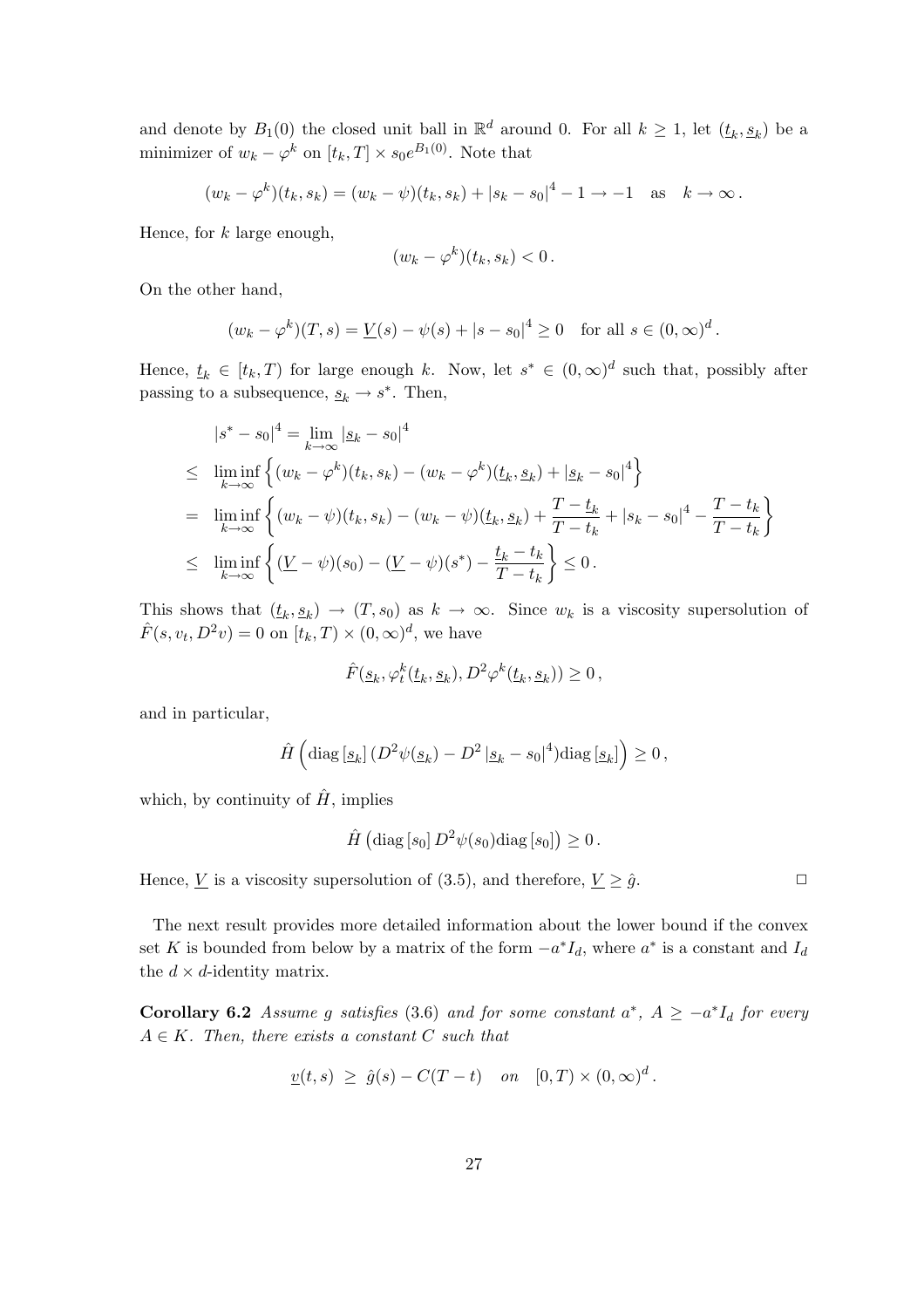**Proof.** In view of the previous lemma, it suffices to show that there exists a constant C so that  $v$  is a viscosity supersolution of the equation

$$
-v_t(t,s) + C = 0.
$$
\n(6.4)

To prove (6.4), consider  $(t_0, s_0) \in [0, T) \times (0, \infty)^d$  and a test function  $\varphi \in C^{\infty}([0, T] \times$  $[0,\infty)^d$  so that

$$
0 = (\underline{v} - \varphi)(t_0, s_0) = \min_{(t,s) \in [0,T] \times [0,\infty)^d} (\underline{v} - \varphi)(t,s).
$$

By Corollary 5.5, we have

 $\hat{F}((t_0, s_0), \varphi_t(t_0, s_0), D^2 \varphi(t_0, s_0)) > 0$ ,

which implies that there exists a  $B \in \mathcal{S}_{+}^{d}$  such that

$$
-\varphi_t(t_0, s_0) - \frac{1}{2} \text{Tr} \left[ \sigma(s_0)^T \text{diag} \left[ s_0 \right] \left( D^2 \varphi(t_0, s_0) + B \right) \text{diag} \left[ s_0 \right] \sigma(s_0) \right] \ge -1 \tag{6.5}
$$

and

$$
H\left(\text{diag}\left[s_0\right] \left(D^2 \varphi(t_0, s_0) + B\right) \text{diag}\left[s_0\right]\right) \ge -1. \tag{6.6}
$$

It follows from the assumption and (6.6) that

diag [s<sub>0</sub>] 
$$
(D^2 \varphi(t_0, s_0) + B)
$$
diag [s<sub>0</sub>]  $\geq -(a^* + 1)I_d$ .

Hence, by (6.5),

$$
-\varphi_t(t_0, s_0) \geq -1 - \frac{1}{2}(a^* + 1)\text{Tr}\left[\sigma(s_0)^T \sigma(s_0)\right].
$$

Since  $\sigma$  is bounded, this implies that

$$
-\varphi_t(t_0, s_0) \ge -C
$$

for some positive constant C that is independent of  $(t_0, s_0)$ .

Note that the hypothesis of the previous corollary holds under the assumption (3.9). Under the assumption (3.8),  $\underline{v}(t, s)$  and  $\hat{g}$  are bounded.

#### 6.2 Upper bound under (3.8)

Note that in the proof of the following proposition we need the continuity of  $q$ .

**Proposition 6.3** Assume (3.8). Then,  $\overline{V} \leq \hat{q}$ .

**Proof.** We will show that if g satisfies (3.8), then  $\overline{V}$  is a viscosity subsolution of (3.5). On the other hand,  $\hat{g}$  is a viscosity supersolution of the same equation. Moreover, we assume that q is bounded. Therefore,  $\overline{V} - \hat{q}$  is bounded, and we can apply a comparison result for the equation (3.5), to conclude that  $\overline{V} \leq \hat{g}$  (see Remark 7.6). In the remainder of this proof, we show that  $\overline{V}$  is a viscosity subsolution of (3.5).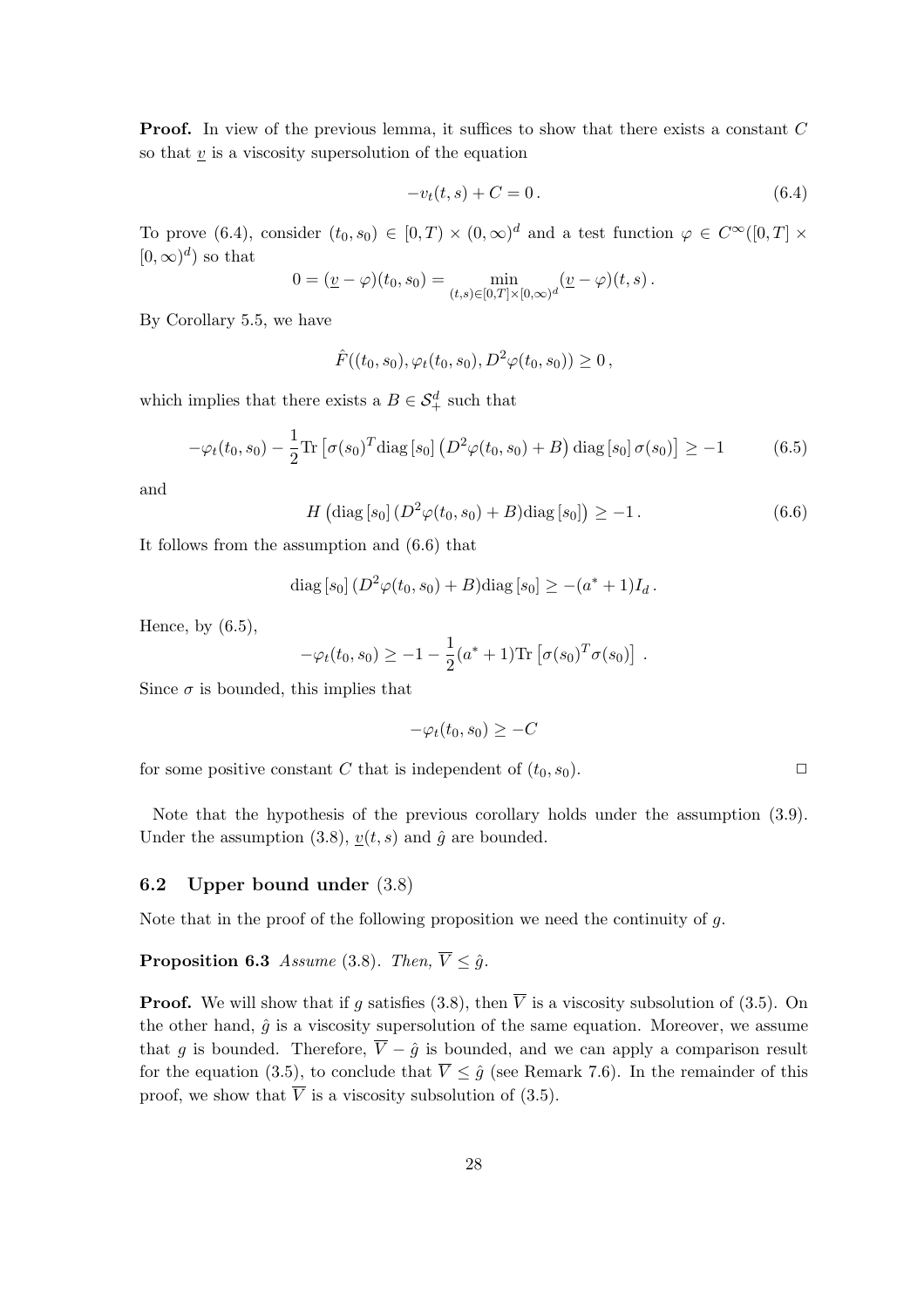Consider a pair  $(s_0, \psi) \in (0, \infty)^d \times C^{\infty}([0, \infty)^d)$  such that

$$
0 = (\overline{V} - \psi) (s_0) = \max_{[0,\infty)^d} (\overline{V} - \psi)
$$

and

$$
\psi(s_0) > g(s_0) \,. \tag{6.7}
$$

For  $k \geq 1$ , set

$$
\varphi^k(t,s) := \psi(s) + |s - s_0|^4 + k(T - t), \ (t,s) \in [0,T] \times [0,\infty)^d.
$$

Fix  $B \in \mathcal{S}_{+}^{d}$  and assume that there exists a  $k \geq 1$  such that

$$
F(s, \varphi_t^k(t, s), D^2 \varphi^k(t, s) + B) > 0
$$
\n
$$
(6.8)
$$

on the set

$$
Q_{1/k} := [T - 1/k, T] \times s_0 e^{B_{1/k}(0)},
$$

where  $B_{1/k}(0)$  is the closed ball of radius  $1/k$  around 0 in  $\mathbb{R}^d$  and the product and exponential are taken component-wise. Then,

$$
-\mathcal{L}\varphi^k(t,s) - \frac{1}{2}\text{Tr}\left[\sigma(s)^T\text{diag}\left[s\right]B\,\text{diag}\left[s\right]\sigma(s)\right] > 0
$$

and

$$
H\left(\text{diag}\left[s\right]\left(D^2\varphi^k(s)+B\right)\,\text{diag}\left[s\right]\right)>0\,,
$$

for all  $(t, s) \in Q_{1/k}$ . In the following steps we derive a contradiction to (6.8). 1. There exists a constant  $M_1 \geq 2$  such that for each fixed pair  $(\hat{t}, \hat{s}) \in Q_{1/k}$ , all the functions

$$
D\varphi^k(t,s) + B(s - \hat{s}), \mathcal{L}D\varphi^k(t,s), D^2\varphi^k(t,s) + B
$$
  

$$
\max_{ij} |\mathcal{L}D_{ij}^2\varphi^k(t,s)|, \max_{ij} |(DD_{ij}^2\varphi^k(t,s))^T \operatorname{diag}[s] \sigma(s)|
$$

are bounded by  $M_1$  on  $Q_{1/k}$ .

**2.** Since g is continuous, it can be deduced from  $\overline{v} = \inf_{M>0}(v^M)^*$  and  $(6.7)$  that there exist  $\eta \in (0,1/k]$  and  $M_2>0$  such that

$$
(v^{M_2})^* \le \varphi^k - 4\eta
$$

on the parabolic boundary

$$
\partial_p Q_\eta := \left( [T - \eta, T] \times \partial \left( s_0 e^{B_\eta(0)} \right) \cup \left( \{T\} \times s_0 e^{B_\eta(0)} \right) \right)
$$

of the set  $Q_{\eta} = [T - \eta, T] \times s_0 e^{B_{\eta}(0)}$ . **3.** Set  $M_3 := M_1 + M_2$ . There exists a  $(\hat{t}, \hat{s}) \in Q_\eta$  such that

$$
v^{M_3}(\hat{t},\hat{s}) \ge (v^{M_3})^*(T,s_0) - \eta \ge \overline{v}(T,s_0) - \eta = \varphi^k(T,s_0) - \eta \ge \varphi^k(\hat{t},\hat{s}) - 2\eta.
$$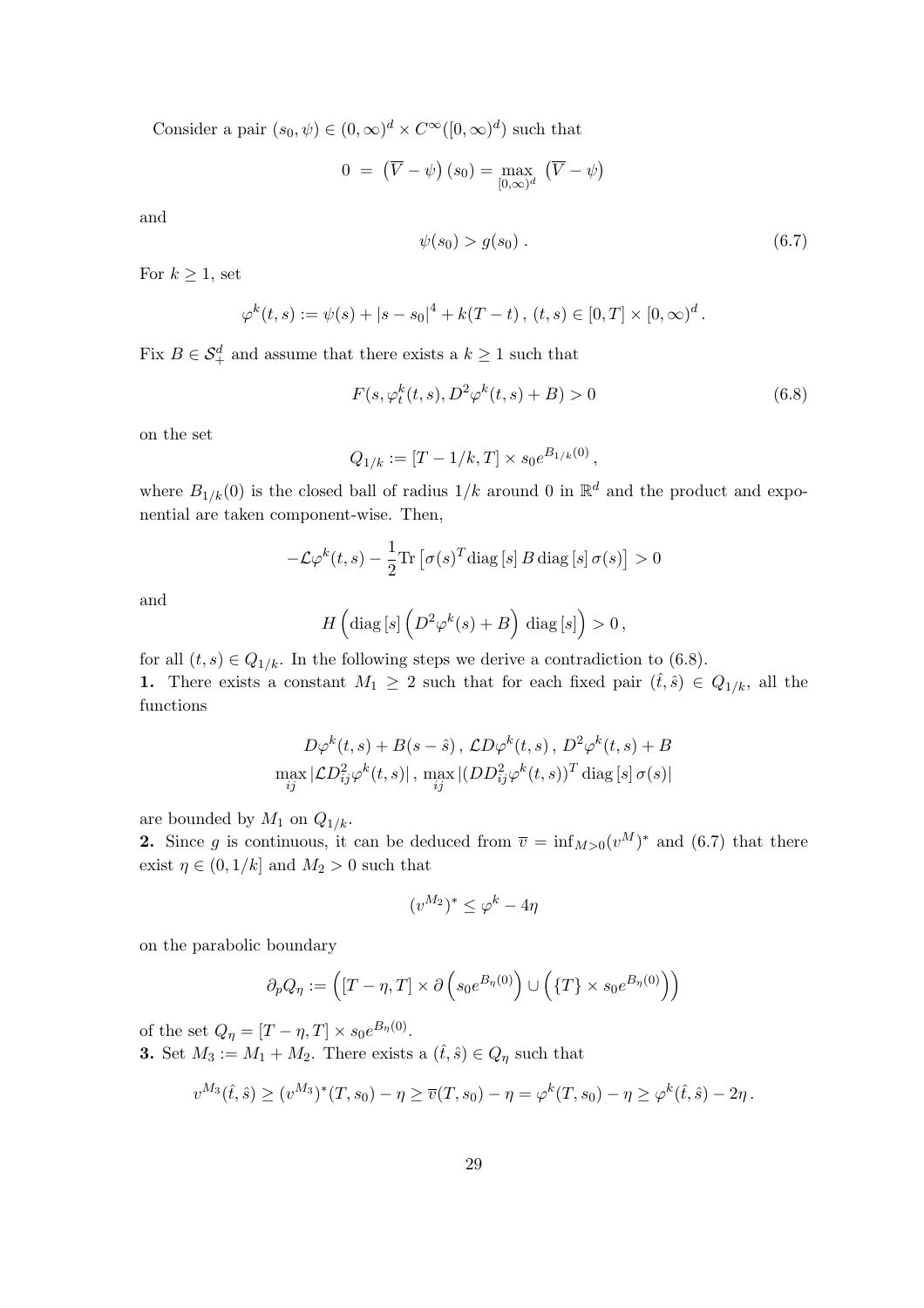Denote  $\hat{S} := S_{\hat{t},\hat{s}}$  and introduce the stopping time

$$
\theta := \inf \left\{ r \ge \hat{t} \mid \hat{S}(r) \in \partial_p Q_\eta \right\} .
$$

Then,  $(\theta, \hat{S}(\theta)) \in \partial_p Q_\eta$  because the process  $\hat{S}$  is almost surely continuous. Therefore,

$$
(v^{M_2})^*(\theta, \hat{S}(\theta)) \leq \varphi^k(\theta, \hat{S}(\theta)) - 4\eta.
$$

4. Set

$$
(\hat{\tau}_0, \hat{\tau}_1, \hat{\tau}_2) = (\hat{t}, \theta, T), \quad \hat{y}^0 := D\varphi(\hat{t}, \hat{s}), \quad \hat{y}^1 := 0,
$$
  

$$
\hat{\alpha}(r) := \mathbf{1}_{\{\hat{t} \le r < \theta\}} \mathcal{L} D\varphi^k(r, \hat{S}(r)) \quad \text{and} \quad \hat{\gamma}(r) := \mathbf{1}_{\{\hat{t} \le r < \theta\}} (D^2 \varphi^k(r, \hat{S}(r)) + B).
$$

Then, the corresponding control  $\hat{\nu}$  is in  $\mathcal{A}^{M_1}_{\hat{\imath} \hat{\jmath}}$  $_{\hat{t},\hat{s}}^{M_1}.$ 

5. Consider the initial capital

$$
\hat{x} := v^{M_3}(\hat{t}, \hat{s}) - \eta.
$$

Proceeding as in Step 4 of the proof of Theorem 4.2, we obtain that

$$
X^{\hat{\nu}}_{\hat{t},\hat{s},\hat{x}}(\theta) \geq v^{M_2}(\theta,\hat{S}(\theta)) + \eta\,,
$$

which is in contradiction to the partial dynamic programming result of Lemma 4.1.

Hence, there exists for all  $k \geq 1$  a  $(t_k, s_k) \in Q_{1/k}$  such that

$$
F\left(s_k, \varphi_t^k(t_k, s_k), D^2\varphi^k(t_k, s_k) + B\right) \leq 0,
$$

and therefore,

$$
\min \left\{ L(s_k, \varphi_t^k(t_k, s_k), D^2 \varphi^k(t_k, s_k) + B) ; H(\text{diag}[s_k] (D^2 \varphi^k(t_k, s_k) + B) \text{diag}[s_k]) \right\}
$$
  
= 
$$
\min \left\{ k - \frac{1}{2} \text{Tr} \left[ \sigma(s_k)^T \text{diag}[s_k] \left( D^2 \left\{ \psi(s_k) + |s_k - s_0|^4 \right\} + B \right) \text{diag}[s_k] \sigma(s_k) \right] ;
$$
  

$$
H \left( \text{diag}[s_k] \left( D^2 \left\{ \psi(s_k) + |s_k - s_0|^4 \right\} + B \right) \text{diag}[s_k] \right) \right\} \leq 0.
$$

This shows that for large enough  $k$ ,

$$
H\left(\text{diag}\left[s_k\right](D^2\left\{\psi(s_k)+\left|s_k-s_0\right|^4\right\}+B)\text{diag}\left[s_k\right]\right)\leq 0.
$$

It follows that

$$
H(\text{diag}\left[s_0\right](D^2\psi(s_0)+B)\text{diag}\left[s_0\right])\leq 0\,,
$$

and since  $B$  was arbitrary,

$$
\hat{H}(\text{diag}\left[s_0\right]D^2\psi(s_0)\text{diag}\left[s_0\right])\leq 0.
$$

 $\Box$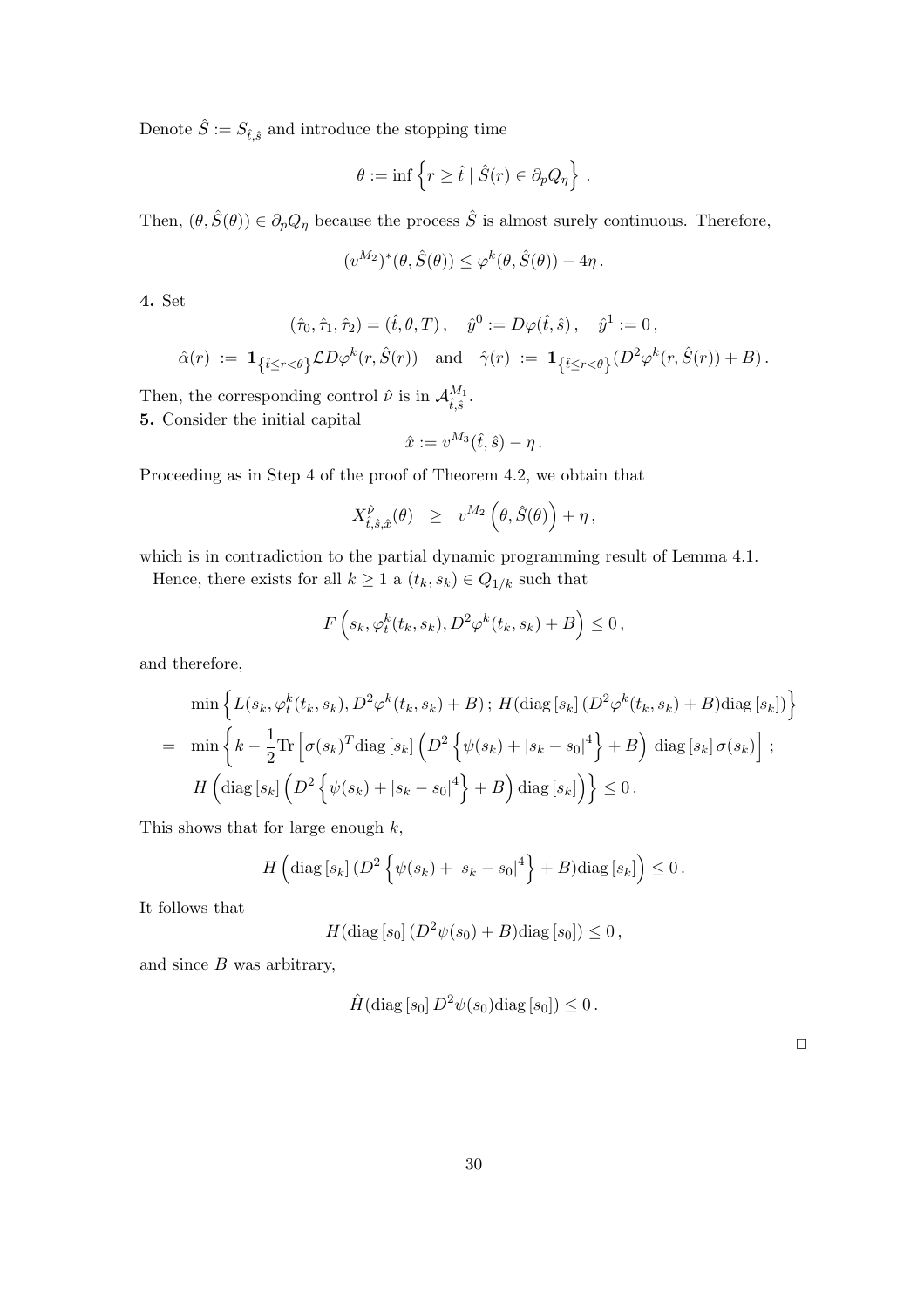## 6.3 Upper bound under (3.9)

**Proposition 6.4** Assume  $(3.9)$ . Then there exists a constant C such that

$$
\overline{v}(t,s) \le \hat{g}(s) + C(T-t), \quad \text{for all} \ \ (t,s) \in [0,T] \times [0,\infty)^d.
$$

**Proof.** Fix a  $(t_0, s_0) \in [0, T) \times (0, \infty)^d$ . By Lemma 3.5.b, the function  $\hat{g} - U$  is concave, where  $U(s) = -\sum_{i=1}^{d}$  $j=1, j \in \mathbb{R}^d$  such that  $j=1, j \in \mathbb{R}^d$  such that

$$
\hat{g}(s) - U(s) \le \hat{g}(s_0) - U(s_0) + z^T(s - s_0)
$$
 for all  $s \in (0, \infty)^d$ .

Hence, the function

$$
f(s) := \hat{g}(s_0) - U(s_0) + U(s) + z^T(s - s_0)
$$

dominates  $\hat{g}$ . Since  $0 \leq \hat{g} \leq G$ , there exists a  $C^{\infty}$ -approximation  $\tilde{f}$  of f that dominates  $\hat{g}$ such that  $\tilde{f}(s_0) = \hat{g}(s_0)$ , all derivatives of  $\tilde{f}$  are bounded and

$$
\operatorname{diag}\left[s\right]D^2\tilde{f}(s)\operatorname{diag}\left[s\right]\in K
$$

for all  $s \in (0, \infty)^d$ . Now, let the control  $\nu$  be given by

$$
(\tau_0,\tau_1) \;:=\; (t_0,T)\,, \quad y^0 \;:=\; D\tilde{f}(s_0)\,,
$$

$$
\alpha(r) := \mathcal{L}D\tilde{f}(S_{t_0,s_0}(r)), \quad \gamma(r) := D^2\tilde{f}(S_{t_0,s_0}(r)) \quad \text{for} \quad r \in [t_0,T].
$$

Then, by twice applying Itô's lemma, we obtain for all  $x_0 \geq 0$ ,

$$
X_{t_0,s_0,x_0}^{\nu}(T) - \tilde{f}(S_{t_0,s_0}(T))
$$
  
=  $x_0 - \tilde{f}(s_0) -$   

$$
\int_{t_0}^{T} \frac{1}{2} \text{Tr} \left[ \sigma(S_{t_0,s_0}(r))^T \text{diag} \left[ S_{t_0,s_0}(r) \right] D^2 \tilde{f}(S_{t_0,s_0}(r)) \text{diag} \left[ S_{t_0,s_0}(r) \right] \sigma(S_{t_0,s_0}(r)) \right] dr
$$
  

$$
\geq x_0 - \tilde{f}(s_0) - \int_{t_0}^{T} \frac{1}{2} \text{Tr} \left[ \sigma^T(S_{t_0,s_0}(r)) \text{diag} \left[ \gamma^* \right] \sigma(S_{t_0,s_0}(r)) \right] dr
$$
  

$$
\geq x_0 - \tilde{f}(s_0) - C(T - t_0).
$$

for some constant C that does not depend on  $(t_0, s_0)$ . For  $x_0 = \tilde{f}(s_0) + C(T - t_0)$ , we get

$$
X_{t_0,s_0,x_0}^{\nu}(T) \geq \tilde{f}(S_{t_0,s_0}(T)) \geq \hat{g}(S_{t_0,s_0}(T)) \geq g(S_{t_0,s_0}(T)).
$$

Since all the derivatives of  $\tilde{f}$  are bounded, there exists a constant  $M \geq 1$  such that  $\nu \in$  $\mathcal{A}_{t_0,s_0}^M$ , and therefore,

$$
v^M(t_0,s_0,y_0) \leq x_0 = \tilde{f}(s_0) + C(T-t_0) = \hat{g}(s_0) + C(T-t_0).
$$

An inspection of the above argument shows that there exists a neighborhood  $\mathcal N$  of  $(t_0, s_0)$ and a constant  $\hat{M} \geq M$  such that

$$
v^{\hat{M}}(t,s) \le \hat{g}(s) + C(T-t) ,
$$

for all  $(t, s) \in \mathcal{N}$ . This implies

$$
\overline{v}(t,s) \le \hat{g}(s) + C(T-t)
$$

for all  $(t, s) \in [0, T) \times (0, \infty)^d$ , and the proposition is proved.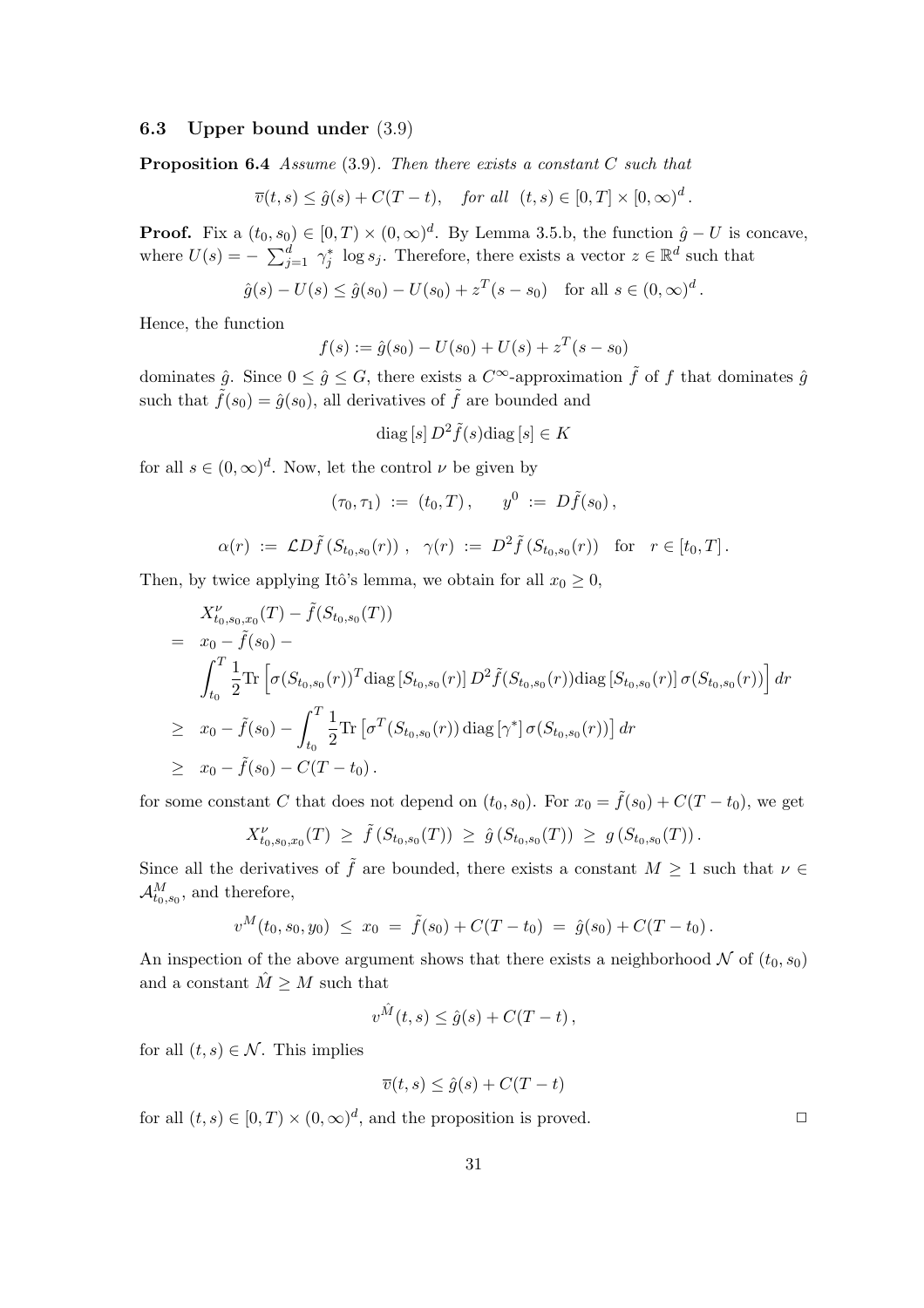# 7 Comparison result

In this section, we prove the comparison result, Proposition 3.9. Although this comparison is valid for more general nonlinear equations, we work here with the specific equation under consideration to simplify the presentation.

Our proof uses standard techniques from the theory of viscosity solutions. We start by recalling the notion of a strict viscosity supersolution. We will then establish the comparison result when the viscosity supersolution is strict, and deduce Proposition 3.9 from there.

## 7.1 Strict viscosity supersolutions

**Definition 7.1** For a non-negative constant  $\eta$ , we say that a function w is an  $\eta$ -strict viscosity supersolution of the equation (3.4) if

$$
\hat{F}\left(s_0,\varphi_t(t_0,s_0),D^2\varphi(t_0,s_0)\right)>\eta\ ,
$$

for all  $(t_0, s_0) \in [0, T) \times (0, \infty)^d$  and  $\varphi \in C^{\infty}([0, T] \times [0, \infty)^d)$  such that

$$
0=(w_*-\varphi)(t_0,s_0)=\min_{(t,s)\in[0,T]\times[0,\infty)^d}(w_*-\varphi)(t,s)\,.
$$

In Section II.4 in [8], it is shown that an equivalent definition is obtained by allowing  $(t_0, s_0)$  to be a local instead of a global minimum of  $w_* - \varphi$ .

The first step in the proof of Proposition 3.9 is to find a strict viscosity supersolution of the equation (3.4).

**Lemma 7.2** Assume  $(3.6)$ . Then, the function

$$
w^{1}(t,s) := (T-t) + c^{*}[1 + s_{1} + \ldots + s_{d}]
$$

is an  $\eta^1$ -strict viscosity supersolution of equation (3.4) for some  $\eta^1 > 0$ , and  $w^1 \geq \hat{g}$ .

**Proof.** The inequality  $w^1 \geq \hat{g}$  follows from (3.7). It follows from (2.7) that  $H(0) > 0$ , and therefore,

$$
\hat{F}(s, w_t^1(t, s), D^2 w^1(t, s)) \geq F(s, w_t^1(t, s), D^2 w^1(t, s))
$$
  
= min {1, H(0)} =: 2 $\eta^1 > 0$ .

**Lemma 7.3** Let  $w^0$  be a lower semicontinuous viscosity supersolution of the equation

$$
\hat{F}\left(s, w_t^0(t,s), D^2 w^0(t,s)\right) = 0.
$$
\n(7.1)

Furthermore, let  $w^1$  be a lower semicontinuous  $\eta$ -strict viscosity supersolution of the equation (7.1) for some  $\eta > 0$ .

Then, for all  $\mu \in (0,1)$ , the function  $w^{\mu} := (1 - \mu)w^0 + \mu w^1$  is a  $\mu \eta$ -strict viscosity supersolution of the equation  $(7.1)$ .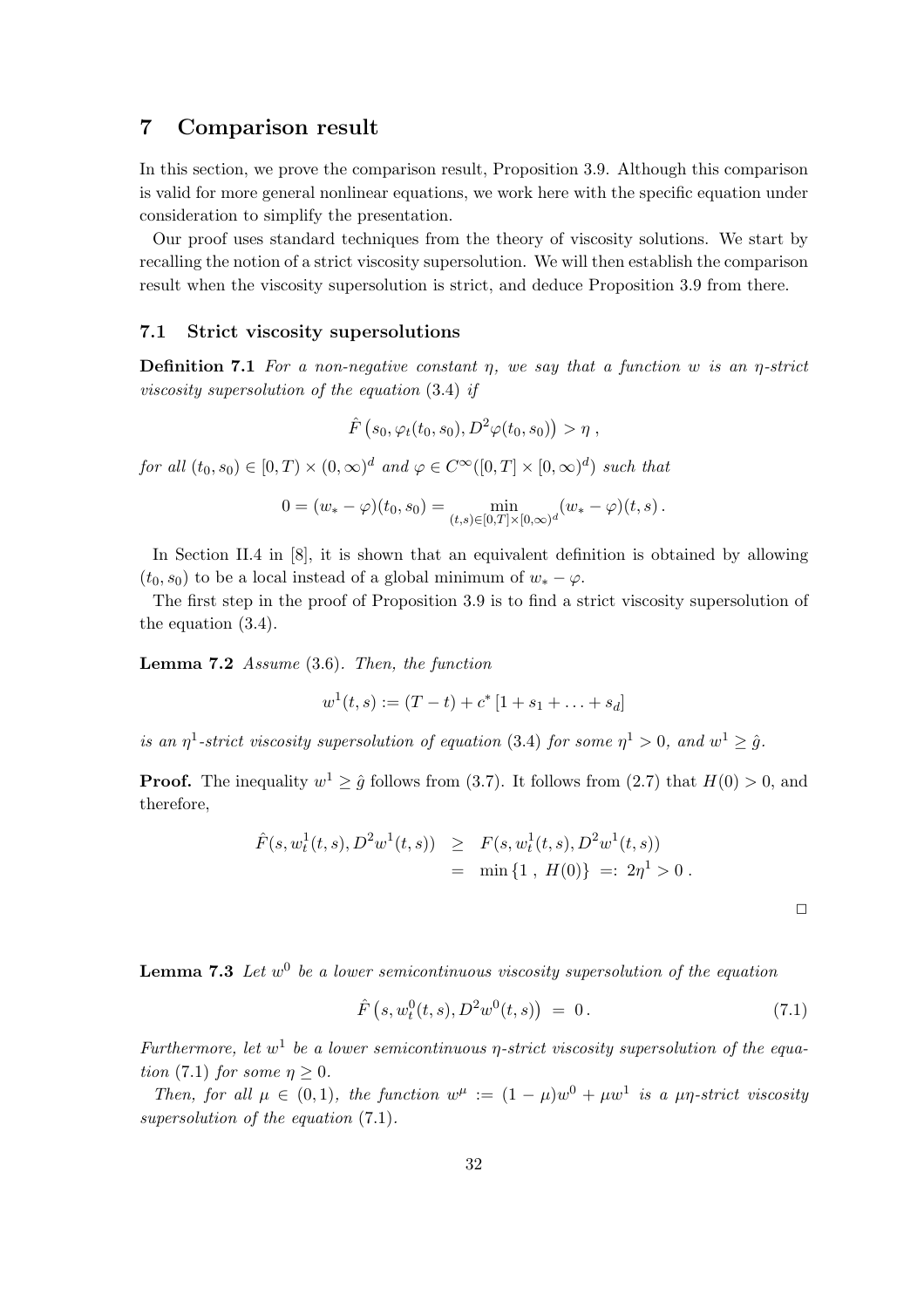**Proof.** We only need and prove this result for the case where  $w^1 \in C^2([0,T) \times (0,\infty)^d)$ . The general case can be treated as in [2, page 39]. For  $\mu \in (0,1)$ , let  $(t_0, s_0) \in [0, T) \times (0, \infty)^d$ and  $\varphi \in C^{\infty}([0,T] \times [0,\infty)^d)$  such that

$$
0 = (w^{\mu} - \varphi)(t_0, s_0) = \min_{(t,s) \in [0,T] \times [0,\infty)^d} (w^{\mu} - \varphi)(t,s).
$$

Then,  $(t_0, s_0)$  is a minimizer of the difference  $w^0 - \psi$ , where

$$
\psi := (1 - \mu)^{-1} (\varphi - \mu w^1) .
$$

Therefore,

$$
\hat{F}\left(s_0, \psi_t(t_0, s_0), D^2\psi(t_0, s_0)\right) \ge 0
$$

because  $w^0$  is a viscosity supersolution of (7.1). Note that  $\varphi = (1 - \mu)\psi + \mu w^1$ , and by Lemma 3.3, the function  $\hat{F}(s_0, \ldots)$  is concave. Therefore,

$$
\hat{F}(s_0, \varphi_t(t_0, s_0), D^2 \varphi(t_0, s_0))
$$
\n
$$
\geq (1 - \mu) \hat{F}(s_0, \psi_t(t_0, s_0), D^2 \psi(t_0, s_0)) + \mu \hat{F}(s_0, w_t^1(t_0, s_0), D^2 w^1(t_0, s_0))
$$
\n
$$
> \mu \eta.
$$

## 7.2 Proof of the comparison result

Proposition 7.4 Assume (3.6). Suppose u is an upper semicontinuous viscosity subsolution of  $(3.4)$  and w a lower semicontinuous  $\eta$ -strict viscosity supersolution of  $(3.4)$  for some  $\eta > 0$ . Furthermore, assume that there exists a constant C so that

$$
u(t,s) \le \hat{g}(s) + C \quad and \quad w(t,s) \ge \hat{g}(s) - C \quad \text{for all} \quad (t,s) \in [0,T) \times (0,\infty)^d. \tag{7.2}
$$
\n
$$
\text{Then, } u(T,.) \le \hat{g}(.) \le w(T,.) \text{ implies that } u(t,s) \le w(t,s) \text{ on } [0,T) \times (0,\infty)^d.
$$

Before proceeding to the proof of this proposition, let us show how it allows to complete the proof of the main comparison result.

Proof of Proposition 3.9. We use the technique of the proof of Theorem 2.7 in [2, page 38. Let u be an upper semicontinuous viscosity subsolution of  $(3.4)$  such that

$$
u(T,.) \le \hat{g}(.)
$$
 and  $u(t,s) \le \hat{g}(s) + C$  on  $[0,T) \times (0,\infty)^d$ ,

and  $w$  a lower semicontinuous viscosity supersolution of  $(3.4)$  such that

$$
w(T,.) \ge \hat{g}(.)
$$
 and  $w(t,s) \ge \hat{g}(s) - C$  on  $[0,T) \times (0,\infty)^d$ .

Let  $w^1$  be the  $\eta^1$ -strict viscosity supersolution of (3.4) defined in Lemma 7.2. Then, it follows from Lemma 7.3 that

$$
w^{\mu} := (1 - \mu)w + \mu w^1
$$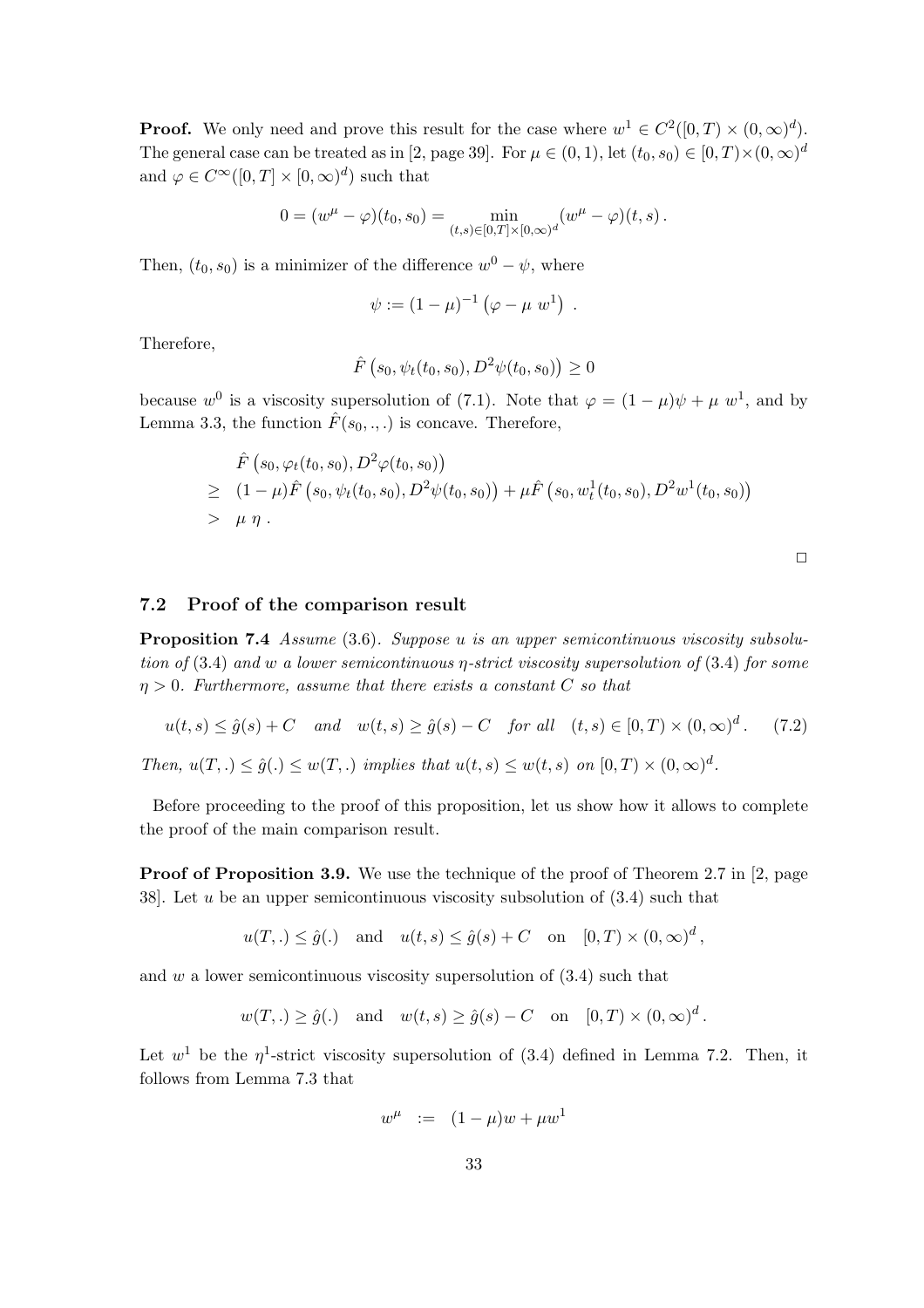is a  $\mu\eta$ <sup>1</sup>-strict viscosity supersolution of (3.4) satisfying

$$
w^{\mu}(T,s) \geq \hat{g}(s)
$$
 and  $w^{\mu}(t,s) \geq \hat{g}(s) - (1 - \mu)C$  for all  $(t,s) \in [0,T) \times (0,\infty)^d$ .

We are then in the context of Proposition 7.4 and can conclude that  $w^{\mu}(t,s) \geq u(t,s)$  on  $[0, T] \times (0, \infty)^d$ . The required result follows by sending  $\mu$  to zero.

In preparation of the proof of Proposition 7.4, we provide the following technical conditions satisfied by  $\hat{F}$ .

**Lemma 7.5** There exist a positive constant C and a function  $h : [0, \infty] \to [0, \infty]$  with  $\lim_{x\to 0} h(x) = 0$  such that

$$
\left| \hat{F}(s, p, A) - \hat{F}(s, p', A) \right| \leq |p - p'|,
$$
\n(7.3)

$$
\hat{F}(s, p, A) - \hat{F}(s, p, A + B) \le C \operatorname{Tr}[\operatorname{diag}[s] B \operatorname{diag}[s]], \qquad (7.4)
$$

$$
\hat{F}(s', \alpha(t - t'), A') - \hat{F}(s, \alpha(t - t'), A) \le h(\alpha|s - s'|^2 + |s - s'|), \qquad (7.5)
$$

for all  $(t, s), (t', s') \in [0, T) \times (0, \infty)^d$ ,  $\alpha > 1$ ,  $p \in \mathbb{R}$ ,  $B \in \mathcal{S}_+^d$ , and  $(A, A') \in \mathcal{S}^d \times \mathcal{S}^d$ satisfying  $\overline{a}$ !<br>}  $\overline{\phantom{a}}$ !<br>}  $\overline{\phantom{a}}$ !<br>}

$$
-3\alpha \left(\begin{array}{cc} I_d & 0 \\ 0 & I_d \end{array}\right) \le \left(\begin{array}{cc} A & 0 \\ 0 & -A' \end{array}\right) \le 3\alpha \left(\begin{array}{cc} I_d & -I_d \\ -I_d & I_d \end{array}\right) . \tag{7.6}
$$

Proof. These conditions are classical in the theory of viscosity solutions, and are satisfied by a large class of second order nonlinear partial differential equations, see [5]. The inequalities (7.3) and (7.4) can be verified directly. Inequality (7.5) can be shown as in Example 3.6 of the User's Guide [5].  $\Box$ 

Proof of Proposition 7.4. We adapt the general procedure reported in [5].

1. For  $\varepsilon, \alpha > 0$ , consider the upper semicontinuous function

$$
\Phi^{(\varepsilon,\alpha)}(t,t',s,s') := u(t,s) - w(t',s') - \varepsilon(l(s) + l(s')) - \frac{1}{2}\alpha\left((t-t')^2 + (s-s')^2\right) \,,
$$

where

$$
l(s) := \sum_{j=1}^d [s_j - \log s_j],
$$

and set

$$
\phi^\varepsilon(t,s):=\Phi^{(\varepsilon,\alpha)}(t,t,s,s)
$$

(note that  $\phi^{\varepsilon}$  is independent of  $\alpha$ ). In view of (7.2),

$$
\phi^{\varepsilon}(t,s) = u(t,s) - w(t,s) - 2\varepsilon l(s) \leq 2C - 2\varepsilon l(s),
$$

which shows that

$$
\max_{[0,T] \times [0,\infty)^d} \phi^{\varepsilon}(t,s) \; = \; \phi^{\varepsilon}(t_{\varepsilon},s_{\varepsilon}) \quad \text{for some} \quad (t_{\varepsilon},s_{\varepsilon}) \in [0,T] \times (0,\infty)^d \, .
$$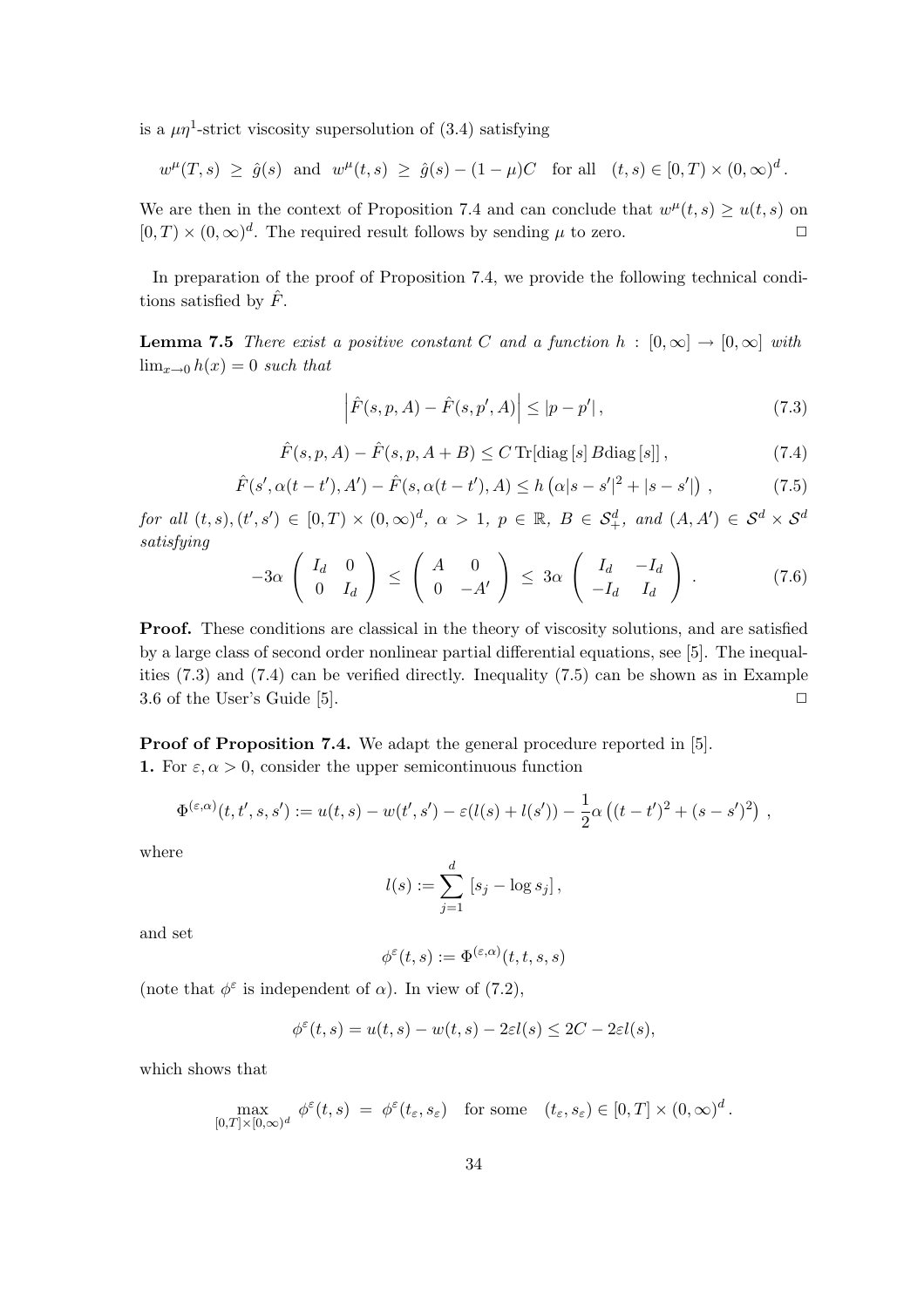In Step 2 below, we will prove that

$$
t_{\varepsilon_k} = T
$$
 for some sequence  $(\varepsilon_k)_{k\geq 1}$  with  $\varepsilon_k > 0$  and  $\varepsilon_k \to 0$ . (7.7)

Using this, we arrive at

$$
u(t,s) - w(t,s) = \phi^{\varepsilon_k}(t,s) + 2 \varepsilon_k l(s)
$$
  
\n
$$
\leq \phi^{\varepsilon_k}(T, s_{\varepsilon_k}) + 2 \varepsilon_k l(s)
$$
  
\n
$$
= u(T, s_{\varepsilon_k}) - w(T, s_{\varepsilon_k}) - 2 \varepsilon_k l(s_{\varepsilon_k}) + 2 \varepsilon_k l(s)
$$
  
\n
$$
\leq u(T, s_{\varepsilon_k}) - w(T, s_{\varepsilon_k}) + 2 \varepsilon_k l(s)
$$

by the non-negativity of l. Since  $u(T,.) \leq w(T,.)$ , this shows that

$$
u(t,s) - w(t,s) \leq 2 \varepsilon_k l(s) \quad \text{for all} \quad (t,s) \in [0,T) \times (0,\infty)^d,
$$

and the required result follows by sending  $k$  to infinity.

2. In order to prove (7.7), we assume to the contrary that there is a constant  $\bar{\varepsilon} > 0$  such that

$$
t_{\varepsilon} < T \quad \text{for all} \quad 0 < \varepsilon \leq \overline{\varepsilon} \,,
$$

and we work towards a contradiction.

Set

$$
\hat{\Phi}^{(\varepsilon,\alpha)}(t,t',s,s') := \Phi^{\varepsilon,\alpha}(t,t',s,s') - \frac{1}{2}[(t-t_{\varepsilon})^2 + (t'-t_{\varepsilon})^2] - \frac{1}{4}[|s-s_{\varepsilon}|^4 + |s'-s_{\varepsilon}|^4],
$$

and  $\hat{\phi}^{\varepsilon}(t,s) := \hat{\Phi}^{(\varepsilon,\alpha)}(t,t,s,s)$ . Then,  $(t_{\varepsilon},s_{\varepsilon})$  is a strict maximizer of  $\hat{\phi}^{\varepsilon}$ . By Proposition 3.7 in [5], for every  $\varepsilon \leq \overline{\varepsilon}$ , there exists a sequence  $\alpha_k \to \infty$  and local maximizers  $(t_k, t'_k, s_k, s'_k)$ of  $\hat{\Phi}^{(\varepsilon,\alpha_k)}$  satisfying

$$
(t_k, t'_k, s_k, s'_k) \longrightarrow (t_{\varepsilon}, t_{\varepsilon}, s_{\varepsilon}, s_{\varepsilon})
$$
 as  $k \to \infty$ 

and

$$
\alpha_k ((t_k - t'_k)^2 + (s_k - s'_k)^2) \to 0
$$
 as  $k \to \infty$ .

In particular, for  $\varepsilon$  sufficiently small and  $\alpha_k$  sufficiently large,  $t_k < T$  and  $t'_k < T$ . We now apply Theorem 3.2 in [5] to the sequence of local maxima  $(t_k, t'_k, s_k, s'_k)$  of  $\hat{\Phi}^{(\varepsilon, \alpha_k)}$ . Then, for sufficiently large  $\alpha_k$ , there exist two symmetric matrices  $A_k, A'_k \in \mathcal{S}^d$  such that,

$$
(A_k, A'_k)
$$
 satisfies (7.6),  
\n $(p_k + (t_k - t_\varepsilon), q_k, A_k + \varepsilon D^2 l(s_k) + Q(s_k - s_\varepsilon)) \in \overline{J}^{2,-} u(t_k, s_k),$   
\n $(p_k - (t'_k - t_\varepsilon), q'_k, A'_k - \varepsilon D^2 l(s'_k) - Q(s'_k - s_\varepsilon)) \in \overline{J}^{2,+} w(t'_k, s'_k),$ 

where

$$
p_k := \alpha_k (t_k - t'_k), \qquad Q(z) = 2 \ z \otimes z + |z|^2 I_d,
$$
  
\n
$$
q_k := \alpha_k (s_k - s'_k) + (s_k - s_\varepsilon) |s_k - s_\varepsilon|^2 + \varepsilon Dl(s_k),
$$
  
\n
$$
q'_k := \alpha_k (s_k - s'_k) - (s'_k - s_\varepsilon) |s'_k - s_\varepsilon|^2 - \varepsilon Dl(s'_k).
$$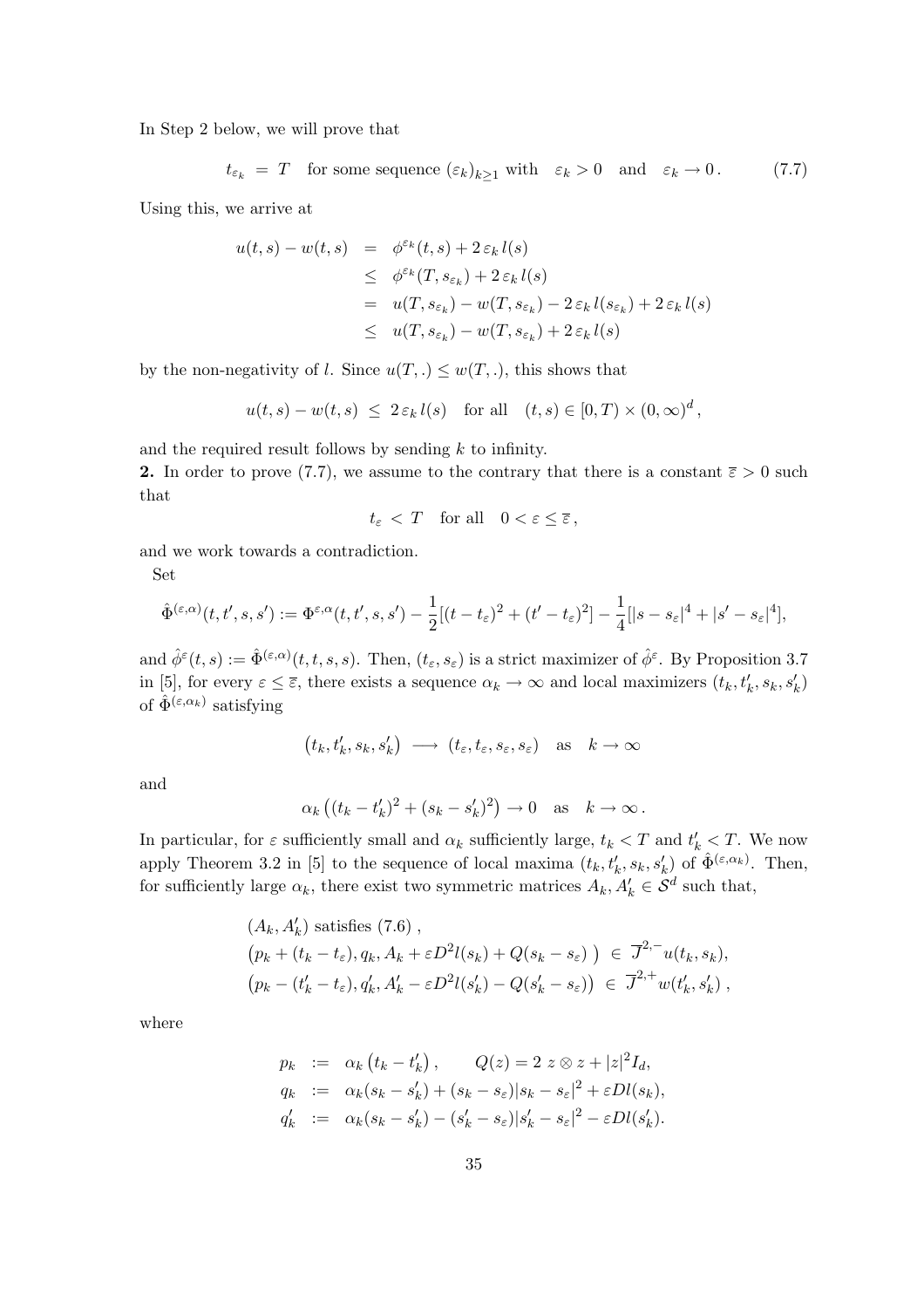Here,  $\overline{J}^{2,+}v(t,s)$  and  $\overline{J}^{2,-}v(t,s)$  denote the closed second order superjet and subjet of the function v at the point  $(t, s)$ , see [5] for the definition.

Since  $u$  is a viscosity subsolution of  $(3.4)$ ,

$$
\hat{F}\left(s_k, p_k + (t_k - t_{\varepsilon}), A_k + \varepsilon D^2 l(s_k) + Q(s_k - s_{\varepsilon})\right) \leq 0.
$$

Also, the positivity of  $D^2l$  and Q, together with (7.3) and (7.4), imply

$$
\hat{F}(s_k, p_k, A_k) \leq \hat{F}(s_k, p_k + (t_k - t_{\varepsilon}), A_k + \varepsilon D^2 l(s_k) + Q(s_k - s_{\varepsilon})) \n+ |t_k - t_{\varepsilon}| + C \operatorname{Tr} \left( \operatorname{diag} [s_k] \left[ \varepsilon D^2 l(s_k) + Q(s_k - s_{\varepsilon}) \right] \operatorname{diag} [s_k] \right), \n\leq |t_k - t_{\varepsilon}| + \hat{C} [\varepsilon + |s_k - s_{\varepsilon}|^2 |s_k|^2],
$$

for some constant  $\hat{C}$ . In the last step we used the fact that diag [s]  $D^2 l(s)$ diag [s] =  $I_d$ , the identity matrix.

We proceed as above and use the fact that w is an  $\eta$ -strict viscosity supersolution of (3.4). The result is,

$$
\hat{F}\left(s'_k, p_k, A'_k\right) \geq \eta - |t'_k - t_{\varepsilon}| - \hat{C}[\varepsilon + |s'_k - s_{\varepsilon}|^2 |s'_k|^2].
$$

Combining the last two inequalities, we get

$$
\hat{F}\left(s'_k, p_k, A'_k\right) - \hat{F}\left(s_k, p_k, A_k\right) \ge \eta - |t_k - t_{\varepsilon}| - |t'_k - t_{\varepsilon}| - \hat{C}[2\varepsilon + |s_k - s_{\varepsilon}|^2 |s_k|^2 + |s'_k - s_{\varepsilon}|^2 |s'_k|^2].
$$

Therefore,

$$
\liminf_{k \to \infty} \left[ \hat{F}\left(s'_k, p_k, A'_k\right) - \hat{F}\left(s_k, p_k, A_k\right) \right] \ge \eta - 2\hat{C}\varepsilon. \tag{7.8}
$$

On the other hand, since  $A_k$ ,  $A'_k$  satisfy (7.6), it follows from (7.5) that

$$
\hat{F}\left(s'_{k}, p_{k}, A'_{k}\right) - \hat{F}\left(s_{k}, p_{k}, A_{k}\right) \le h\left(\alpha_{k}[|s_{k} - s'_{k}|^{2}] + |s_{k} - s'_{k}|\right). \tag{7.9}
$$

Since  $\alpha_k[|s_k - s'_k|^2] + |s_k - s'_k|$  tends to zero as k approaches infinity, (7.9) is in contradiction to (7.8) for  $\varepsilon < \eta/(2\tilde{C})$ . Hence, (7.7) has to hold.

**Remark 7.6** Note that, when  $q$  is continuous, the above comparison proof also applies to the equation (3.5):

$$
\min\{f(s) - g(s) , \ \hat{H}(\text{diag}[s] D^2 f(s) \text{diag}[s])\} = 0,
$$

and then yields that if  $u$  is a viscosity subsolution and  $w$  is a viscosity supersolution such that  $u - w$  is bounded, then  $u \leq w$ .

# Appendix: Small time behavior of double stochastic integrals

We here report results from [4] on the small time path behavior of double stochastic integrals that are needed in Section 5. In this appendix,  $\{W(t), t \ge 0\}$  is a d-dimensional Brownian motion on a filtered probability space  $(\Omega, \mathcal{F}, \mathbb{F} = {\{\mathcal{F}(t), t \geq 0\}} , P)$  satisfying the usual conditions. The filtration  $\mathbb F$  can be bigger than the smallest filtration that satisfies the usual conditions and contains the filtration generated by W.

For  $B \in \mathcal{S}^d$ , we denote by  $\lambda^*(B)$  the largest eigenvalue of B. Note that  $\lambda^*$  is a continuous, and therefore, measurable function from  $\mathcal{S}^d$  to  $\mathbb{R}$ .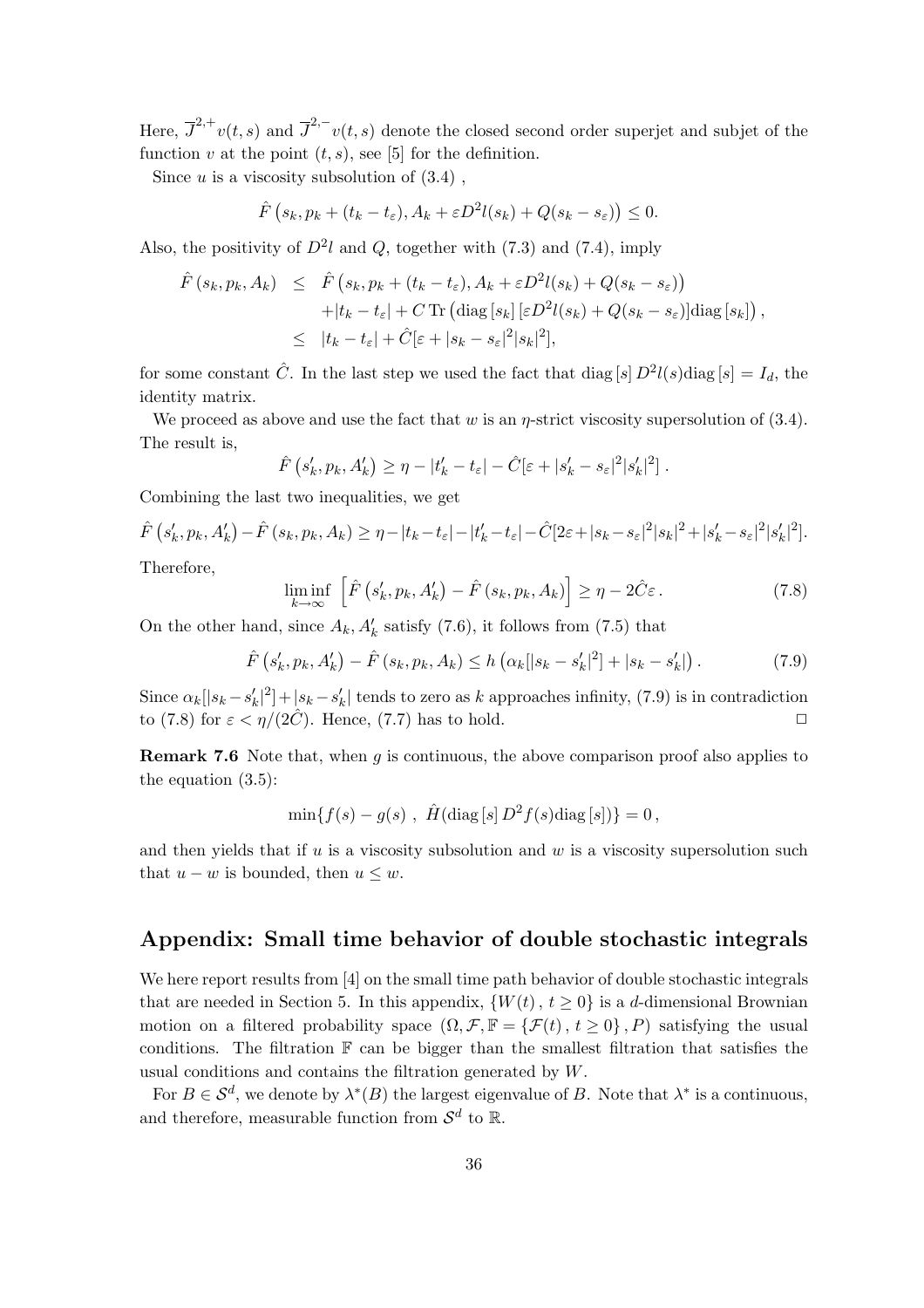**Theorem A.1** Let  $\{M(t), t \geq 0\}$  be an  $\mathbb{R}^d$ -valued martingale defined by

$$
M(t) := \int_0^t m(r)dW(r), \quad t \ge 0,
$$

where  $\{m(t), t \geq 0\}$  is a bounded,  $\mathcal{M}^d$ -valued,  $\mathbb{F}$ -progressively measurable process such that there exists a random variable  $\varepsilon > 0$  so that almost surely,

$$
\int_0^t |m(r) - m(0)|^2 \, dr = O(t^{1+\varepsilon}) \quad \text{for } t \searrow 0. \tag{A.1}
$$

**a**) Let  $\{b(t), t \geq 0\}$  be a bounded,  $\mathcal{M}^d$ -valued,  $\mathbb{F}$ -progressively measurable process such that for all  $t \geq 0$ ,  $|m(0)^T b(t)m(0)| \leq 1$ . Then

$$
\limsup_{t\searrow 0} \frac{1}{t\log\log\frac{1}{t}}\left|\int_0^t \left(\int_0^u b(u)dM(u)\right)^T dM(r)\right| \leq 1.
$$

**b**) Let B be a bounded,  $\mathcal{F}(0)$ -measurable,  $\mathcal{S}^d$ -valued random variable with  $\lambda^*(B) \geq 0$ . If  ${b(t), t \geq 0}$  is a bounded,  $S^d$ -valued, F-progressively measurable process such that for all  $t \geq 0$ ,

$$
m(0)^T b(t) m(0) \geq B,
$$

then

$$
\limsup_{t \searrow 0} \frac{1}{t \log \log \frac{1}{t}} \int_0^t \left( \int_0^r b(u) dM(u) \right)^T dM(r) \geq \lambda^*(B).
$$

**Theorem A.2** Let  $\{M(t), t \geq 0\}$  be an  $\mathbb{R}^d$ -valued martingale defined by

$$
M(t) = \int_0^t m(r)dW(r), \quad t \ge 0,
$$

where  $\{m(t), t \geq 0\}$  is a bounded,  $\mathcal{M}^d$ -valued, F-progressively measurable process. Let  $\{b(t), t \geq 0\}$  be a bounded,  $\mathcal{M}^d$ -valued, F-progressively measurable process with  $b(0) \in \mathcal{S}^d$ , and assume that there exists a random variable  $\varepsilon > 0$  such that almost surely,

$$
\int_0^t |m(r) - m(0)|^2 dr = O(t^{1+\varepsilon}) \quad \text{and} \quad \int_0^t |b(r) - b(0)|^2 dr = O(t^{1+\varepsilon}) \quad \text{for } t \searrow 0. \tag{A.2}
$$

If  $m(0)^T b(0) m(0) \leq 0$ , then

$$
\limsup_{t \searrow 0} \frac{2}{t} \int_0^t \left( \int_0^r b(u) dM(u) \right)^T dM(r) = -\text{Tr}[m(0)^T b(0)m(0)].
$$

**Proposition A.3** Let  $\{a(t), t \ge 0\}$  be a bounded,  $\mathbb{R}^d$ -valued,  $\mathbb{F}$ -progressively measurable process and  $\{m(t), t \geq 0\}$  an  $\mathcal{M}^d$ -valued,  $\mathbb{F}$ -progressively measurable process such that

$$
\int_0^t |m(r)|^2 dr < \infty \quad \text{for all } t \ge 0,
$$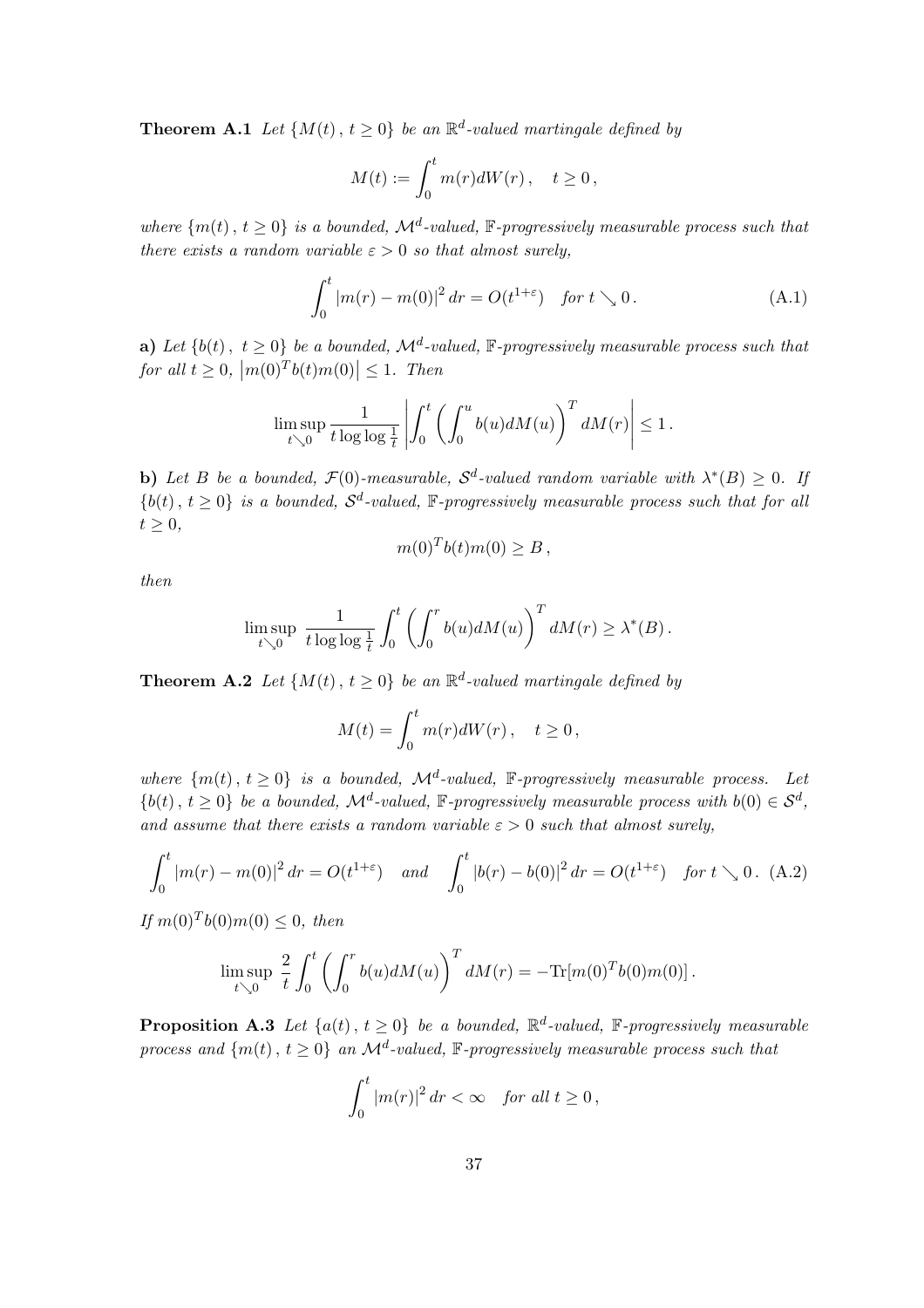and there exists a  $(0, 1]$ -valued random variable  $\varepsilon$  such that almost surely,

$$
\int_0^t r^2 |m(r)|^2 dr = O(t^{3-\varepsilon}) \quad \text{for } t \searrow 0. \tag{A.3}
$$

Then,

$$
\lim_{t\searrow 0}t^{-3/2+\varepsilon}\int_0^t\left(\int_0^r a(u)du\right)^T m(r)dW(r)=0\,.
$$

# Acknowledgments

We are grateful to Peter Bank for pointing out the approximation results of [1] and [13]. The comparison of our results with these references led to the discussion in Remark 3.11.

## References

- [1] Bank, P. and Baum, D. (2004). Hedging and portfolio optimization in financial markets with a large trader. Math. Finance 14(1), 1–18.
- [2] Barles G. (1994). Solutions de Viscosité des Equations de Hamilton–Jacobi. Mathématiques et Applications 17, Springer-Verlag, Paris.
- [3] Broadie M., Cvitanić J. and Soner H.M. (1998). Optimal replication of contingent claims under portfolio constraints. The Review of Financial Studies 11, 59–79.
- [4] Cheridito P., Soner H.M. and Touzi N. (2003). Small time path behavior of double stochastic integrals and applications to stochastic control. Preprint.
- [5] Crandall, M.G., Ishii, H. and Lions, P.L. (1992). User's guide to viscosity solutions of second order partial differential equations. Bull. Amer. Math. Soc. 27(1), 1–67.
- [6] Cvitani´c J. and Karatzas I. (1993). Hedging contingent claims with constrained portfolios. Annals of Applied Probability 3(3), 652–681.
- [7] Cvitanić J., Pham H. and Touzi N. (1999). Super-replication in stochastic volatility models under portfolio constraints. Journal of Applied Probability 36(2), 523–545.
- [8] Fleming W.H. and Soner H.M. (1993). Controlled Markov Processes and Viscosity Solutions. Applications of Mathematics, 25. Springer-Verlag, New York.
- [9] Föllmer H. and Kramkov D. (1997). Optional decomposition under constraints. Probability Theory and Related Fields 109(1), 1–25.
- [10] Jouini E. and Kallal H. (1995). Arbitrage in securities markets with short-sales constraints. Mathematical Finance 5(3), 197–232.
- [11] Karatzas I., and Shreve S. (1998). Methods of Mathematical Finance. Applications of Mathematics, 39. Springer-Verlag, New York.